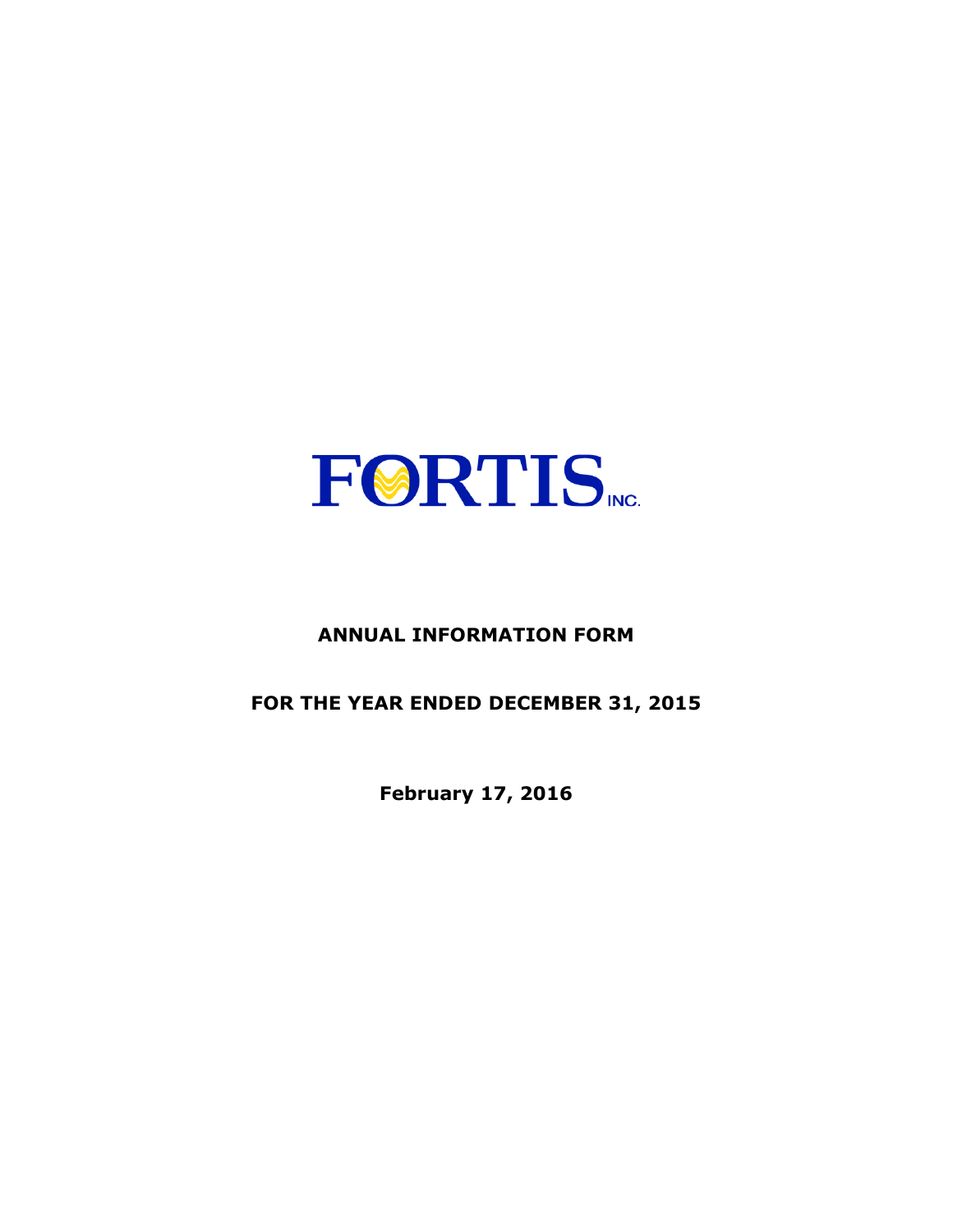# **ANNUAL INFORMATION FORM FOR THE YEAR ENDED DECEMBER 31, 2015**

# **TABLE OF CONTENTS**

| 1.0  | 1.1<br>1.2                                                                                      |
|------|-------------------------------------------------------------------------------------------------|
| 2.0  | 2.1<br>2.2<br>2.3                                                                               |
| 3.0  | Regulated Electric & Gas Utilities - United States 13<br>3.1<br>3.2<br>3.3<br>3.4<br>3.5<br>3.6 |
| 4.0  |                                                                                                 |
| 5.0  |                                                                                                 |
| 6.0  |                                                                                                 |
| 7.0  | GENERAL DESCRIPTION OF SHARE CAPITAL STRUCTURE  38                                              |
| 8.0  |                                                                                                 |
| 9.0  |                                                                                                 |
|      | 48                                                                                              |
| 11.0 |                                                                                                 |
| 12.0 |                                                                                                 |
| 13.0 |                                                                                                 |
| 14.0 |                                                                                                 |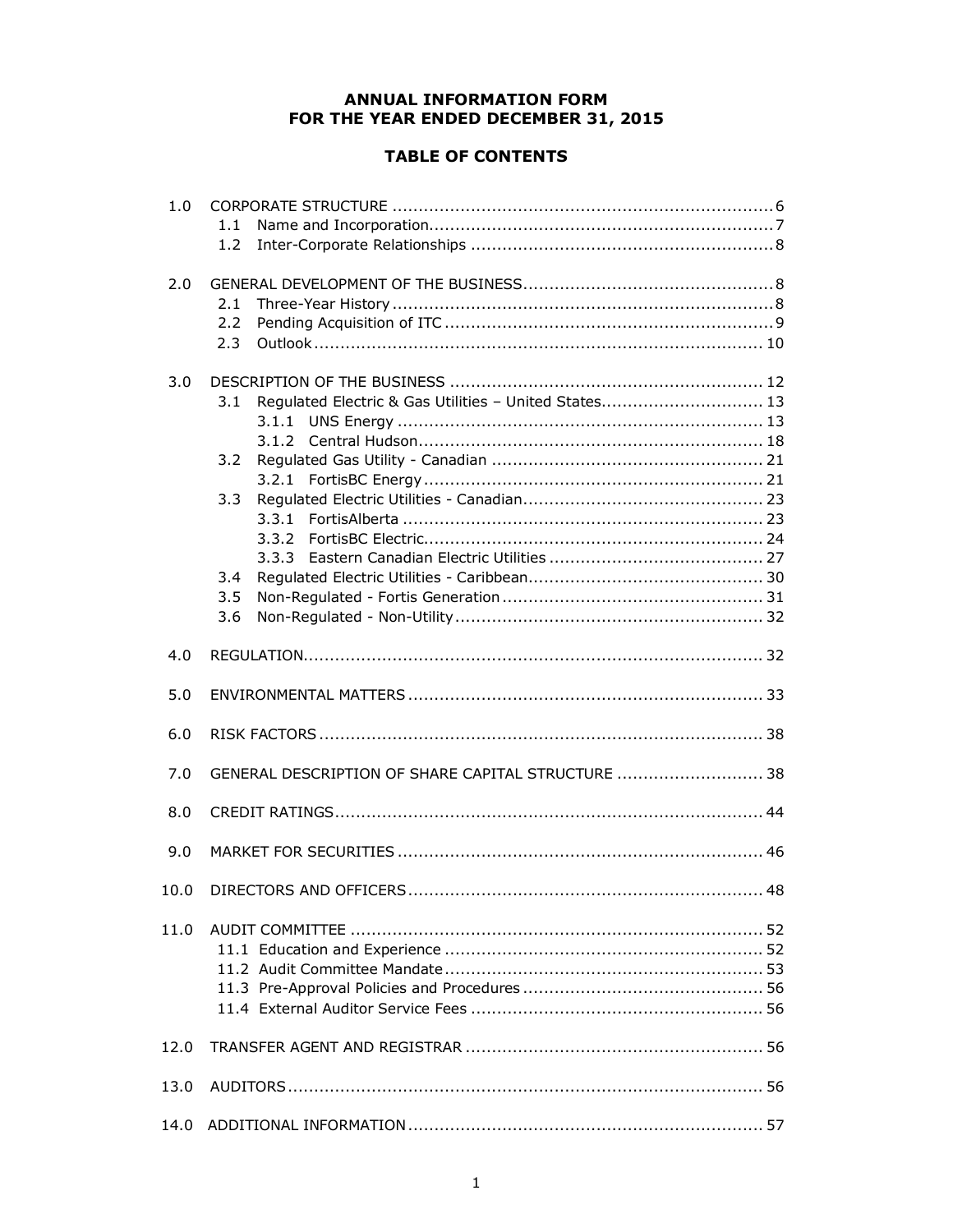### **DEFINITIONS OF CERTAIN TERMS**

Certain terms used in this 2015 Annual Information Form are defined below:

**"2015 Annual Information Form"** means this annual information form of the Corporation in respect of the year ended December 31, 2015;

**"2015 Audited Consolidated Financial Statements"** means the audited consolidated financial statements of the Corporation as at and for the years ended December 31, 2015 and 2014 and related notes thereto;

**"ACC"** means the Arizona Corporation Commission;

**"Algoma Power"** means Algoma Power Inc.;

**"APS"** means the Arizona Public Service Company;

**"AUC"** means the Alberta Utilities Commission;

**"BC Hydro"** means the BC Hydro and Power Authority;

**"BCUC"** means the British Columbia Utilities Commission;

**"BECOL"** means Belize Electric Company Limited;

**"Belize Electricity"** means Belize Electricity Limited;

**"BEPC"** means Brilliant Expansion Power Corporation;

**"Board"** means the Board of Directors of the Corporation;

**"BPC"** means Brilliant Power Corporation;

**"Canadian Niagara Power"** means Canadian Niagara Power Inc.;

**"Caribbean Utilities"** means Caribbean Utilities Company, Ltd.;

**"CEA"** means the Canadian Electricity Association;

**"Central Hudson"** means Central Hudson Gas & Electric Corporation;

**"CEPSA"** means the Capacity and Energy Purchase and Sale Agreement;

**"CH Energy Group"** means CH Energy Group, Inc.;

**"COPE"** means the Canadian Office and Professional Employees Union;

**"Cornwall Electric"** means Cornwall Street Railway, Light and Power Company, Limited;

**"Corporation"** means Fortis Inc.;

**"CPA"** means the Canal Plant Agreement;

**"CPC/CBT"** means Columbia Power Corporation and Columbia Basin Trust;

**"CPP"** means the Clean Power Plan;

**"CUPE"** means the Canadian Union of Public Employees;

**"DBRS"** means DBRS Limited;

**"Eastern Canadian Electric Utilities"** means, collectively, the operations of Newfoundland Power, Maritime Electric and FortisOntario;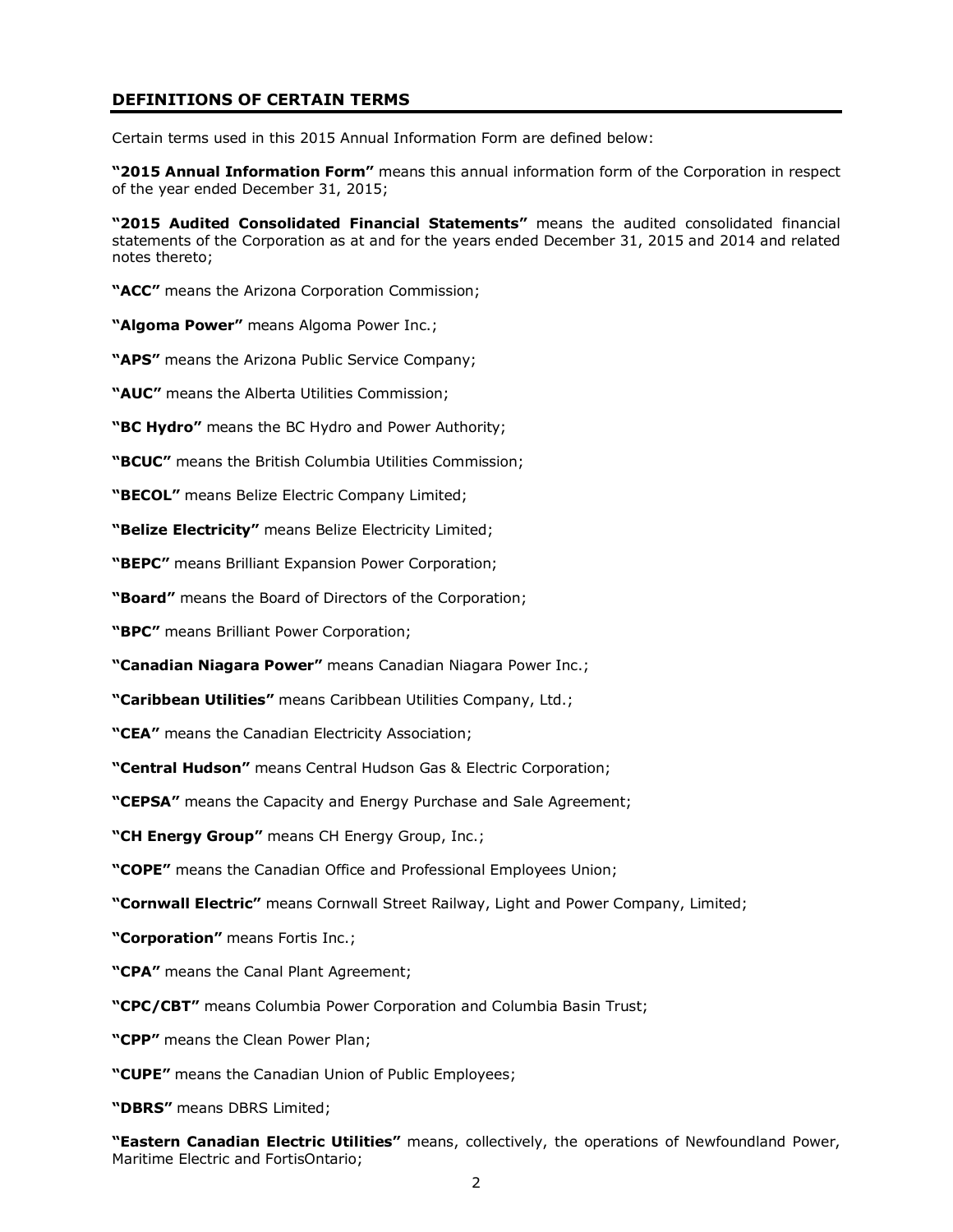**"EMS"** means environmental management system;

**"Entergy Nuclear Power"** means Entergy Nuclear Power Marketing, LLC;

**"EPA"** means the United States Environmental Protection Agency;

**"ERA"** means the Electricity Regulatory Authority of the Cayman Islands;

**"Ethos Energy"** means EthosEnergy Power Plant Services, LLC;

**"External Auditor"** means the firm of Chartered Professional Accountants registered with the Canadian Public Accountability Board or its successor and appointed by the shareholders of the Corporation to act as external auditor of the Corporation;

**"FERC"** means the United States Federal Energy Regulatory Commission;

**"FHI"** means FortisBC Holdings Inc., the parent company of FortisBC Energy;

**"Fitch"** means Fitch Ratings Inc.;

**"Fortis"** means Fortis Inc.;

**"FortisAlberta"** means FortisAlberta Inc.;

**"FortisBC Electric"** means, collectively, the operations of FortisBC Inc. and its parent company, FortisBC Pacific Holdings Inc., but excludes its wholly owned partnership, Walden Power Partnership;

**"FortisBC Energy"** means FortisBC Energy Inc.;

**"FortisOntario"** means, collectively, the operations of Canadian Niagara Power, Cornwall Electric and Algoma Power;

**"Fortis Properties"** means Fortis Properties Corporation;

**"FortisTCI"** means FortisTCI Limited;

**"Fortis Turks and Caicos"** means, collectively, FortisTCI and Turks and Caicos Utilities Limited;

**"FortisUS"** means FortisUS Inc.;

**"FortisUS Holdings"** means FortisUS Holdings Nova Scotia Limited;

**"FortisWest"** means FortisWest Inc.;

"**Four Corners"** means Four Corners Generating Station;

**"GHG"** means greenhouse gas;

**"GOB"** means the Government of Belize;

**"GSMIP"** means Gas Supply Mitigation Incentive Plan;

**"GWh"** means gigawatt hour(s);

**"IBEW"** means the International Brotherhood of Electrical Workers;

**"IESO"** means the Independent Electricity System Operator of Ontario;

**"ISO"** means International Organization for Standardization;

**"ITC"** means ITC Holdings Corp.;

**"LNG"** means liquefied natural gas;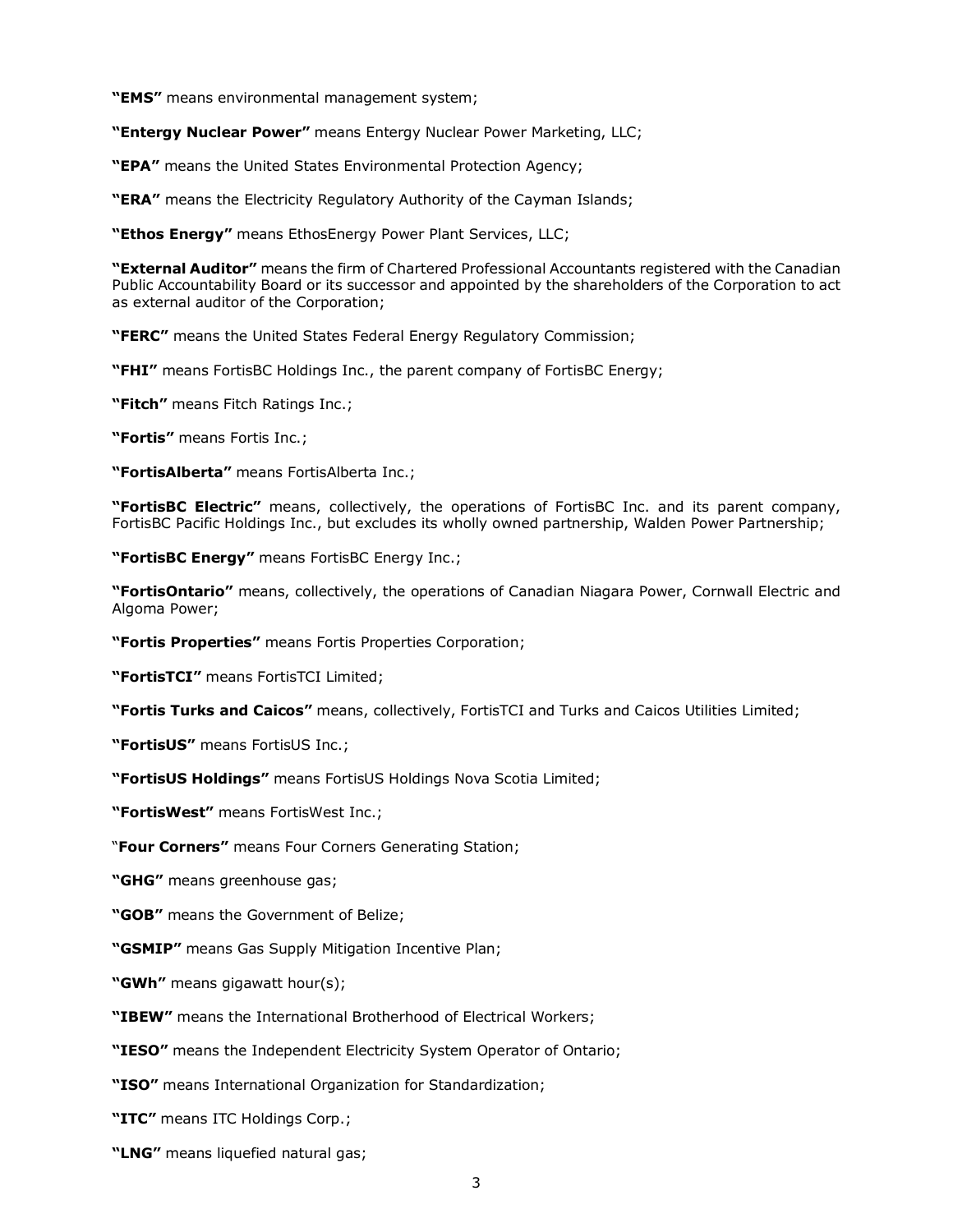**"Management"** means, collectively, the senior officers of the Corporation;

**"Maritime Electric"** means Maritime Electric Company, Limited;

**"MATS"** means Mercury and Air Toxics Standards;

**"MD&A"** means the Corporation's Management Discussion and Analysis prepared in accordance with National Instrument 51-102 – *Continuous Disclosure Obligations,* in respect of the Corporation's annual consolidated financial statements for the year ended December 31, 2015;

**"MGP"** means manufactured gas plant;

**"Moody's"** means Moody's Investors Service, Inc.;

**"MW"** means megawatt(s);

**"MWh"** means megawatt hour(s);

**"NB Power"** means New Brunswick Power Corporation;

**"NEB"** means the National Energy Board;

**"NEPA"** means the United States National Environmental Policy Act;

**"Newfoundland Hydro"** means Newfoundland and Labrador Hydro Corporation;

**"Newfoundland Power"** means Newfoundland Power Inc.;

**"NL PUB"** means the Newfoundland and Labrador Board of Commissioners of Public Utilities;

**"NYISO"** means the New York Independent System Operator;

**"OEB"** means the Ontario Energy Board;

**"OSM"** means the United States Office of Surface Mining;

**"PBR"** means performance-based rate-setting;

**"PCB"** means polychlorinated biphenyl;

**"PEI"** means Prince Edward Island;

**"PJ"** means petajoule(s);

**"PNM"** means Public Service Company of New Mexico;

**"PPA"** means power purchase agreement;

**"PPFAC"** means purchased power and fuel adjustment clause;

**"PRMP"** means Price-Risk Management Plan;

**"ROE"** means rate of return on common shareholders' equity;

**"S&P"** means Standard & Poor's Financial Services LLC;

**"SEC"** means the United States Securities and Exchange Commission;

**"SEDAR"** means the System for Electronic Document Analysis and Retrieval;

**"SJCC"** means the San Juan Coal Company;

**"Spectra Energy"** means Westcoast Energy Inc. doing business as Spectra Energy Transmission;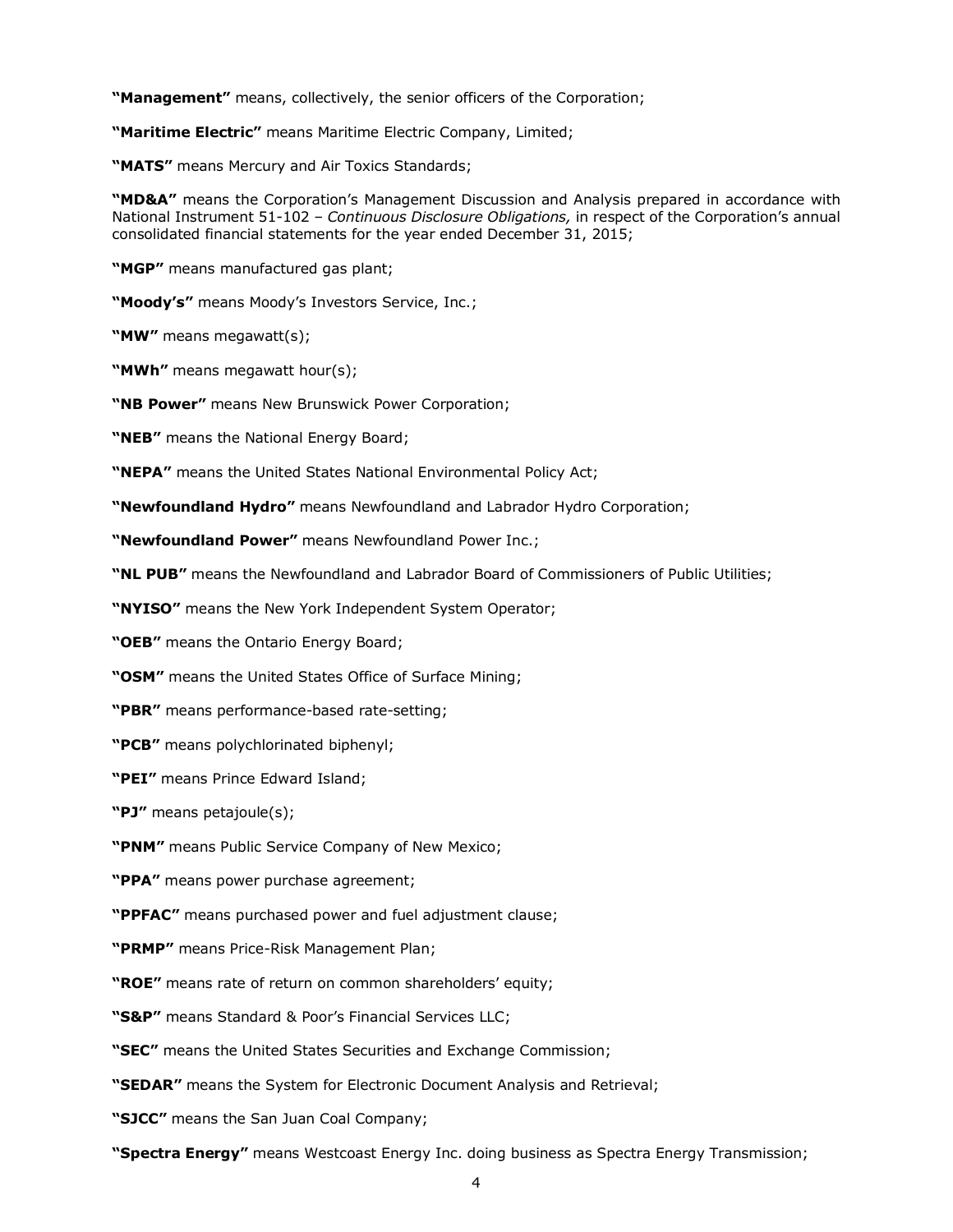**"SRP"** means Salt River Project Agricultural Improvement and Power District;

**"T&D"** means transmission and distribution;

**"TEP"** means Tucson Electric Power Company;

**"TJ"** means terajoule(s);

**"TransCanada"** means TransCanada Pipelines Limited;

**"TSX"** means the Toronto Stock Exchange;

**"UNS Electric"** and **"UNSE"** mean UNS Electric, Inc.;

**"UNS Energy"** means collectively, the operations of TEP, UNS Electric and UNS Gas;

**"UNS Gas"** means UNS Gas, Inc.;

**"US GAAP"** means accounting principles generally accepted in the United States;

**"UUWA"** means the United Utility Workers' Association of Canada;

**"Walden"** means the Walden Power Partnership;

**"Waneta Expansion"** means the 335-MW hydroelectric generating facility adjacent to the existing Waneta Plant on the Pend d'Oreille River in British Columbia;

**"Waneta Partnership"** means the Waneta Expansion Limited Partnership between CPC/CBT and Fortis;

**"WECA"** means the Waneta Expansion Capacity Agreement;

**"WEG"** means WildEarth Guardians; and

**"Whistler"** means the Resort Municipality of Whistler.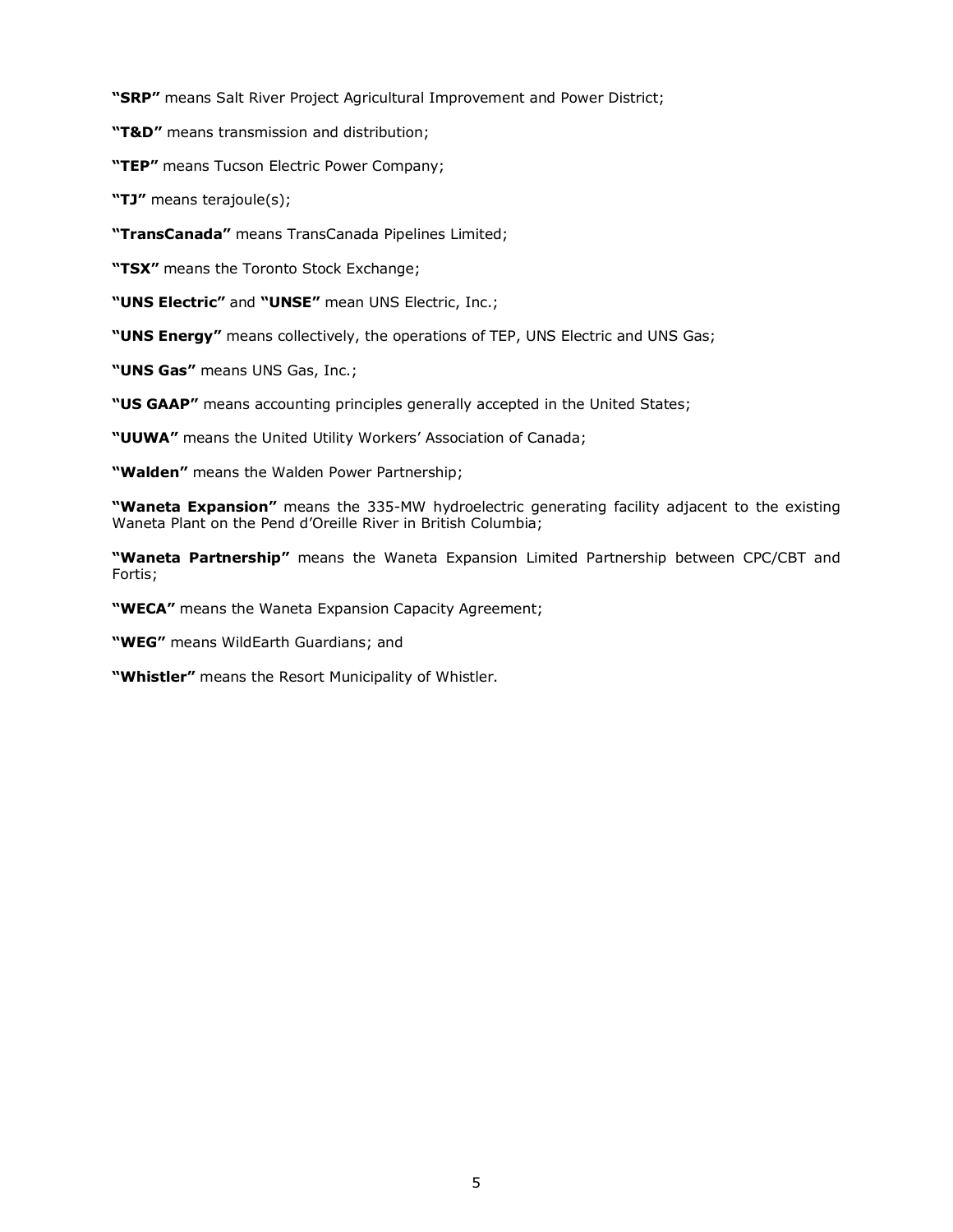#### **1.0 CORPORATE STRUCTURE**

The 2015 Annual Information Form has been prepared in accordance with National Instrument 51-102 - *Continuous Disclosure Obligations*. Financial information has been prepared in accordance with US GAAP and is presented in Canadian dollars unless otherwise specified.

Except as otherwise stated, the information in the 2015 Annual Information Form is given as of December 31, 2015.

*Fortis includes forward-looking information in the 2015 Annual Information Form within the meaning of applicable securities laws in Canada ("forward-looking information"). The purpose of the forward-looking information is to provide Management's expectations regarding the Corporation's future growth, results of operations, performance, business prospects and opportunities, and it may not be appropriate for other purposes. All forward-looking information is given pursuant to the safe harbour provisions of applicable Canadian securities legislation. The words "anticipates", "believes", "budgets", "could", "estimates", "expects", "forecasts", "intends", "may", "might", "plans", "projects", "schedule", "should", "will", "would" and similar expressions are often intended to identify forward-looking information, although not all forward-looking information contains these identifying words. The forward-looking information reflects Management's current beliefs and is based on information currently available to the Corporation's Management. The forward-looking information in the 2015 Annual Information Form, including the 2015 MD&A incorporated herein by reference,*  includes, but is not limited to, statements regarding: the acquisition of ITC, the expected timing and conditions precedent to the *closing of the acquisition of ITC, including shareholder approvals of both ITC and Fortis, regulatory approvals, governmental approvals and other customary closing conditions; the expectation that Fortis will borrow funds to satisfy its obligation to pay the cash portion of the purchase price and will issue securities to pay the balance of the purchase price; the impact of the acquisition on the Corporation's earnings, mid-year rate base, credit rating, estimated enterprise value and compound annual growth rate; the expectation that the acquisition of ITC will be accretive in the first full year following closing and that the acquisition will support the average annual dividend growth target of Fortis; the expectation that the Corporation will become an SEC registrant and have its common shares listed on the New York Stock Exchange in connection with the acquisition; the expectation that Fortis will identify one or more minority investors to invest in ITC; forecast 2016 to 2020 midyear rate bases for the Corporation and its largest regulated utilities; the expected timing of filing of regulatory applications and of receipt of regulatory decisions; the Corporations consolidated forecast gross capital expenditures for 2016 and total capital spending over the five-year period from 2016 through 2020; the breakdown of total capital spending over the five-year period from 2016 through 2020; various natural gas investment opportunities that may be available to the Corporation; the nature, timing and expected costs of certain capital projects including, without limitation, the Tilbury liquefied natural gas facility expansions, the Residential Solar Program, the Lower Mainland System Upgrade Project, FortisAlberta's pole replacement program, the Gas Main Replacement Program at Central Hudson, Woodfibre pipeline expansion, New York Transco, LLC at Central Hudson, renewable energy alternatives at UNS Energy, Wataynikaneyap transmission line, the consolidations of Rural Electrification Associations and the construction of a diesel power plant at Caribbean Utilities; the expectation that the Corporation's significant capital expenditure program will support continuing growth in earnings and dividends; the expectation that the Corporation's subsidiaries will have reasonable access to long-term capital to fund their 2016 capital expenditure programs, operating and interest costs, and dividend payments; that TEP and UNS Electric expect to invest in renewable projects in 2016 to meet future renewable energy requirements; the impact of advances in technology and new energy efficiency standards on the Corporation's results of operations; the impact of new or revised environmental laws and regulations on the Corporation's results of operations; the expectation of the Corporation and its subsidiaries to remain compliant with existing, new or revised environmental*  laws and regulations; the expectation that there will be a significant reduction in the use of coal in certain of UNS Energy's generating facilities by 2022; and the expectation that any liability from current legal proceedings will not have a material adverse effect on the *Corporation's consolidated financial position and results of operations.* 

*The forecasts and projections that make up the forward-looking information are based on assumptions which include, but are not*  limited to: the receipt of applicable regulatory approvals and requested rate orders, no material adverse regulatory decisions being *received, and the expectation of regulatory stability; FortisAlberta's continued recovery of its cost of service and ability to earn its allowed ROE under performance-based rate-setting, which commenced for a five-year term effective January 1, 2013; no significant variability in interest rates; no significant operational disruptions or environmental liability due to a catastrophic event or environmental upset caused by severe weather, other acts of nature or other major events; the continued ability to maintain the electricity and gas systems to ensure their continued performance; no severe and prolonged downturn in economic conditions; no significant decline in capital spending; sufficient liquidity and capital resources; the continuation of regulator approved mechanisms to flow through the cost of natural gas and energy supply costs in customer rates; the ability to hedge exposures to fluctuations in foreign exchange rates, natural gas prices, electricity prices and fuel prices; no significant counterparty defaults; the continued competitiveness of natural gas pricing when compared with electricity and other alternative sources of energy; the continued availability of natural gas, fuel and electricity supply; continuation and regulatory approval of power supply and capacity purchase contracts; the ability to fund defined benefit pension plans, earn the assumed long term rates of return on the related assets and recover net pension costs in customer rates; no significant changes in government energy plans and environmental laws that may materially negatively affect the operations and cash flows of the Corporation and its subsidiaries; no material change in public policies*  and directions by governments that could materially negatively affect the Corporation and its subsidiaries; new or revised *environmental laws and regulations will not severely affect the results of operations; maintenance of adequate insurance coverage; the ability to obtain and maintain licences and permits; retention of existing service areas; the ability to report under US GAAP beyond 2018 or the adoption of International Financial Reporting Standards after 2018 that allows for the recognition of regulatory assets and liabilities; the continued tax deferred treatment of earnings from the Corporation's Caribbean operations; continued maintenance of information technology infrastructure; continued favourable relations with First Nations; favourable labour relations; that the Corporation can reasonably accurately assess the merit of and potential liability attributable to ongoing legal proceedings; and sufficient human resources to deliver service and execute the capital program.* 

*The forward-looking information is subject to risks, uncertainties and other factors that could cause actual results to differ materially from historical results or results anticipated by the forward-looking information. Risk factors which could cause results or events to differ from current expectations are detailed under the heading "Business Risk Management" in the MD&A for the year ended December 31, 2015 and in continuous disclosure materials filed from time to time with Canadian securities regulatory authorities. Key risk factors for 2016 include, but are not limited to: uncertainty regarding the completion of the acquisition of ITC including but not limited to the receipt of shareholder approvals of ITC and Fortis, the receipt of regulatory and other governmental approvals, the availability of financing sources at the desired time or at all, on cost-efficient or commercially reasonable terms and the satisfaction or waiver of certain other conditions to closing; uncertainty related to the realization of some or all of the expected benefits of the acquisition of ITC; uncertainty regarding the outcome of regulatory proceedings of the Corporation's utilities, uncertainty of the impact*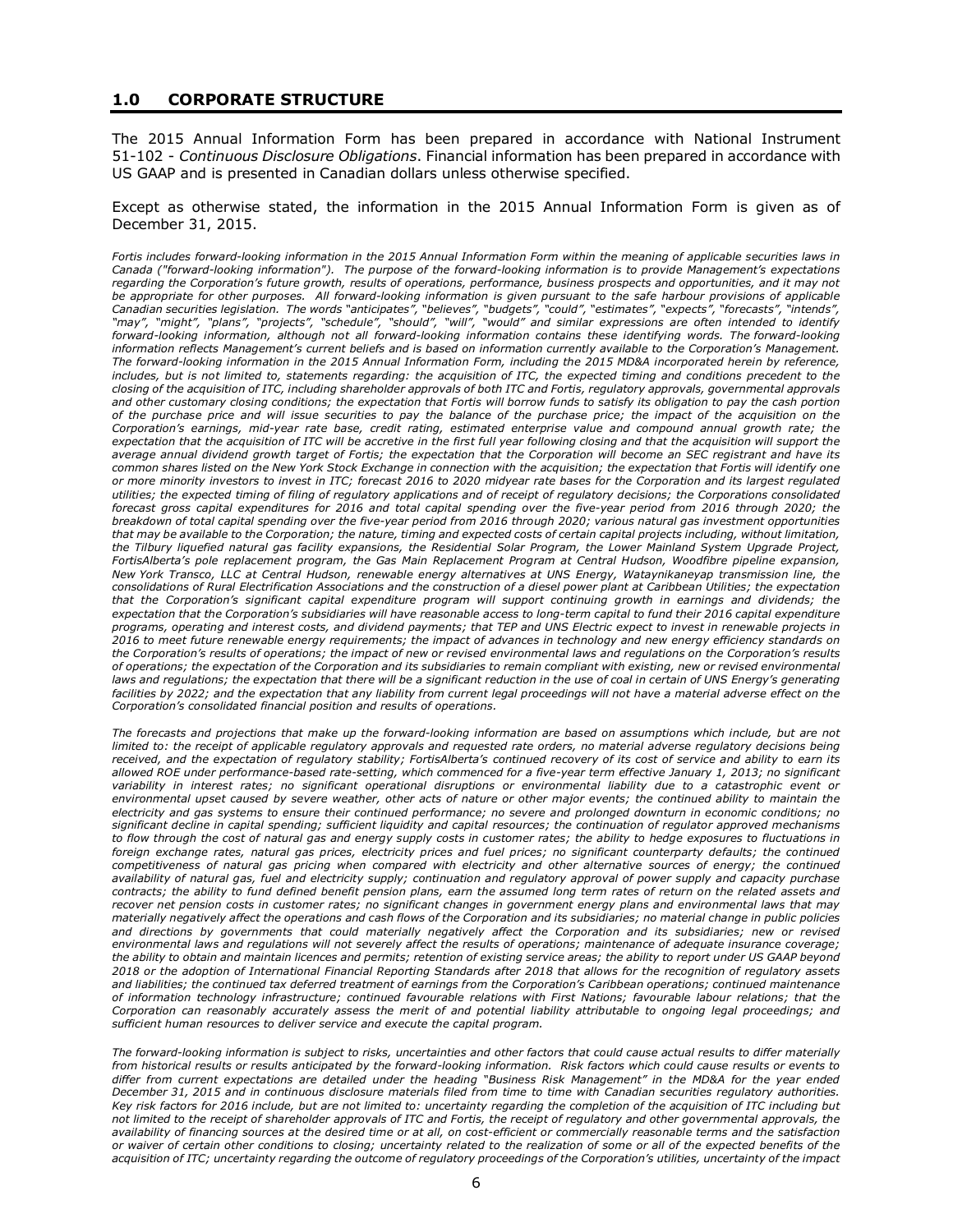*that a continuation of a low interest rate environment may have on the allowed rate of return on common shareholders' equity at the Corporation's regulated utilities; the impact of fluctuations in foreign exchange rates; and risk associated with the impact of less favorable economic conditions on the Corporation's results of operations.* 

*All forward-looking information in the 2015 Annual Information Form is qualified in its entirety by the above cautionary statements and, except as required by law, the Corporation undertakes no obligation to revise or update any forward-looking information as a result of new information, future events or otherwise after the date hereof.* 

### **1.1 Name and Incorporation**

Fortis is a holding company that was incorporated as 81800 Canada Ltd. under the *Canada Business Corporations Act* on June 28, 1977 and continued under the *Corporations Act* (Newfoundland and Labrador) on August 28, 1987.

The articles of incorporation of the Corporation were amended to: (i) change its name to Fortis on October 13, 1987; (ii) set out the rights, privileges, restrictions and conditions attached to the Common Shares on October 15, 1987; (iii) designate 2,000,000 First Preference Shares, Series A on September 11, 1990; (iv) replace the class rights, privileges, restrictions and conditions attaching to the First Preference Shares and the Second Preference Shares on July 22, 1991; (v) designate 2,000,000 First Preference Shares, Series B on December 13, 1995; (vi) designate 5,000,000 First Preference Shares, Series C on May 27, 2003; (vii) designate 8,000,000 First Preference Shares, Series D and First Preference Shares, Series E on January 23, 2004; (viii) amend the redemption provisions attaching to the First Preference Shares, Series D on July 15, 2005; (ix) designate 5,000,000 First Preference Shares, Series F on September 22, 2006; (x) designate 9,200,000 First Preference Shares, Series G on May 20, 2008; (xi) designate 10,000,000 First Preference Shares, Series H and 10,000,000 First Preference Shares, Series I on January 20, 2010; (xii) designate 8,000,000 First Preference Shares, Series J on November 8, 2012; (xiii) designate 12,000,000 First Preference Shares, Series K and 12,000,000 First Preference Shares, Series L on July 11, 2013; and; (xiv) designate 24,000,000 First Preference Shares, Series M and 24,000,000 First Preference Shares, Series N on September 16, 2014.

Fortis redeemed all of its outstanding First Preference Shares, Series A, First Preference Shares, Series B and First Preference Shares, Series C on September 30, 1997, December 2, 2002, and July 10, 2013, respectively. On January 29, 2004, Fortis issued 8,000,000 First Preference Units, each unit consisting of one First Preference Share, Series D and one Warrant. During 2004, 7,993,500 First Preference Units were converted into 7,993,500 First Preference Shares, Series E and 6,500 First Preference Shares, Series D remained outstanding. On September 20, 2005, the 6,500 First Preference Shares, Series D were redeemed by the Corporation. On September 28, 2006, Fortis issued 5,000,000 First Preference Shares, Series F. On May 23, 2008, Fortis issued 8,000,000 First Preference Shares, Series G and on June 4, 2008 issued an additional 1,200,000 First Preference Shares, Series G, following the exercise of an over-allotment option in connection with the offering of the 8,000,000 First Preference Shares, Series G. On January 26, 2010, Fortis issued 10,000,000 First Preference Shares, Series H. On November 13, 2012, Fortis issued 8,000,000 First Preference Shares, Series J. On July 18, 2013, Fortis issued 10,000,000 First Preference Shares, Series K. On September 19, 2014, Fortis issued 24,000,000 First Preference Shares, Series M. On June 1, 2015, 2,975,154 First Preference Shares, Series H were converted into First Preference Shares, Series I, and 7,024,846 First Preference Shares, Series H remained outstanding.

The corporate head office and registered office of Fortis are located at Fortis Place, Suite 1100, 5 Springdale Street, P.O. Box 8837, St. John's, NL, Canada, A1B 3T2.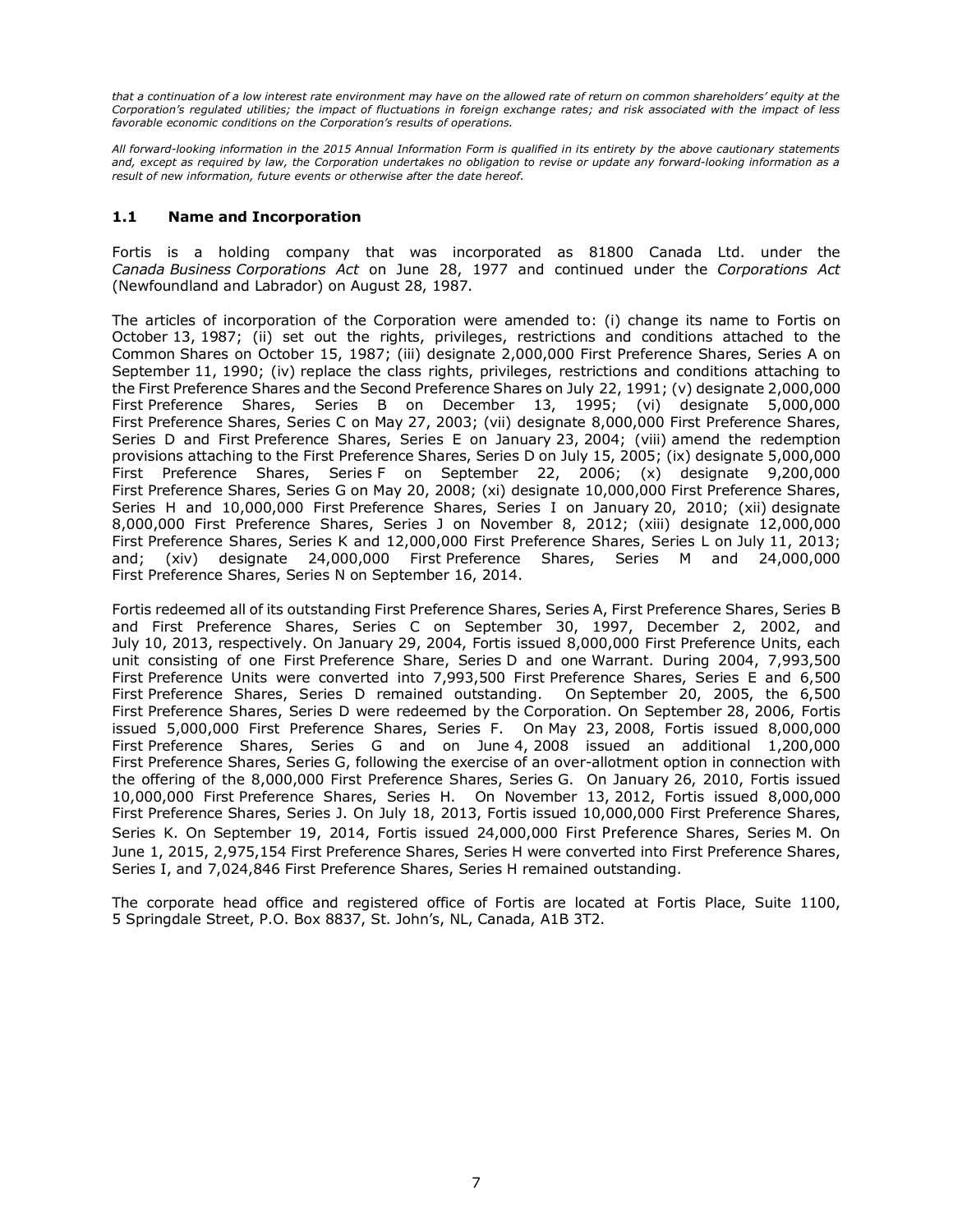# **1.2 Inter-Corporate Relationships**

Fortis is a leader in the North American electric and gas utility business, with total assets of approximately \$29 billion and fiscal 2015 revenue of \$6.7 billion. The Corporation's asset mix is approximately 96% regulated utilities (70% electric, 26% gas), with the remaining 4% comprised of long-term contracted hydroelectric operations. The Corporation's regulated utilities serve more than 3 million customers across Canada and in the United States and the Caribbean. In 2015 the Corporation's electricity distribution systems met a combined peak demand of 9,705 MW and its gas distribution systems met a peak day demand of 1,323 TJ.

The Corporation's regulated holdings include electric distribution utilities in five Canadian provinces, two U.S. states and three Caribbean countries and natural gas utilities in the province of British Columbia and the states of Arizona and New York. As at December 31, 2015, approximately 47% of the Corporation's assets were located outside of Canada and approximately 49% of the Corporation's revenue was derived from foreign operations.

The following table lists the principal subsidiaries of the Corporation, their jurisdictions of incorporation and the percentage of votes attaching to voting securities held directly or indirectly by the Corporation as at February 17, 2016. This table excludes certain subsidiaries, the total assets of which individually constituted less than 10% of the Corporation's consolidated assets as at December 31, 2015, or the total revenue of which individually constituted less than 10% of the Corporation's 2015 consolidated revenue. The principal subsidiaries together comprise approximately 76% of the Corporation's consolidated assets as at December 31, 2015 and approximately 71% of the Corporation's 2015 consolidated revenue. FortisBC Electric and Newfoundland Power comprise approximately 7% and 5%, respectively, of the Corporation's consolidated assets as at December 31, 2015 and approximately 5% and 10%, respectively, of the Corporation's 2015 consolidated revenue.

| <b>Principal Subsidiaries</b>  |                                      |                                                                                                                           |  |  |  |  |
|--------------------------------|--------------------------------------|---------------------------------------------------------------------------------------------------------------------------|--|--|--|--|
| <b>Subsidiary</b>              | <b>Jurisdiction of Incorporation</b> | Percentage of votes attaching to<br>voting securities beneficially owned,<br>controlled or directed by the<br>Corporation |  |  |  |  |
| UNS Energy $(1)$               | Arizona State, United States         | 100                                                                                                                       |  |  |  |  |
| Central Hudson <sup>(2)</sup>  | New York State, United States        | 100                                                                                                                       |  |  |  |  |
| FortisBC Energy <sup>(3)</sup> | British Columbia, Canada             | 100                                                                                                                       |  |  |  |  |
| FortisAlberta <sup>(4)</sup>   | Alberta, Canada                      | 100                                                                                                                       |  |  |  |  |

*(1) UNS Energy, an Arizona State corporation, owns all of the shares of TEP, UNS Electric and UNS Gas. FortisUS, a Delaware State corporation, owns all of the shares of UNS Energy. FortisUS Holdings, a Canadian corporation, owns all of the shares of FortisUS. Fortis owns all of the shares of FortisUS Holdings.* 

*(2) CH Energy Group, a New York State corporation, owns all of the shares of Central Hudson. FortisUS, a Delaware State corporation, owns all of the shares of CH Energy Group. FortisUS Holdings, a Canadian corporation, owns all of the shares of FortisUS. Fortis owns all of the shares of FortisUS Holdings.* 

*(3) FHI, a British Columbia corporation, owns all of the shares of FortisBC Energy. Fortis owns all of the shares of FHI.* 

*(4) FortisAlberta Holdings Inc., an Alberta corporation, owns all of the shares of FortisAlberta. FortisWest, a Canadian corporation, owns all of the shares of FortisAlberta Holdings Inc. Fortis owns all of the shares of FortisWest.* 

# **2.0 GENERAL DEVELOPMENT OF THE BUSINESS**

### **2.1 Three-Year History**

Over the past three years, Fortis has experienced significant growth in its business operations. Total assets have grown approximately 92% from \$15.0 billion as at December 31, 2012 to \$28.8 billion as at December 31, 2015. The Corporation's shareholders' equity has also grown approximately 93% from \$5.4 billion as at December 31, 2012 to \$10.4 billion as at December 31, 2015. Net earnings attributable to common equity shareholders have increased from \$315 million in 2012 to \$728 million in 2015.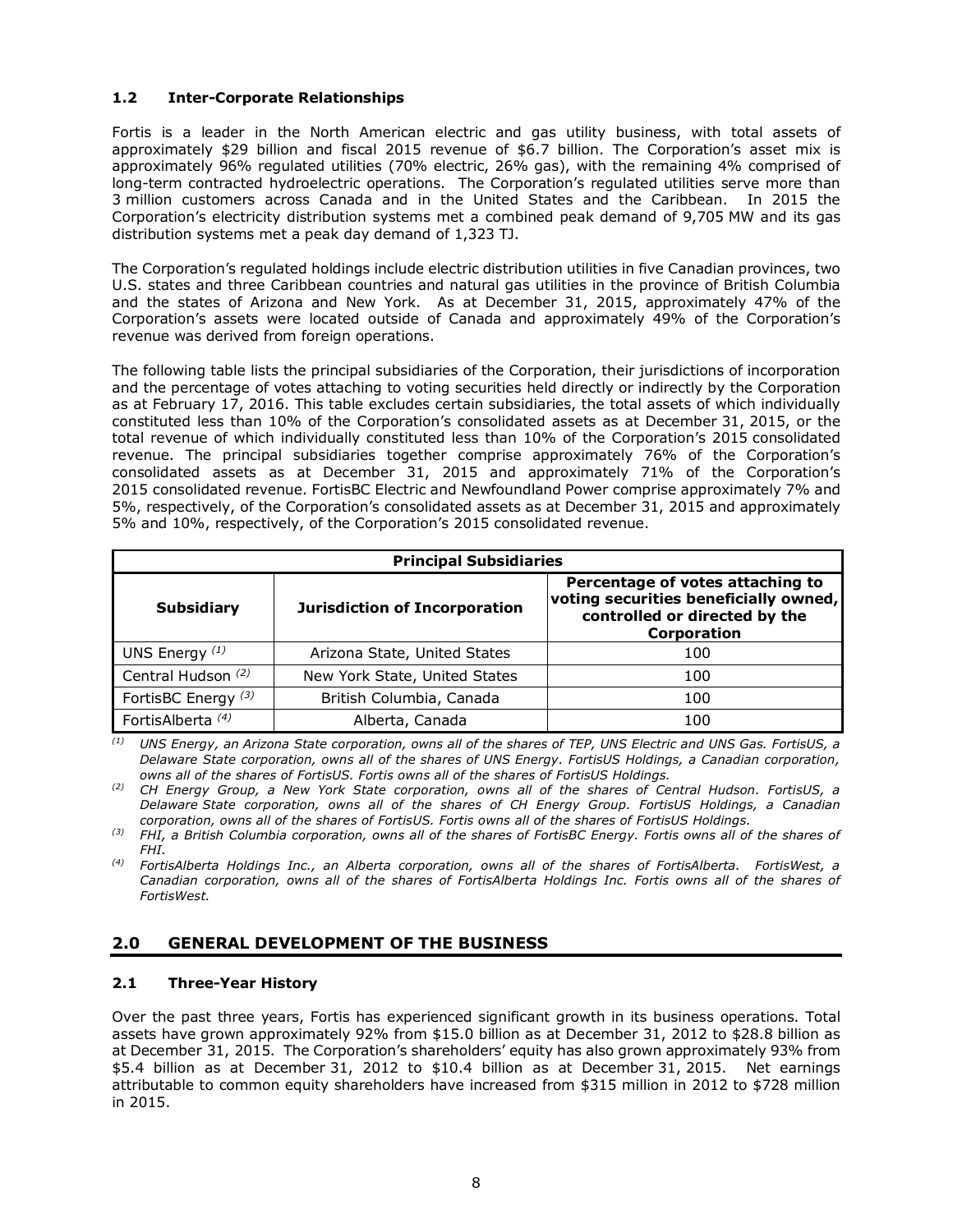The growth in business operations reflects the Corporation's profitable growth strategy for its principal regulated electric and gas utilities. This strategy includes a combination of growth from acquisitions and organic growth through the Corporation's consolidated capital expenditure program.

Over the past three years, Fortis has significantly increased its regulated utility investments through acquisitions. In June 2013 Fortis acquired CH Energy Group for a purchase price of approximately US\$1.5 billion, including the assumption of US\$518 million of debt on closing. CH Energy Group is an energy delivery company headquartered in Poughkeepsie, New York. Its main business, Central Hudson, is a regulated T&D utility serving approximately 300,000 electricity customers and 79,000 natural gas customers in eight counties of New York State's Mid-Hudson River Valley. In August 2014 Fortis acquired UNS Energy for a purchase price of approximately US\$4.5 billion, including the assumption of approximately US\$2.0 billion of debt on closing. UNS Energy is a vertically integrated utility services holding company, headquartered in Tucson, Arizona, engaged through its primary subsidiaries in the regulated electric generation and energy delivery business, primarily in the State of Arizona, serving approximately 663,000 electricity and gas customers.

On April 1, 2015, the Corporation completed construction of the \$900 million, 335-MW Waneta Expansion hydroelectric generating facility ahead of schedule and on budget while maintaining an excellent safety and environmental protection record. Construction of the Waneta Expansion commenced late in 2010. Fortis has a 51% controlling ownership interest in the Waneta Expansion and operates and maintains the non-regulated investment. On April 2, 2015, the Waneta Expansion began generating power, all of which is being sold to BC Hydro and FortisBC Electric under 40-year contracts. In 2015, the Waneta Expansion contributed \$22 million in earnings to the Corporation.

In June 2015 the Corporation completed the sale of the commercial real estate assets of Fortis Properties for gross proceeds of \$430 million to a subsidiary of Slate Office REIT. As part of the transaction, Fortis subscribed to trust units of Slate Office REIT for total consideration of approximately \$35 million. In October 2015, the Corporation completed the sale of the hotel assets of Fortis Properties for gross proceeds of \$365 million to a private investor group.

In June and July of 2015, the Corporation completed the sale of its non-regulated generation assets in Upstate New York and Ontario, respectively, for gross proceeds of approximately \$93 million.

In August 2015 the Corporation announced that it had reached terms of settlement with the GOB regarding the expropriation of the Corporation's approximate 70% interest in Belize Electricity in June 2011. The terms of the settlement included a one-time US\$35 million cash payment to Fortis from the GOB and an approximate 33% equity investment in Belize Electricity.

In December 2015 the Corporation, through an indirect wholly owned subsidiary, entered into a definitive share purchase and sale agreement with Chevron Canada Properties Ltd. to acquire its share of the Aitken Creek Gas Storage Facility, the largest gas storage facility in British Columbia, with a total working gas capacity of 77 billion cubic feet for approximately US\$266 million. The acquisition is subject to regulatory approval, and is expected to close in the first half of 2016.

The Corporation's gross consolidated capital expenditures for 2015 were approximately \$2.2 billion, up approximately 30% from 2014. Over the past three years, including 2015, gross consolidated capital expenditures totalled \$5.1 billion. Organic asset growth at the regulated utilities has been driven by the capital expenditure programs in western Canada. Total assets at FortisAlberta and the FortisBC gas and electric utilities have grown by approximately 27% and 9%, respectively, over the past three years. Organic growth at non-regulated operations has been driven by the construction of the Waneta Expansion.

### **2.2 Pending Acquisition of ITC**

On February 9, 2016, Fortis and ITC entered into an agreement and plan of merger pursuant to which Fortis will acquire ITC in a transaction valued at approximately US\$11.3 billion, based on the closing price for Fortis common shares and the foreign exchange rate on February 8, 2016. Under the terms of the transaction, ITC shareholders will receive US\$22.57 in cash and 0.7520 Fortis common shares per ITC common share, representing total consideration of approximately US\$6.9 billion, and Fortis will assume approximately US\$4.4 billion of ITC consolidated indebtedness.

ITC is the largest independent pure-play electric transmission company in the United States. ITC owns and operates high-voltage transmission facilities in Michigan, Iowa, Minnesota, Illinois, Missouri, Kansas and Oklahoma, serving a combined peak load exceeding 26,000 MW along approximately 15,600 miles of transmission line. In addition, ITC is a public utility and independent transmission owner in Wisconsin.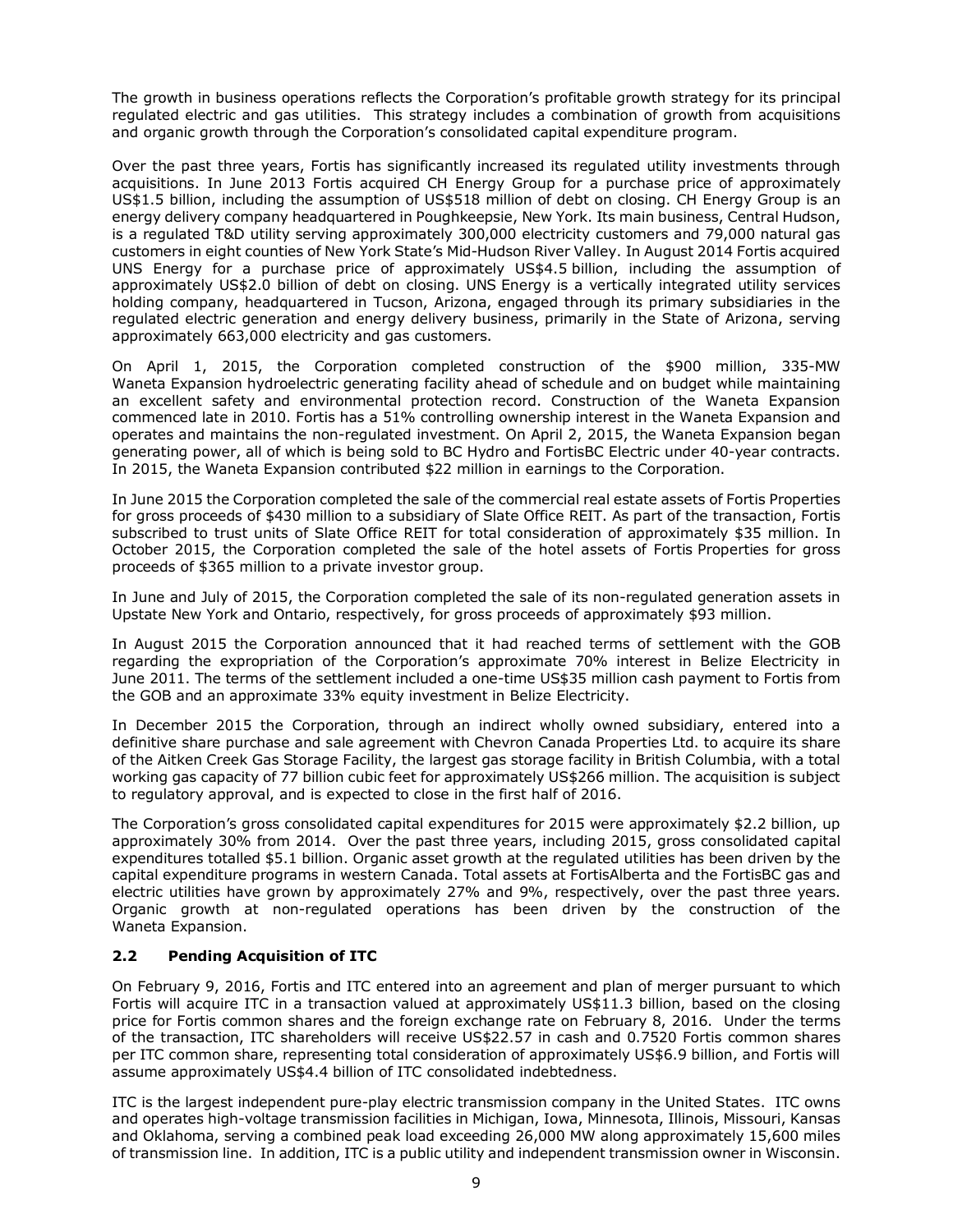ITC's tariff rates are regulated by FERC, which has been one of the most consistently supportive utility regulators in North America providing reasonable returns and equity ratios. Rates are set using a forward-looking rate-setting mechanism with an annual true-up, which provides timely cost recovery and reduces regulatory lag.

The closing of the acquisition is subject to ITC and Fortis shareholder approvals, the satisfaction of other customary closing conditions, and certain regulatory, state and federal approvals including, among others, those of FERC, the Committee on Foreign Investment in the United States, and the United States Federal Trade Commission/Department of Justice under the *Hart-Scott Rodino Antitrust Improvement Act*. The closing of the Acquisition is expected to occur in late 2016.

The pending acquisition is in alignment with the Corporation's business model and acquisition strategy, and is expected to provide approximately 5% accretion to earnings per common share in the first full year following closing, excluding one-time acquisition-related expenses and assuming a stable currency exchange environment. The acquisition represents a singular opportunity for Fortis to significantly diversify its business in terms of regulatory jurisdictions, business risk profile and regional economic mix. On a pro forma basis, 2016 forecast midyear rate base of Fortis is expected to increase by approximately \$8 billion to approximately \$26 billion, as a result of the acquisition.

The financing of the acquisition has been structured to allow Fortis to maintain investment-grade credit ratings and is consistent with the Corporation's existing capital structure. Financing of the cash portion of the acquisition will be achieved primarily through the issuance of approximately US\$2 billion of Fortis debt and the sale of up to 19.9% of ITC to one or more infrastructure-focused minority investors. In addition, Fortis has obtained commitments of US\$2.0 billion from Goldman Sachs Bank USA to bridge the long-term debt financing and US\$1.7 billion from The Bank of Nova Scotia to primarily bridge the sale of the minority investment in ITC. These non-revolving term credit facilities are repayable in full on the first anniversary of their advance, although syndication is not required, Fortis expects that these bridge facilities will be syndicated.

Upon completion of the acquisition, ITC will become a subsidiary of Fortis and approximately 27% of the common shares of Fortis will be held by ITC shareholders. In connection with the acquisition, Fortis will become a registrant with the SEC and will apply to list its common shares on the New York Stock Exchange and will continue to have its shares listed on the TSX.

# **2.3 Outlook**

Fortis is focused on closing the acquisition of ITC by the end of 2016. The acquisition is in alignment with the Corporation's business model and acquisition strategy, and is expected to provide approximately 5% accretion to earnings per common share in the first full year following closing, excluding one-time acquisition-related expenses and assuming a stable currency exchange environment. The acquisition represents a singular opportunity for Fortis to significantly diversify its business in terms of regulatory jurisdictions, business risk profile and regional economic mix.

Substantially all of Fortis' assets are low-risk, regulated utilities and long-term contracted energy infrastructure. No single regulatory jurisdiction comprises more than one third of total assets. Over the five-year period through 2020, excluding the acquisition of ITC, the Corporation's highly executable capital program is expected to be approximately \$9 billion. This investment in energy infrastructure is expected to increase rate base to almost \$21 billion in 2020 and produce a five-year compound annual growth rate in rate base of approximately 5%.

On a pro forma basis, 2016 forecast midyear rate base of Fortis is expected to increase by approximately \$8 billion to approximately \$26 billion, as a result of the acquisition of ITC. Following the acquisition, Fortis will be one of the top 15 North American public utilities ranked by enterprise value, with an estimated enterprise value of \$42 billion. Additionally, ITC's midyear rate base, including construction work in progress, is expected to increase at a compound annual growth rate of approximately 7.5% through 2018, based on ITC's planned capital expenditure program.

Fortis continues to target 6% average annual dividend growth through 2020. This dividend guidance takes into account many factors, including the expectation of reasonable outcomes for regulatory proceedings at the Corporation's utilities, the successful execution of the five-year capital expenditure plan, and management's continued confidence in the strength of the Corporation's diversified portfolio of assets and record of operational excellence. The pending acquisition of ITC further supports this dividend guidance.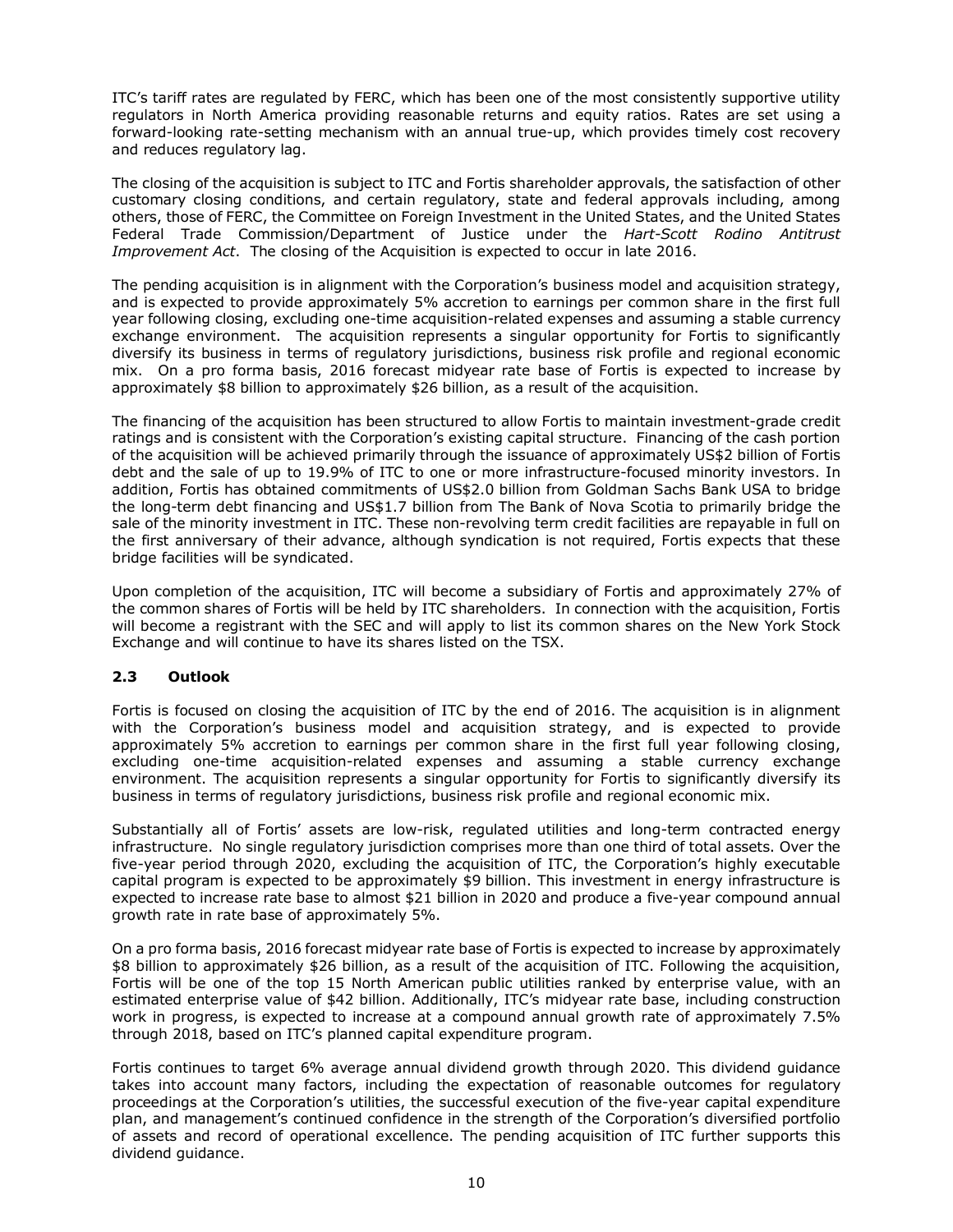Fortis expects long-term sustainable growth in rate base, assets and earnings resulting from strategic acquisitions and investment in its existing utility operations. The Corporation is also committed to identifying and executing on opportunities for incremental rate base and earnings growth through additional investments in existing service territories and in new franchise areas.

The approximate breakdown of the capital spending expected to be incurred over the five-year period from 2016 to 2020, excluding the acquisition of ITC, is as follows: 40% at Regulated Gas & Electric Utilities in the United States; 37% at Canadian Regulated Electric Utilities, driven by FortisAlberta; 17% at Canadian Regulated Gas Utilities; 5% at Caribbean Regulated Electric Utilities; and the remaining 1% at non-regulated operations. Capital expenditures at the regulated utilities are subject to regulatory approval. Over the five-year period, on average annually, the approximate breakdown of the total capital spending to be incurred is as follows: 35% to meet customer growth; 50% to ensure continued and enhanced performance, reliability and safety of generation and T&D assets (i.e. sustaining capital expenditures); and 15% for facilities, equipment, vehicles, information technology and other assets.

Gross consolidated capital expenditures for 2016 are expected to be approximately \$1.9 billion, as summarized in the following table. Planned capital expenditures are based on detailed forecasts of energy demand, weather, cost of labour and materials, as well as other factors, including economic conditions and foreign exchange rates, which could change and cause actual expenditures to differ from those forecast.

| Forecast Gross Consolidated Capital Expenditures (1)<br>Year Ending December 31, 2016 |                 |  |  |  |
|---------------------------------------------------------------------------------------|-----------------|--|--|--|
|                                                                                       | $(*)$ millions) |  |  |  |
| UNS Energy $(2)$                                                                      | 485             |  |  |  |
| Central Hudson (2)                                                                    | 228             |  |  |  |
| FortisBC Energy                                                                       | 349             |  |  |  |
| FortisAlberta                                                                         | 441             |  |  |  |
| FortisBC Electric                                                                     | 79              |  |  |  |
| Eastern Canadian Electric Utilities                                                   | 174             |  |  |  |
| Regulated Electric Utilities - Caribbean (2)                                          | 127             |  |  |  |
| Non-Regulated - Fortis Generation                                                     | 15              |  |  |  |
| Non-Regulated - Non-Utility (3)                                                       | 3               |  |  |  |
| <b>Total</b>                                                                          | 1,901           |  |  |  |

*(1) Relates to forecast cash payments to acquire or construct utility capital assets and intangible assets, as would be reflected on the consolidated statement of cash flows. Excludes the non-cash equity component of allowance for funds used during construction.* 

*(2) Forecast capital expenditures are based on a forecast exchange rate of US\$1.00 = CAD\$1.38.* 

*(3) Includes forecast capital expenditures of approximately \$3 million at FortisBC Alternative Energy Services Inc.,*  which is reported in the Corporate and Other segment of the Corporation's 2015 Audited Consolidated Financial *Statements.* 

The most significant capital projects forecast for 2016 include:

- the Residential Solar Program at UNS Energy, consisting of the installation of rooftop solar systems for residential customers, for US\$82 million, with forecast expenditures of US\$16 million expected in 2016;
- the Gas Main Replacement Program at Central Hudson, a 15-year replacement program to eliminate and replace leakage-prone pipes throughout the gas distribution system with forecast expenditures of US\$21 million expected in 2016 and US\$98 million from 2017 through 2020 with the majority of spending expected post-2020;
- the ongoing Tilbury LNG facility expansion by FortisBC Energy, which includes the construction of a second LNG tank and a new liquefier, both to be in service by the end of 2016 at a total project cost of approximately \$440 million with \$326 million of project costs incurred to the end of 2015 and forecast expenditures of \$105 million in 2016;
- the Lower Mainland System Upgrade project at FortisBC Energy, which is in place to address system capacity and pipeline condition issues for the gas supply system in the Lower Mainland area of British Columbia, to be completed in 2018 for an estimated project cost of \$427 million with forecast expenditures of \$50 million expected in 2016;
- the replacement of vintage poles under FortisAlberta's Pole-Management Program is expected to cost \$336 million through 2020 with forecast expenditures of \$42 million expected in 2016; and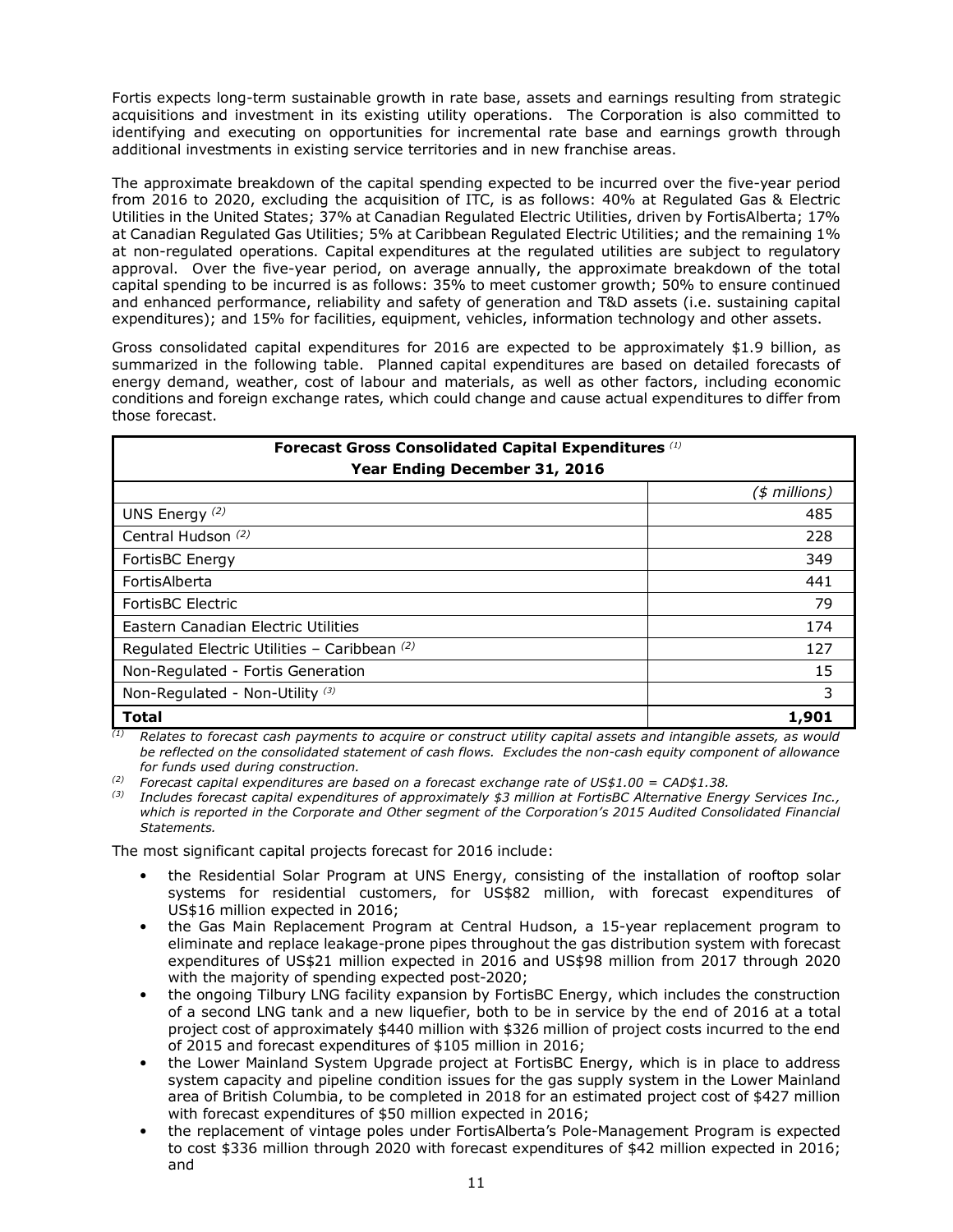• the purchase and turnkey installation of two 18.5 MW diesel-generating units, one 2.7 MW waste heat recovery steam turbine and associated auxiliary equipment at Caribbean Utilities. The project cost is estimated to be US\$85 million, with approximately US\$48 million spent in 2015 and US\$25 million forecast to be spent in 2016. The plant is expected to be commissioned in mid-2016.

FortisBC Energy is also pursuing additional LNG investment opportunities including a \$600 million pipeline expansion for the proposed Woodfibre LNG site in British Columbia and further expansion of the Tilbury site that would include additional liquefaction, which investment opportunities are not included in the current capital expenditures forecast set forth in the table above.

Other potential projects that have not yet been included in the Corporation's capital expenditure forecast include, but are not limited to, the New York Transco, LLC at Central Hudson to address transmission constraints in New York; renewable energy alternatives at UNS Energy; Wataynikaneyap transmission line to connect remote First Nations communities at FortisOntario; further gas infrastructure opportunities at FortisBC Energy; and consolidation of Rural Electrification Associations at FortisAlberta.

The Corporation's subsidiaries expect to have reasonable access to long-term capital in 2016 to fund their capital expenditure programs.

Actual 2015 and forecast 2016 midyear rate base for the Corporation's reporting utility segments, as well as the Waneta Expansion, is provided in the following table.

| <b>Midyear Rate Base</b><br>(\$billions)       |                    |               |  |  |  |  |
|------------------------------------------------|--------------------|---------------|--|--|--|--|
|                                                | <b>Actual 2015</b> | Forecast 2016 |  |  |  |  |
| UNS Energy $(1)$                               | 4.1                | 4.8           |  |  |  |  |
| Central Hudson <sup>(1)</sup>                  | 1.4                | 1.6           |  |  |  |  |
| FortisBC Energy                                | 3.7                | 3.7           |  |  |  |  |
| FortisAlberta                                  | 2.7                | 3.0           |  |  |  |  |
| <b>FortisBC Electric</b>                       | 1.3                | 1.3           |  |  |  |  |
| Eastern Canadian Electric Utilities            | 1.6                | 1.7           |  |  |  |  |
| Regulated Electric Utilities - Caribbean $(1)$ | 0.8                | 0.9           |  |  |  |  |
| Waneta Expansion                               | 0.8                | 0.8           |  |  |  |  |
| <b>Total</b>                                   | 16.4               | 17.8          |  |  |  |  |

*(1) Actual midyear rate base for 2015 is based on the actual average exchange rate of US\$1.00=CAD\$1.28 and forecast midyear rate base for 2016 is based on a forecast exchange rate of US\$1.00=CAD\$1.38.* 

# **3.0 DESCRIPTION OF THE BUSINESS**

Fortis is principally an electric and gas utility holding company. Fortis segments its utility operations by franchise area and, depending on regulatory requirements, by the nature of the assets. Fortis also holds investments in non-regulated generation assets, which is treated as a separate segment. The Corporation's reporting segments allow Management to evaluate the operational performance and assess the overall contribution of each segment to the long-term objectives of Fortis. Each entity within the reporting segments operates with substantial autonomy, assumes profit and loss responsibility and is accountable for its own resource allocation.

The business segments of the Corporation are: (i) Regulated Electric & Gas Utilities – United States; (ii) Regulated Gas Utility – Canadian; (iii) Regulated Electric Utilities – Canadian; (iv) Regulated Electric Utilities – Caribbean; (v) Non-Regulated – Fortis Generation; (vi) Non-regulated – Non-Utility; and (vii) Corporate and Other.

The following sections describe the operations included in each of the Corporation's reportable segments.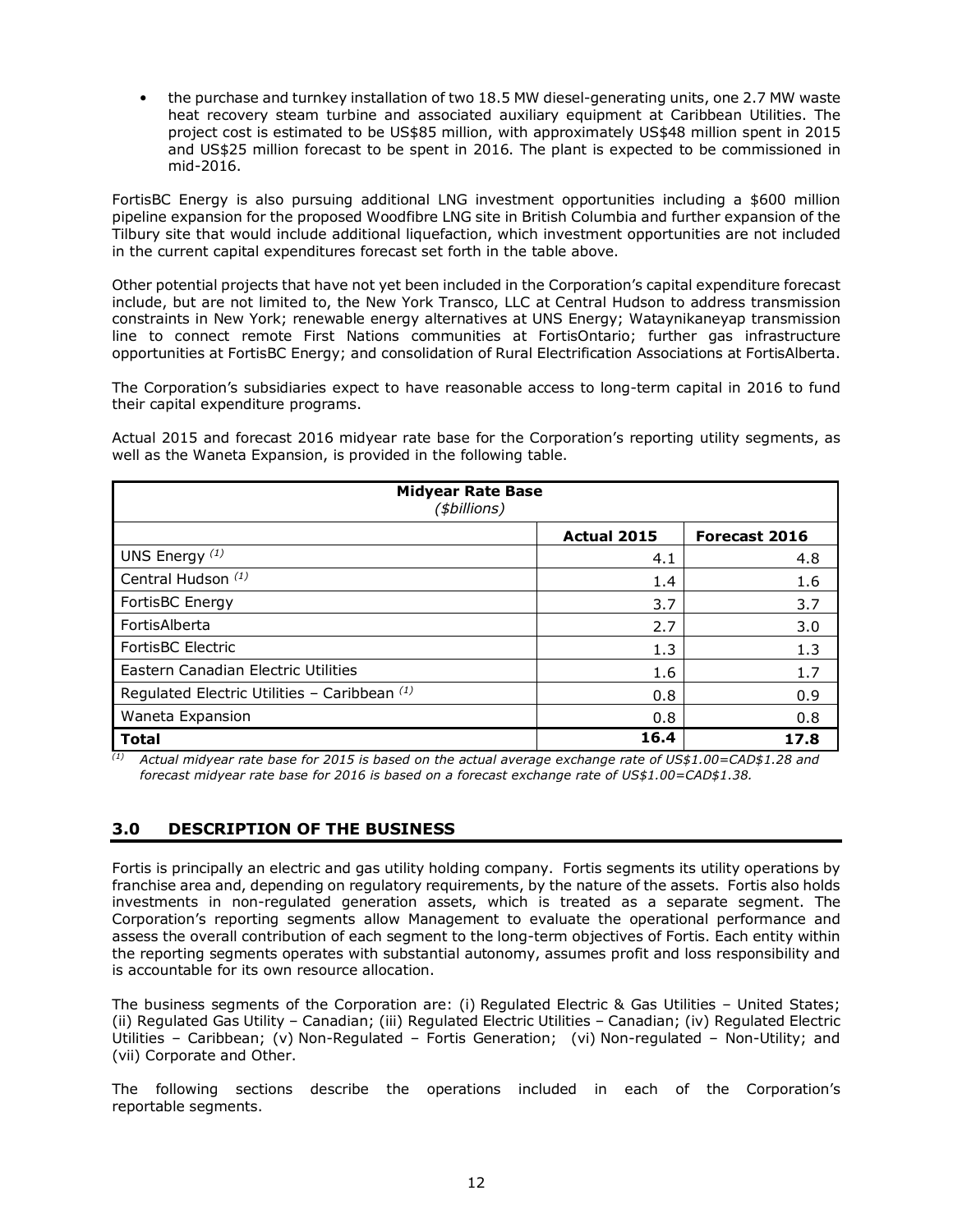## **3.1 Regulated Electric & Gas Utilities - United States**

### **3.1.1** *UNS Energy*

UNS Energy is a vertically integrated utility services holding company, headquartered in Tucson, Arizona, engaged through its primary subsidiaries in the regulated electric generation and energy delivery business, primarily in the State of Arizona, serving approximately 663,000 electricity and gas customers. UNS Energy was acquired by Fortis in August 2014.

UNS Energy is primarily comprised of three wholly owned regulated utilities: TEP, UNS Electric and UNS Gas.

TEP, UNS Energy's largest operating subsidiary, is a vertically integrated regulated electric utility. TEP serves approximately 417,000 retail customers in a territory comprising approximately 2,991 square kilometres in southeastern Arizona, including the greater Tucson metropolitan area in Pima County, as well as parts of Cochise County. TEP's service area covers a population of approximately 1,000,000 people. TEP also sells wholesale electricity to other entities in the western United States.

UNS Electric is a vertically integrated regulated electric utility that generates, transmits and distributes electricity to approximately 94,000 retail customers in Arizona's Mohave and Santa Cruz counties, which have a combined population of approximately 250,000.

TEP and UNS Electric currently own generation resources with an aggregate capacity of 2,799 MW, including 54 MW of solar capacity. Several of the generating assets in which TEP and UNS Electric have an interest are jointly owned. TEP has sufficient generating capacity that, together with existing PPAs and expected generation plant additions, should satisfy the requirements of its customer base and meet future peak demand requirements. As at December 31, 2015, approximately 43% of the generating capacity was fuelled by coal.

UNS Gas is a regulated gas distribution utility that serves approximately 152,000 retail customers in Arizona's Mohave, Yavapai, Coconino, Navajo and Santa Cruz counties, which have a combined population of approximately 700,000.

### *Market and Sales*

UNS Energy's electricity sales were 15,366 GWh for 2015, compared to 14,560 GWh for the full year in 2014. Earnings for UNS Energy's electric utilities are generally highest in the second and third quarters due to the use of air conditioning and other cooling equipment. Gas volumes were 13 PJ for 2015, comparable with the full year in 2014. Revenue was US\$1,588 million for 2015, compared to US\$1,560 million for the full year in 2014.

| <b>UNS Energy</b> $(1)$<br>Revenue and Electricity & Gas Sales by Customer Class |                                                                 |       |       |       |       |       |  |
|----------------------------------------------------------------------------------|-----------------------------------------------------------------|-------|-------|-------|-------|-------|--|
|                                                                                  | PJ Volumes<br><b>GWh Sales</b><br>Revenue<br>(%)<br>( %)<br>(%) |       |       |       |       |       |  |
|                                                                                  | 2015                                                            | 2014  | 2015  | 2014  | 2015  | 2014  |  |
| Residential                                                                      | 37.3                                                            | 36.2  | 29.8  | 31.2  | 55.1  | 53.8  |  |
| Commercial                                                                       | 22.5                                                            | 22.5  | 17.7  | 19.1  | 23.7  | 24.1  |  |
| Industrial                                                                       | 17.0                                                            | 16.9  | 21.8  | 23.9  | 2.0   | 2.1   |  |
| Other <sup>(2)</sup>                                                             | 23.2                                                            | 24.4  | 30.7  | 25.8  | 19.2  | 20.0  |  |
| Total                                                                            | 100.0                                                           | 100.0 | 100.0 | 100.0 | 100.0 | 100.0 |  |

The following table provides the composition of UNS Energy's 2015 and 2014 revenue, electricity sales, and gas volumes by customer class.

*(1) The 2014 information presented is for the year ended December 31, 2014. UNS Energy was acquired by Fortis in August 2014; therefore, only financial results from the date of acquisition, August 15, 2014, are reflected in the comparatives of the Corporation's 2014 Audited Consolidated Financial Statements.* 

*(2) Includes electricity sales and gas volumes to other entities for resale and revenue from sources other than from the sale of electricity and gas.*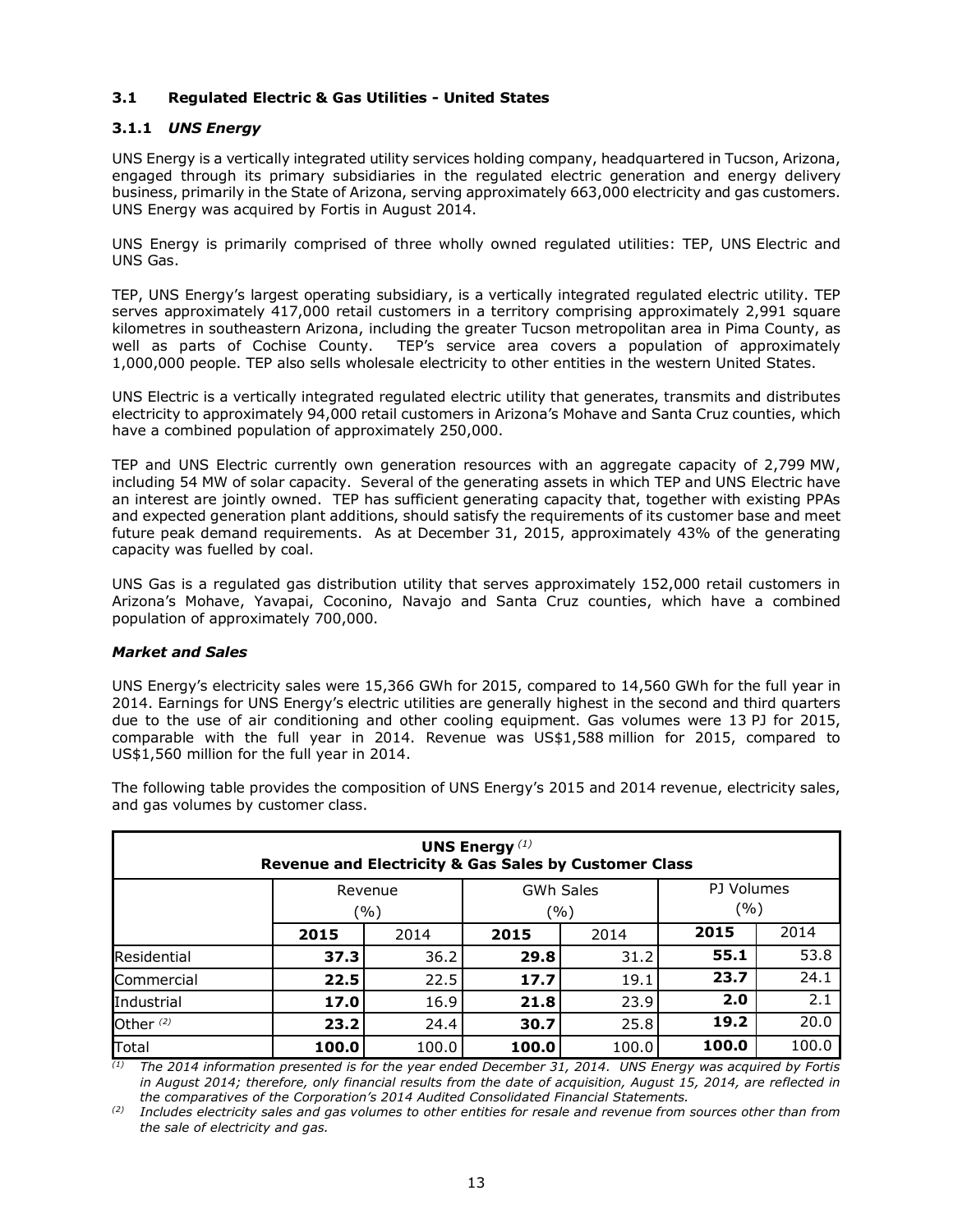### *Power Supply*

TEP meets the electricity supply requirements of its retail and wholesale customers with its owned electrical generating capacity of 2,501 MW and its transmission and distribution system consisting of approximately 15,654 kilometres of line. In 2015, TEP met a peak demand of 2,860 MW which includes firm sales to wholesale customers. TEP is a member of a regional reserve-sharing organization and has reliability and power sharing relationships with other utilities.

At December 31, 2015, TEP owned 2,501 MW of generating capacity, as set forth in the following table:

| <b>Generating Source</b>                          | Unit<br>No.    | Location          | Date in<br><b>Service</b> | <b>Resource</b><br><b>Type</b> | <b>Total</b><br>Capacity<br>(MW) | Operating<br>Agent | TEP's<br><b>Share</b><br>(%) | TEP's<br><b>Share</b><br>(MW) |
|---------------------------------------------------|----------------|-------------------|---------------------------|--------------------------------|----------------------------------|--------------------|------------------------------|-------------------------------|
| Springerville Station                             | $\mathbf{1}$   | Springerville, AZ | 1985                      | Coal                           | 387                              | <b>TEP</b>         | 49.5                         | 192                           |
| Springerville Station                             | $\overline{2}$ | Springerville, AZ | 1990                      | Coal                           | 406                              | <b>TEP</b>         | 100.0                        | 406                           |
| San Juan Station                                  | $\mathbf{1}$   | Farmington, NM    | 1976                      | Coal                           | 340                              | <b>PNM</b>         | 50.0                         | 170                           |
| San Juan Station                                  | 2              | Farmington, NM    | 1973                      | Coal                           | 340                              | <b>PNM</b>         | 50.0                         | 170                           |
| Navajo Station                                    | $\mathbf{1}$   | Page, AZ          | 1974                      | Coal                           | 750                              | <b>SRP</b>         | 7.5                          | 56                            |
| Navajo Station                                    | $\overline{2}$ | Page, AZ          | 1975                      | Coal                           | 750                              | <b>SRP</b>         | 7.5                          | 56                            |
| Navajo Station                                    | 3              | Page, AZ          | 1976                      | Coal                           | 750                              | <b>SRP</b>         | 7.5                          | 56                            |
| <b>Four Corners Station</b>                       | 4              | Farmington, NM    | 1969                      | Coal                           | 785                              | <b>APS</b>         | 7.0                          | 55                            |
| <b>Four Corners Station</b>                       | 5              | Farmington, NM    | 1970                      | Coal                           | 785                              | <b>APS</b>         | 7.0                          | 55                            |
| <b>Gila River Power</b><br>Station <sup>(1)</sup> | 3              | Gila Bend, AZ     | 2003                      | Gas                            | 550                              | Ethos<br>Energy    | 75.0                         | 413                           |
| Luna Generating<br>Station                        | $\mathbf{1}$   | Deming, NM        | 2006                      | Gas                            | 555                              | <b>PNM</b>         | 33.3                         | 185                           |
| Sundt Station                                     | $\mathbf{1}$   | Tucson, AZ        | 1958                      | Gas/Oil                        | 81                               | <b>TEP</b>         | 100.0                        | 81                            |
| <b>Sundt Station</b>                              | $\overline{2}$ | Tucson, AZ        | 1960                      | Gas/Oil                        | 81                               | <b>TEP</b>         | 100.0                        | 81                            |
| Sundt Station                                     | 3              | Tucson, AZ        | 1962                      | Gas/Oil                        | 104                              | <b>TEP</b>         | 100.0                        | 104                           |
| Sundt Station (2)                                 | $\overline{4}$ | Tucson, AZ        | 1967                      | Gas                            | 156                              | <b>TEP</b>         | 100.0                        | 156                           |
| Sundt Internal<br><b>Combustion Turbines</b>      |                | Tucson, AZ        | 1972-1973                 | Gas/Oil                        | 50                               | <b>TEP</b>         | 100.0                        | 50                            |
| <b>DeMoss Petrie</b>                              |                | Tucson, AZ        | 2001                      | Gas                            | 75                               | <b>TEP</b>         | 100.0                        | 75                            |
| North Loop                                        |                | Tucson, AZ        | 2001                      | Gas                            | 94                               | <b>TEP</b>         | 100.0                        | 94                            |
| Springerville Solar<br>Station                    |                | Springerville, AZ | 2002-2014                 | Solar                          | 16                               | <b>TEP</b>         | 100.0                        | 16                            |
| <b>Tucson Solar Projects</b>                      |                | Tucson, AZ        | 2010-2014                 | Solar                          | 13                               | <b>TEP</b>         | 100.0                        | 13                            |
| Ft. Huachuca Project                              |                | Ft. Huachuca, AZ  | 2014                      | Solar                          | 17                               | <b>TEP</b>         | 100.0                        | 17                            |
| Total Capacity (3)                                |                |                   |                           |                                |                                  |                    |                              | 2,501                         |

*(1) In December 2014, TEP and UNS Electric together completed the acquisition of Unit 3 of the Gila River Power Station, a 550 MW gas-fired combined-cycle unit for US\$219 million. Both TEP and UNS Electric rely on a portfolio of long-term, medium-term and short-term PPAs to meet customer load requirements.* 

*(2) In August 2015, TEP exhausted its existing coal supply at Sundt Station and has been operating Sundt Station with natural gas as a primary fuel source. TEP expects to retire the Sundt Station earlier than expected, and has requested to apply excess depreciation reserves against the unrecovered net book value in its 2015 rate case.* 

*(3) Excludes 913 MW of additional generation resources, which consist of certain capacity purchases and interruptible retail load.* 

UNS Electric meets the electricity supply requirements of its retail customers through a mix of its own generation and power purchase contracts. UNS Electric owns and operates several gas and diesel-fuelled generating plants, with a collective electrical generating capacity of 298 MW, which provided approximately 73% of its 407 MW 2015 peak capacity needs.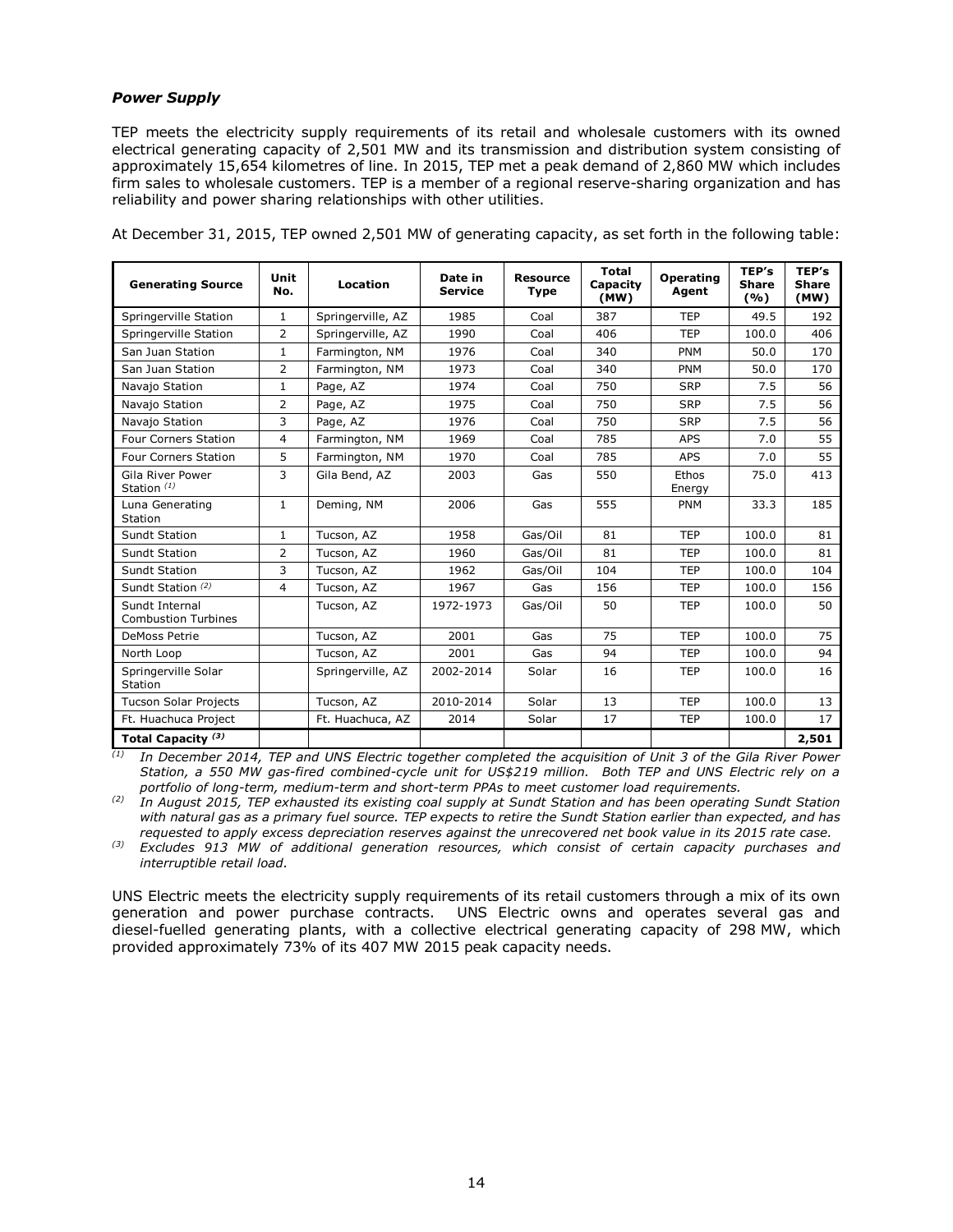| Generating<br>Source        | Unit<br>No.    | <b>Location</b> | <b>Date</b><br><b>In Service</b> | <b>Resource</b><br>Type | <b>Total</b><br>Capacity<br>(MW) | <b>Operating</b><br>Agent | <b>UNSE's</b><br><b>Share</b><br>(%) | <b>UNSE's</b><br><b>Share</b><br>(MW) |
|-----------------------------|----------------|-----------------|----------------------------------|-------------------------|----------------------------------|---------------------------|--------------------------------------|---------------------------------------|
| <b>Black Mountain</b>       | Ŧ.             | Kingman, AZ     | 2011                             | Gas                     | 45                               | <b>UNSE</b>               | 100.0                                | 45                                    |
| <b>Black Mountain</b>       | $\overline{2}$ | Kingman, AZ     | 2011                             | Gas                     | 45                               | <b>UNSE</b>               | 100.0                                | 45                                    |
| Valencia                    |                | Nogales, AZ     | Purchased 2003                   | Gas/Oil                 | 14                               | <b>UNSE</b>               | 100.0                                | 14                                    |
| Valencia                    | $\mathbf{2}$   | Nogales, AZ     | Purchased 2003                   | Gas/Oil                 | 14                               | <b>UNSE</b>               | 100.0                                | 14                                    |
| Valencia                    | 3              | Nogales, AZ     | Purchased 2003                   | Gas/Oil                 | 14                               | <b>UNSE</b>               | 100.0                                | 14                                    |
| Valencia                    | 4              | Nogales, AZ     | Purchased 2003                   | Gas/Oil                 | 21                               | <b>UNSE</b>               | 100.0                                | 21                                    |
| Gila River Power<br>Station | 3              | Gila Bend, AZ   | 2003                             | Gas                     | 550                              | Ethos<br>Energy           | 25.0                                 | 137                                   |
| La Senita                   |                | Kingman, AZ     | 2011                             | Solar                   |                                  | <b>UNSE</b>               | 100.0                                |                                       |
| Rio Rico                    |                | Rio Rico, AZ    | 2014                             | Solar                   | 7                                | <b>UNSE</b>               | 100.0                                |                                       |
| <b>Total Capacity</b>       |                |                 |                                  |                         |                                  |                           |                                      | 298                                   |

UNS Electric's generating capacity as of December 31, 2015 is set forth in the following table:

Each of TEP and UNS Electric are subject to government-mandated renewable energy requirements. TEP satisfies these requirements through its 46 MW of owned photovoltaic solar generating capacity and PPAs for capacity from solar resources (175 MW), wind resources (80 MW) and a landfill gas generation plant (4 MW). UNS Electric satisfies its respective requirements through its 8 MW of owned photovoltaic solar generating capacity and PPAs for capacity from solar resources (10 MW) and wind resources (10 MW). TEP and UNS Electric expect to spend US\$64 million on renewable projects in 2016 to meet future renewable energy requirements which are recoverable through rates.

### *Gas Purchases*

UNS Gas directly manages its gas supply and transportation contracts. The price for gas varies based on market conditions, which include weather, supply balance, economic growth rates, and other factors. UNS Gas hedges its gas supply prices by entering into fixed-price forward contracts, collars, and financial swaps from time to time, up to three years in advance, with a view to hedging at least 70% of expected monthly gas consumption with fixed prices prior to the beginning of each month.

UNS Gas purchases the majority of its gas supply from the San Juan Basin. The gas is delivered on the El Paso Natural Gas, L.L.C. and Transwestern Pipeline Company interstate pipeline systems under firm transportation agreements with combined capacity sufficient to meet the demands of UNS Gas' customers.

### *Legal Proceedings*

### *Springerville Generating Station, Unit 1*

In November 2014 the Springerville Unit 1 third-party owners filed a complaint against TEP with FERC, alleging that TEP had not agreed to wheel power and energy for the third-party owners in the manner specified in the existing Springerville Unit 1 facility support agreement between TEP and the third-party owners and for the cost specified by the third-party owners. The third-party owners requested an order from FERC requiring such wheeling of the third-party owners' energy from their Springerville Unit 1 interests beginning in January 2015 for the price specified by the third-party owners. In February 2015 FERC issued an order denying the third-party owners' complaint. In March 2015 the third-party owners filed a request for rehearing in the FERC action, which FERC denied in October 2015. In December 2015 the third-party owners appealed FERC's order denying the third party-owners' complaint to the U.S. Court of Appeals for the Ninth Circuit. In December 2015 TEP filed an unopposed motion to intervene in the Ninth Circuit appeal.

In December 2014 the third-party owners filed a complaint against TEP in the Supreme Court of the State of New York, New York County. In response to motions filed by TEP to dismiss various counts and compel arbitration of certain of the matters alleged and the court's subsequent ruling on the motions, the third-party owners have amended the complaint three times, dropping certain of the allegations and raising others in the New York action and in the arbitration proceeding described below. As amended, the New York action alleges, among other things, that TEP failed to properly operate, maintain, and make capital investments in Springerville Unit 1 during the term of the leases; and that TEP breached the lease transaction documents by refusing to pay certain of the third-party owners' claimed expenses. The third amended complaint seeks US\$71 million in liquidated damages and direct and consequential damages in an amount to be determined at trial. The third-party owners have also agreed to stay their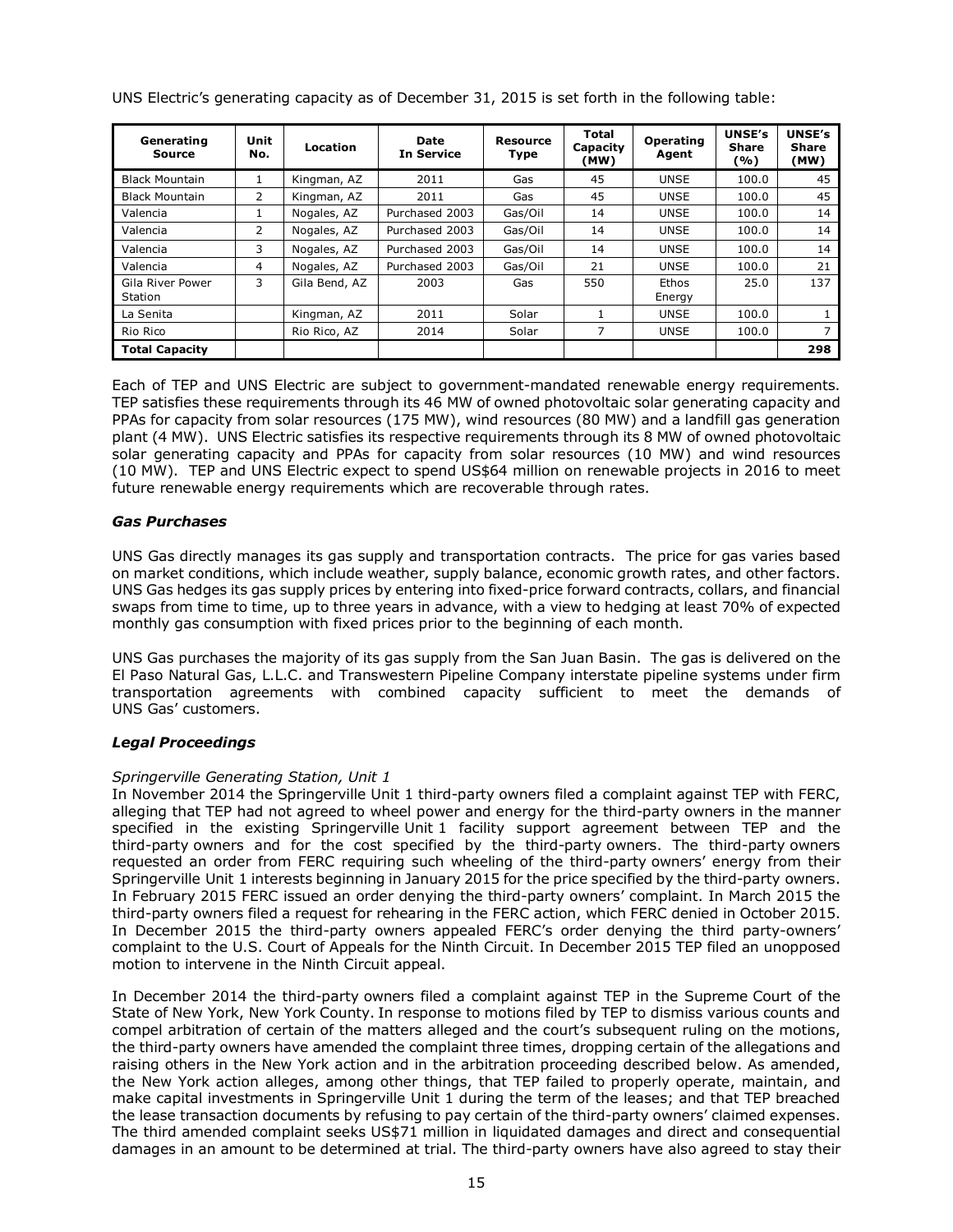claim that TEP has not agreed to wheel power and energy as required pending the outcome of the FERC action. In November 2015 the third-party owners filed a motion for summary judgment on their claim that TEP failed to pay certain of the third-party owners' claimed expenses.

In December 2014 and January 2015, Wilmington Trust Company, as owner trustees and lessors under the leases of the third-party owners, sent notices to TEP that alleged that TEP had defaulted under the third-party owners' leases. The notices demanded that TEP pay liquidated damages totalling approximately US\$71 million. In letters to the owner trustees, TEP denied the allegations in the notices.

In April 2015 TEP filed a demand for arbitration with the American Arbitration Association seeking an award of the owner trustees and co-trustees' share of unreimbursed expenses and capital expenditures for Springerville Unit 1. In June 2015 the third-party owners filed a separate demand for arbitration with the American Arbitration Association alleging, among other things, that TEP has failed to properly operate, maintain and make capital investments in Springerville Unit 1 since the leases have expired. The third-party owners' arbitration demand seeks declaratory judgments, damages in an amount to be determined by the arbitration panel and the third-party owners' fees and expenses. TEP and the third-party owners have since agreed to consolidate their arbitration demands into one proceeding. In August 2015 the third-party owners filed an amended arbitration demand adding claims that TEP has converted the third-party owners' water rights and certain emission reduction payments and that TEP is improperly dispatching the third-party owners' unscheduled Springerville Unit 1 power and capacity.

In October 2015 the arbitration panel granted TEP's motion for interim relief, ordering the third-party trustees and co-trustees to pay TEP their pro-rata share of unreimbursed expenses and capital expenditures for Springerville Unit 1 during the pendency of the arbitration. The arbitration panel also denied the third-party owners' motion for interim relief, which had requested that TEP be enjoined from dispatching the third-party owners' unscheduled Springerville Unit 1 power and capacity. TEP has been scheduling the third-party owners' entitlement share of power from Springerville Unit 1, as permitted under the Springerville Unit 1 facility support agreement, since June 2015. The arbitration hearing is scheduled for July 2016.

In November 2015 TEP filed a petition to confirm the interim arbitration order in the Supreme Court of the State of New York naming the owner trustee and co-trustee as respondents. The petition seeks an order from the court confirming the interim arbitration order under the Federal Arbitration Act. In December 2015 the owner trustees filed an answer to the petition and a cross-motion to vacate the interim arbitration order.

As of December 31, 2015 TEP billed the third-party owners approximately US\$23 million for their pro-rata share of Springerville Unit 1 expenses and US\$4 million for their pro-rata share of capital expenditures, none of which had been paid as of February 17, 2016.

TEP cannot predict the outcome of the claims relating to Springerville Unit 1 and, due to the general and non-specific scope and nature of the claims, TEP cannot determine estimates of the range of loss, if any, at this time and, accordingly, no amount has been accrued in the 2015 Audited Consolidated Financial Statements. TEP intends to vigorously defend itself against the claims asserted by the third-party owners and to vigorously pursue the claims it has asserted against the third-party owners.

TEP and the third-party owners have agreed to stay these litigation matters relating to Springerville Unit 1 in furtherance of settlement negotiations. However, there is no assurance that a settlement will be reached or that the litigation will not continue.

#### *Navajo Generating Station Lease Extension*

Navajo Generating Station is located on a site that is leased from the Navajo Nation with an initial lease term through 2019. The Navajo Nation signed a lease amendment in 2013 that would extend the lease from 2019 through 2044. The participants in Navajo Generating Station, including TEP, have not signed the lease amendment because certain participants have expressed an interest in discontinuing their participation in Navajo Generating Station. Negotiations between the participants are ongoing, and all parties will likely agree to the terms. To become effective, this lease amendment must be signed by all of the participants, approved by the U.S. Department of the Interior, and is subject to environmental reviews. Once the lease amendment becomes effective, the participants will be responsible for additional lease costs from the date the Navajo Nation signed the lease amendment. TEP owns 7.5% of Navajo Generating Station. In 2015, TEP recorded additional estimated lease expense of approximately US\$1 million with the expectation that the lease amendment will become effective. As at December 31, 2015 a total liability of US\$3 million (December 31, 2014 – US\$2 million) was recognized.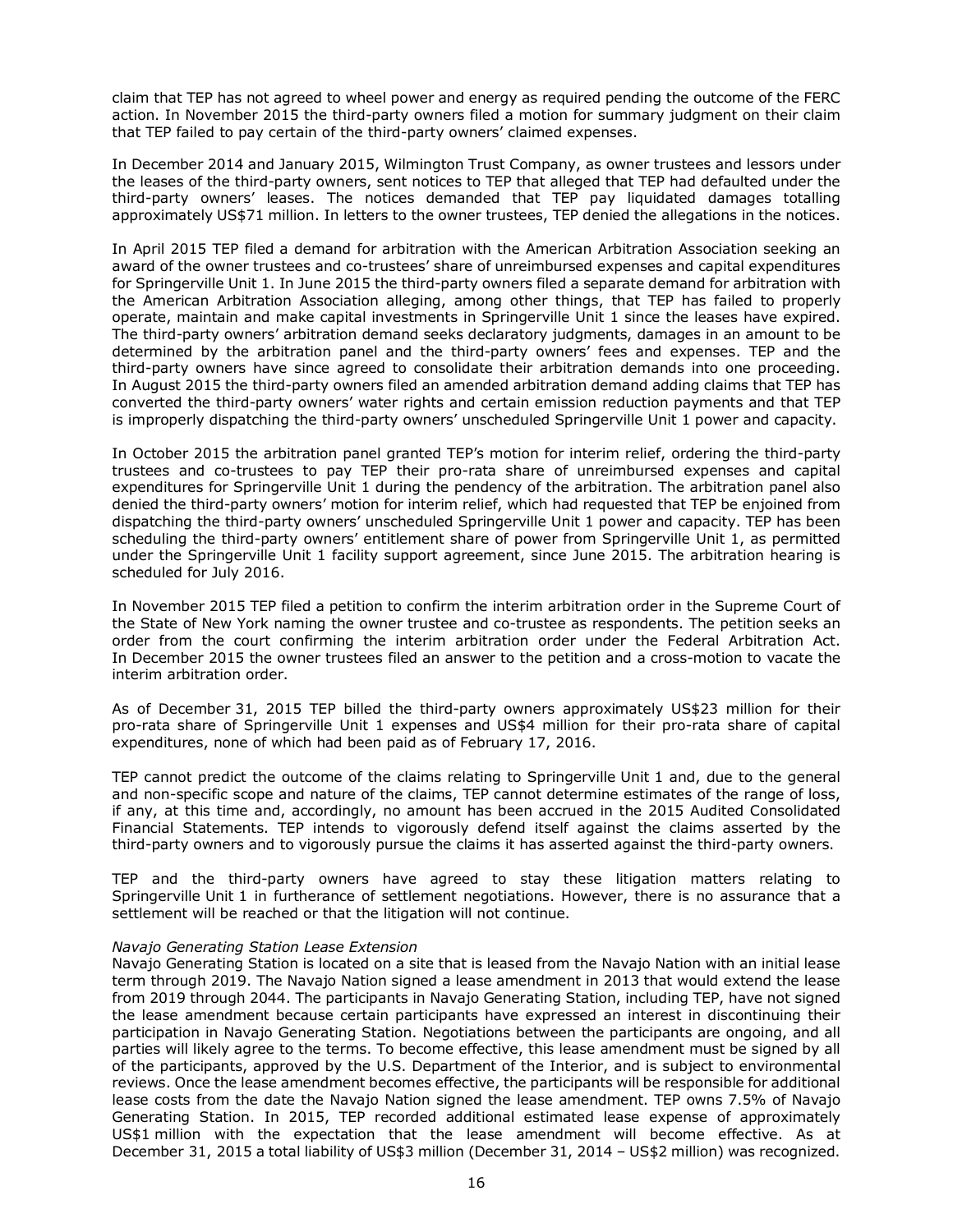### *Environmental Contingencies*

#### *San Juan Generating Station*

In August 2013, the U.S. Bureau of Land Management proposed regulations that, among other things, redefine the term "underground mine" to exclude high-wall mining operations and impose a higher surface mine coal royalty on high-wall mining. SJCC utilized high-wall mining techniques at its surface mines prior to beginning underground mining operations in January 2003. If the proposed regulations become effective, SJCC may be subject to additional royalties on coal delivered to San Juan between August 2000 and January 2003 totaling approximately US\$5 million of which TEP's proportionate share would approximate US\$1 million. TEP owns 50% of Units 1 and 2 at San Juan, which represents approximately 20% of the total generation capacity at San Juan, and is responsible for its share of any settlements. TEP cannot predict the final outcome of the Bureau of Land Management's proposed regulations.

In February 2013 WEG filed a Petition for Review in the U.S. District Court of Colorado against the OSM challenging federal administrative decisions affecting seven different mines in four states issued at various times from 2007 through 2012. In its petition, WEG challenges several unrelated mining plan modification approvals, which were each separately approved by OSM. Of the fifteen claims for relief in the WEG Petition, two concern SJCC's San Juan mine. WEG's allegations concerning the San Juan mine arise from OSM administrative actions in 2008. WEG alleges various NEPA violations against OSM, including, but not limited to, OSM's alleged failure to provide requisite public notice and participation, alleged failure to analyze certain environmental impacts, and alleged reliance on outdated and insufficient documents. WEG's petition seeks various forms of relief, including a finding that the federal defendants violated NEPA by approving the mine plans; voiding, reversing, and remanding the various mining modification approvals; enjoining the federal defendants from re-issuing the mining plan approvals for the mines until compliance with NEPA has been demonstrated; and enjoining operations at the seven mines. SJCC intervened in this matter. SJCC was granted its motion to sever its claims from the lawsuit and transfer venue to the U.S. District Court for the District of New Mexico, where this matter is now proceeding. The parties have requested the court to stay this matter until April 2016 in furtherance of settlement negotiations. If WEG ultimately obtains the relief it has requested, such a ruling could require significant expenditures to reconfigure operations at the San Juan mine, impact the production of coal, and impact the economic viability of the San Juan mine and San Juan. TEP cannot currently predict the outcome of this matter or the range of its potential impact.

### *Four Corners Generating Station*

In October 2011 EarthJustice, on behalf of several environmental organizations, filed a lawsuit in the U.S. District Court for the District of New Mexico against APS and the other Four Corners Generating Station participants alleging violations of the prevention of significant deterioration provisions of the Clean Air Act at Four Corners Generating Station. In January 2012 EarthJustice amended their complaint alleging violations of New Source Performance Standards resulting from equipment replacements at Four Corners Generating Station. Among other things, the plaintiffs sought to have the court issue an order to cease operations at Four Corners Generating Station until any required prevention of significant deterioration permits are issued and order the payment of civil penalties, including a beneficial mitigation project. In April 2012, APS filed motions to dismiss with the court for all claims asserted by EarthJustice in the amended complaint.

TEP owns 7% of Four Corners Generating Station Units 4 and 5 and is liable for its share of any resulting liabilities. In June 2015 APS, the operator of Four Corners Generating Station, announced a settlement with the EPA for outstanding environmental issues related to New Source Review provisions under the Clean Air Act. The settlement calls for environmental upgrades including selective catalytic reduction upgrades already planned for under the Regional Haze regulation, environmental mitigation projects, and civil penalties. A consent decree reflecting terms of the settlement was entered by the court in August 2015, effectively closing the case. TEP's share of the additional capital, excluding the selective catalytic reduction upgrades, is approximately US\$2 million over the three year period it will take to construct the upgrades. TEP's share of the annual operations and maintenance expenses is approximately US\$1 million. In addition, TEP recorded less than US\$1 million for its share of the one-time charges for environmental mitigation projects and civil penalties.

In May 2013 the New Mexico Taxation and Revenue Department issued a notice of assessment for coal severance tax, penalties, and interest totaling US\$30 million to the coal supplier at Four Corners. TEP's share of the assessment is US\$1 million based on its ownership percentage. In December 2013, the coal supplier and Four Corners Generating Station's operating agent filed a claim contesting the validity of the assessment on behalf of the participants in Four Corners Generating Station, who will be liable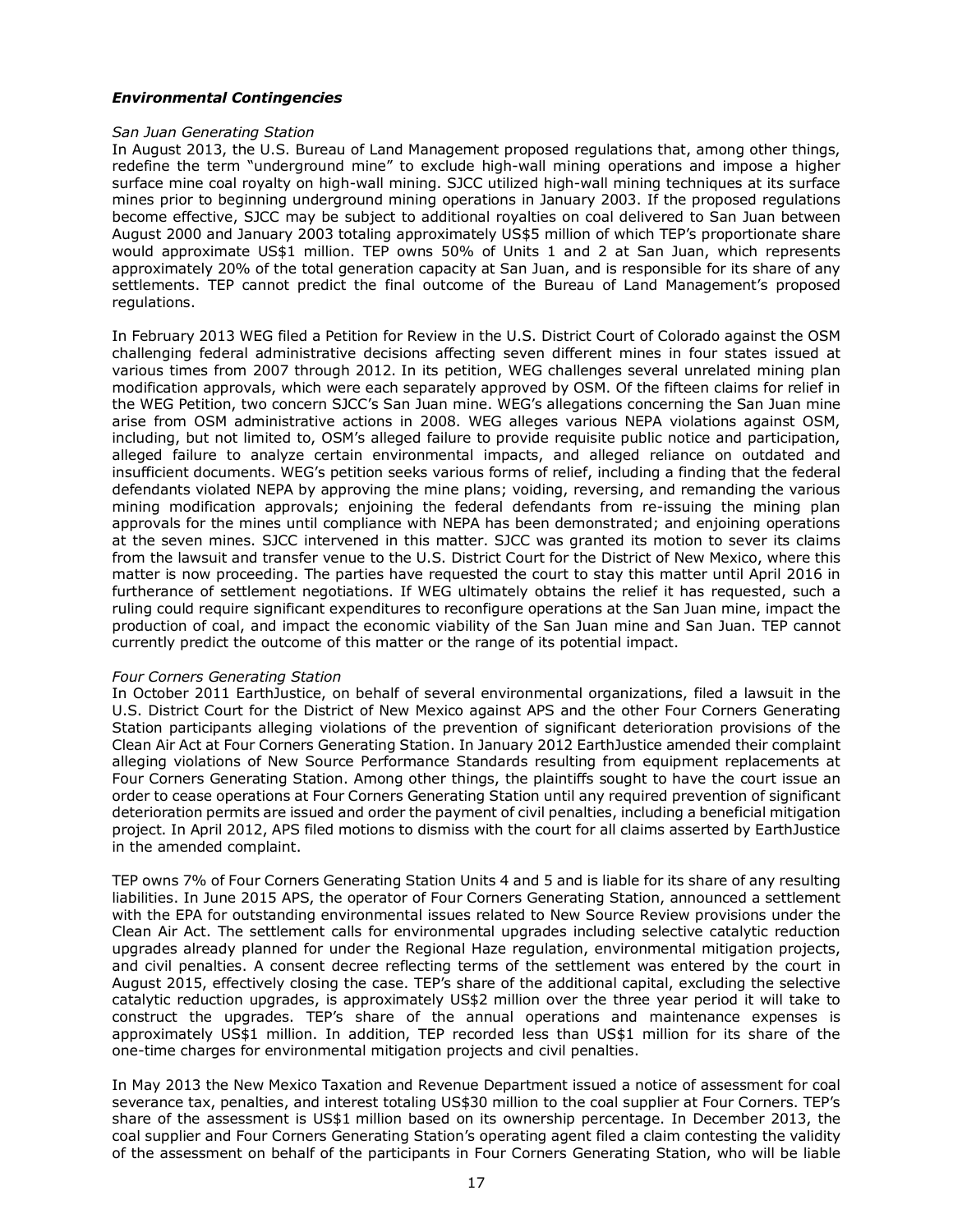for their share of any resulting liabilities. In June 2015 the U.S. District Court ruled in favor of the Four Corners Generating Station's participants. The New Mexico Taxation and Revenue Department filed an appeal of the decision in August 2015. TEP cannot predict the final outcome or timing of resolution of these claims.

### *Mine Reclamation Costs*

TEP pays ongoing reclamation costs related to coal mines that supply generating stations in which TEP has an ownership interest but does not operate. TEP is liable for a portion of final reclamation costs upon closure of the mines servicing the San Juan, Four Corners and Navajo generating stations. TEP's share of reclamation costs at all three mines is expected to be US\$43 million upon expiration of the coal supply agreements, which expire between 2019 and 2031. The mine reclamation liability recorded as at December 31, 2015 was US\$25 million (December 31, 2014 – US\$22 million), and represents the present value of the estimated future liability.

Amounts recorded for final reclamation are subject to various assumptions, such as estimations of reclamation costs, the dates when final reclamation will occur, and the expected inflation rate. As these assumptions change, TEP will prospectively adjust the expense amounts for final reclamation over the remaining coal supply agreements' terms. TEP does not believe that recognition of its final reclamation obligations will be material to TEP in any single year because recognition will occur over the remaining terms of its coal supply agreements. TEP is permitted to fully recover these costs from retail customers and, accordingly, these costs are deferred as a regulatory asset.

### *Human Resources*

As at December 31, 2015: (i) TEP employed approximately 1,478 employees, of whom 688 are represented by IBEW under a collective agreement expiring in January 2019; (ii) UNS Electric employed 145 approximately employees, of whom 111 are represented by IBEW under collective agreements expiring in June 2016 and February 2017; and (iii) UNS Gas employed approximately 184 employees, of whom 111 are represented by IBEW under collective agreements expiring February 2017 and June 2018. UniSource Energy Services Inc., another wholly owned subsidiary of UNS Energy, employed approximately 208 employees, of whom 199 are represented by IBEW under collective agreements expiring in May 2016, July 2016 and December 2016.

### **3.1.2** *Central Hudson*

Central Hudson is a regulated T&D utility serving approximately 300,000 electricity customers and 79,000 natural gas customers in eight counties of New York State's Mid-Hudson River Valley. Central Hudson was acquired by Fortis as part of the acquisition of CH Energy Group in June 2013.

Central Hudson serves a territory comprising approximately 6,734 square kilometres in the Hudson Valley. Electric service is available throughout the territory, and natural gas service is provided in and about the cities of Poughkeepsie, Beacon, Newburgh, and Kingston, New York, and in certain outlying and intervening territories.

Central Hudson's electric transmission system consists of approximately 1,000 kilometres of line. Central Hudson's electric distribution system consists of approximately 11,600 kilometres of overhead lines and 2,400 trench kilometres of underground lines, as well as customer service lines and meters. Central Hudson's electricity system met a peak demand of 1,059 MW in 2015.

Central Hudson's natural gas system consists of approximately 300 kilometres of transmission pipelines and 2,000 kilometres of distribution pipelines, as well as customer service lines and meters. In 2015 Central Hudson's natural gas system met a peak day demand of 140 TJ.

### *Market and Sales*

Central Hudson's electricity sales were 5,132 GWh for 2015, compared to 5,075 GWh for 2014. Natural gas sales volumes for 2015 were 24 PJ, compared to 23 PJ for 2014. Revenue was US\$691 million for 2015, compared to US\$743 million in 2014.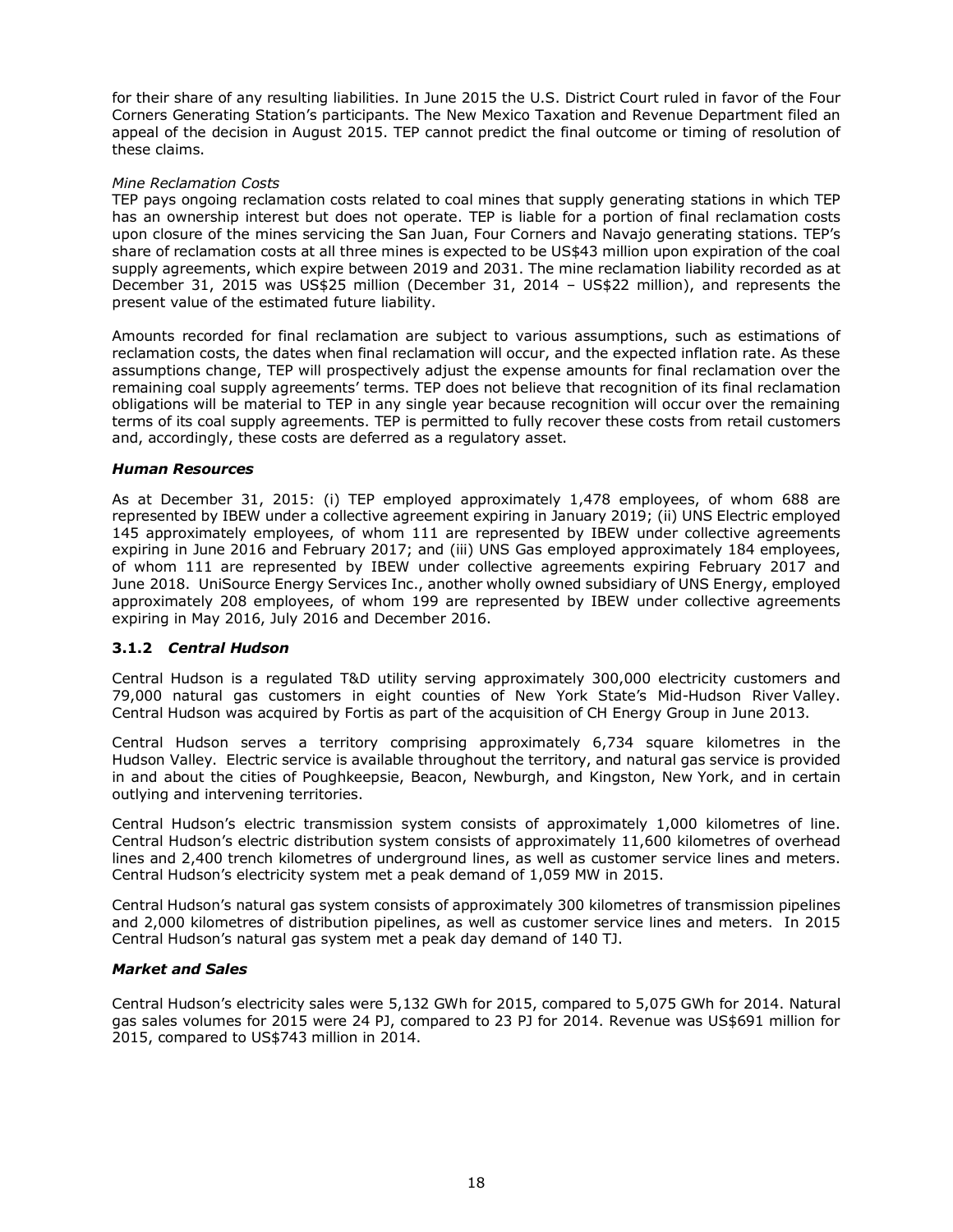The following tables compare the composition of Central Hudson's 2015 and 2014 revenue, electricity sales and gas volumes by customer class.

| <b>Central Hudson</b><br><b>Revenue and Electricity Sales by Customer Class</b> |                             |             |       |       |  |  |  |
|---------------------------------------------------------------------------------|-----------------------------|-------------|-------|-------|--|--|--|
|                                                                                 | <b>GWh Sales</b><br>Revenue |             |       |       |  |  |  |
|                                                                                 |                             | ( %)<br>(%) |       |       |  |  |  |
|                                                                                 | 2015                        | 2014        | 2015  | 2014  |  |  |  |
| Residential                                                                     | 61.0                        | 60.9        | 40.6  | 40.3  |  |  |  |
| Commercial                                                                      | 26.4                        | 28.0        | 38.0  | 37.8  |  |  |  |
| <b>Industrial</b>                                                               | 4.0                         | 4.1         | 19.7  | 20.1  |  |  |  |
| Other                                                                           | 7.9                         | 6.2         | 0.7   | 0.7   |  |  |  |
| Sales for Resale                                                                | 0.7                         | 0.8         | 1.0   | 1.1   |  |  |  |
| Total                                                                           | 100.0                       | 100.0       | 100.0 | 100.0 |  |  |  |

| <b>Central Hudson</b><br><b>Revenue and Gas Volumes by Customer Class</b> |       |       |       |       |  |  |  |
|---------------------------------------------------------------------------|-------|-------|-------|-------|--|--|--|
| PJ Volumes<br>Revenue                                                     |       |       |       |       |  |  |  |
|                                                                           | (%)   |       | (%)   |       |  |  |  |
|                                                                           | 2015  | 2014  | 2015  | 2014  |  |  |  |
| Residential                                                               | 52.9  | 53.5  | 26.1  | 27.1  |  |  |  |
| Commercial                                                                | 26.5  | 29.0  | 33.1  | 33.9  |  |  |  |
| Industrial                                                                | 8.3   | 4.8   | 20.2  | 17.2  |  |  |  |
| Other                                                                     | 3.1   | 1.1   | 7.7   | 7.8   |  |  |  |
| Sales for Resale                                                          | 9.2   | 11.6  | 12.9  | 14.0  |  |  |  |
| Total                                                                     | 100.0 | 100.0 | 100.0 | 100.0 |  |  |  |

### *Power Supply*

Central Hudson relies on purchased capacity and energy from third-party providers, together with its own minimal generating capacity, to meet the demands of its full-service customers.

Central Hudson is obligated to supply electricity to its retail electric customers. Central Hudson, the staff of the New York State Public Service Commission and others entered into a settlement agreement in 1998 with respect to the auction of fossil-fuel generation plants owned by Central Hudson. Under the settlement agreement, Central Hudson's retail customers may elect to procure electricity from third-party suppliers or may continue to rely on Central Hudson. As part of its requirement to supply customers who continue to rely on Central Hudson for their energy supply, Central Hudson entered into a 10-year revenue sharing agreement with Constellation Energy Group, Inc. in 2011, pursuant to which Central Hudson shares in a portion of the power sales revenue attributable to Unit No. 2 of the Nine Mile Point Nuclear Generating Station.

During 2015 Central Hudson entered into agreements to purchase electricity on a unit-contingent basis at defined prices during peak load periods from June 2015 through August 2016, replacing existing contracts which expired in March 2015.

In June 2014 Central Hudson entered into a PPA to purchase capacity from the Danskammer Generating Facility from October 2014 through August 2018, with approximately US\$76 million in purchase commitments remaining as at December 31, 2015.

In November 2013 Central Hudson entered into a PPA to purchase 200 MW of installed capacity from the Roseton Generating Facility from May 2014 through April 2017, with approximately US\$14 million in purchase commitments remaining as at December 31, 2015.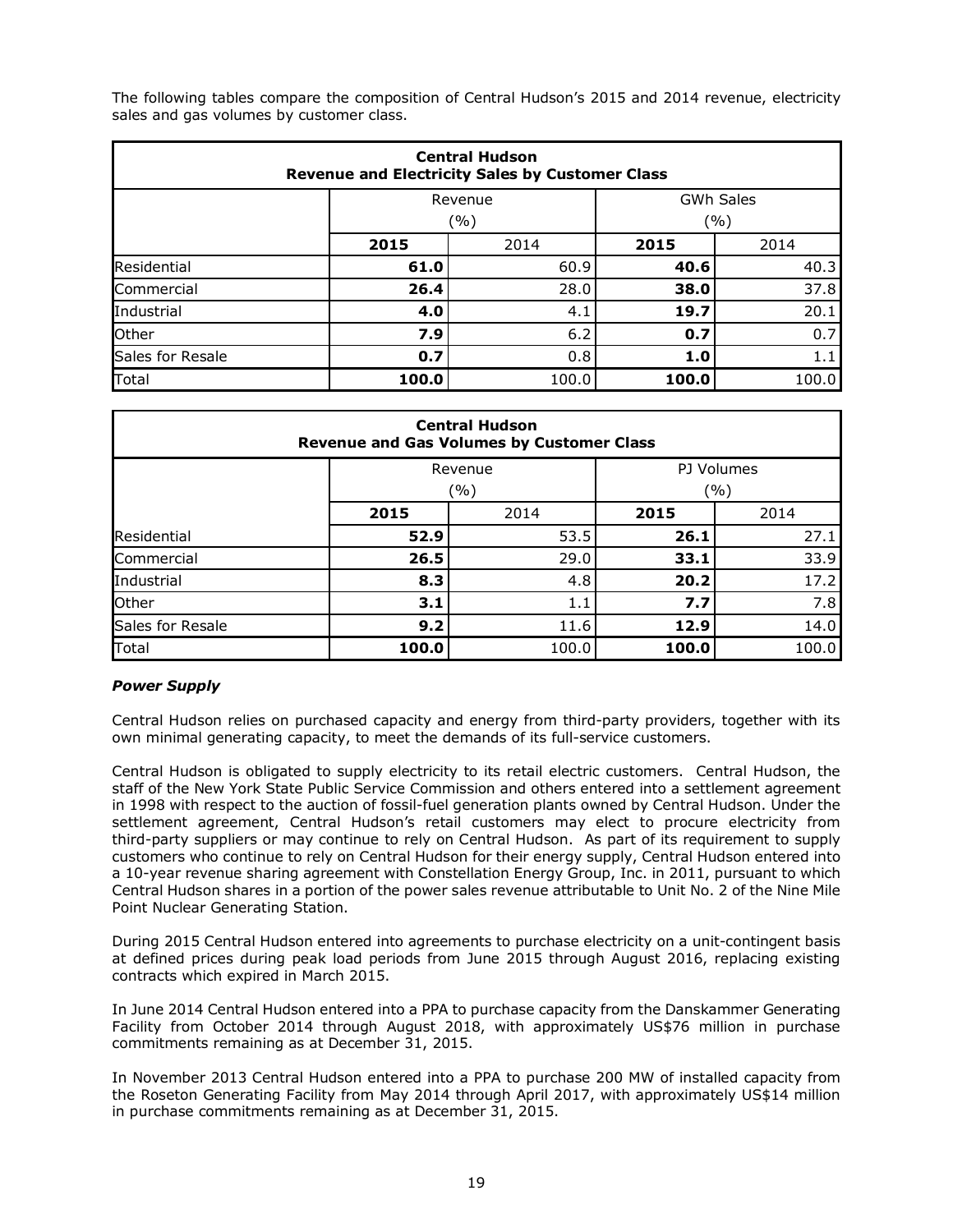Costs of electric and natural gas commodity purchases are recovered from customers, without earning a profit on these costs. Rates are reset monthly based on Central Hudson's actual costs to purchase the electricity and natural gas needed to serve its full-service customers.

### *Other Contractual Obligations*

CH Energy Group is party to an investment to develop, own and operate electric transmission projects in New York State. In December 2014 an application was filed with FERC for the recovery of the cost of, and return on, five high-voltage transmission projects totaling US\$1.7 billion, of which CH Energy Group's maximum commitment is US\$182 million. CH Energy Group issued a parental guarantee to assure the payment of its maximum commitment. As at December 31, 2015, no payment obligation was expected under this guarantee.

### *Litigation*

#### *Asbestos Litigation*

Prior to and after its acquisition by Fortis, various asbestos lawsuits had been brought against Central Hudson. While a total of 3,350 asbestos cases have been raised, 1,167 remained pending as at December 31, 2015. Of the cases no longer pending against Central Hudson, 2,027 have been dismissed or discontinued without payment by Central Hudson, and it has settled the remaining 156 cases. The company is presently unable to assess the validity of the remaining asbestos lawsuits; however, based on information known to Central Hudson at this time, including the Company's experience in the settlement and/or dismissal of asbestos cases, Central Hudson believes that the costs which may be incurred in connection with the remaining lawsuits will not have a material effect on its financial position, results of operations or cash flows and, accordingly, no amount has been accrued in 2015 Audited Consolidated Financial Statements.

#### *Environmental Contingencies*

#### *Former MGP Facilities*

Central Hudson and its predecessors owned and operated MGPs to serve their customers' heating and lighting needs. These plants manufactured gas from coal and oil beginning in the mid to late 1800s with all sites ceasing operations by the 1950s. This process produced certain by-products that may pose risks to human health and the environment.

The New York State Department of Environmental Conservation, which regulates the timing and extent of remediation of MGP sites in New York State, has notified Central Hudson that it believes the company or its predecessors at one time owned and/or operated MGPs at seven sites in Central Hudson's franchise territory. The New York State Department of Environmental Conservation has further requested that the company investigate and, if necessary, remediate these sites under a Consent Order, Voluntary Clean-up Agreement or Brownfield Clean-up Agreement. Central Hudson accrues for remediation costs based on the amounts that can be reasonably estimated. As at December 31, 2015, an obligation of US\$92 million (December 31, 2014 – US\$105 million) was recognized in respect of MGP remediation and, based upon cost model analysis completed in 2014, it is estimated, with a 90% confidence level, that total costs to remediate these sites over the next 30 years will not exceed US\$169 million.

Central Hudson has notified its insurers and intends to seek reimbursement from insurers for remediation, where coverage exists. Further, as authorized by the New York State Public Service Commission, Central Hudson is currently permitted to defer, for future recovery from customers, differences between actual costs for MGP site investigation and remediation and the associated rate allowances, with carrying charges to be accrued on the deferred balances at the authorized pre-tax rate of return.

#### *Human Resources*

As at December 31, 2015, Central Hudson employed approximately 966 employees, of whom 566 are represented by IBEW under a collective agreement expiring April 30, 2017.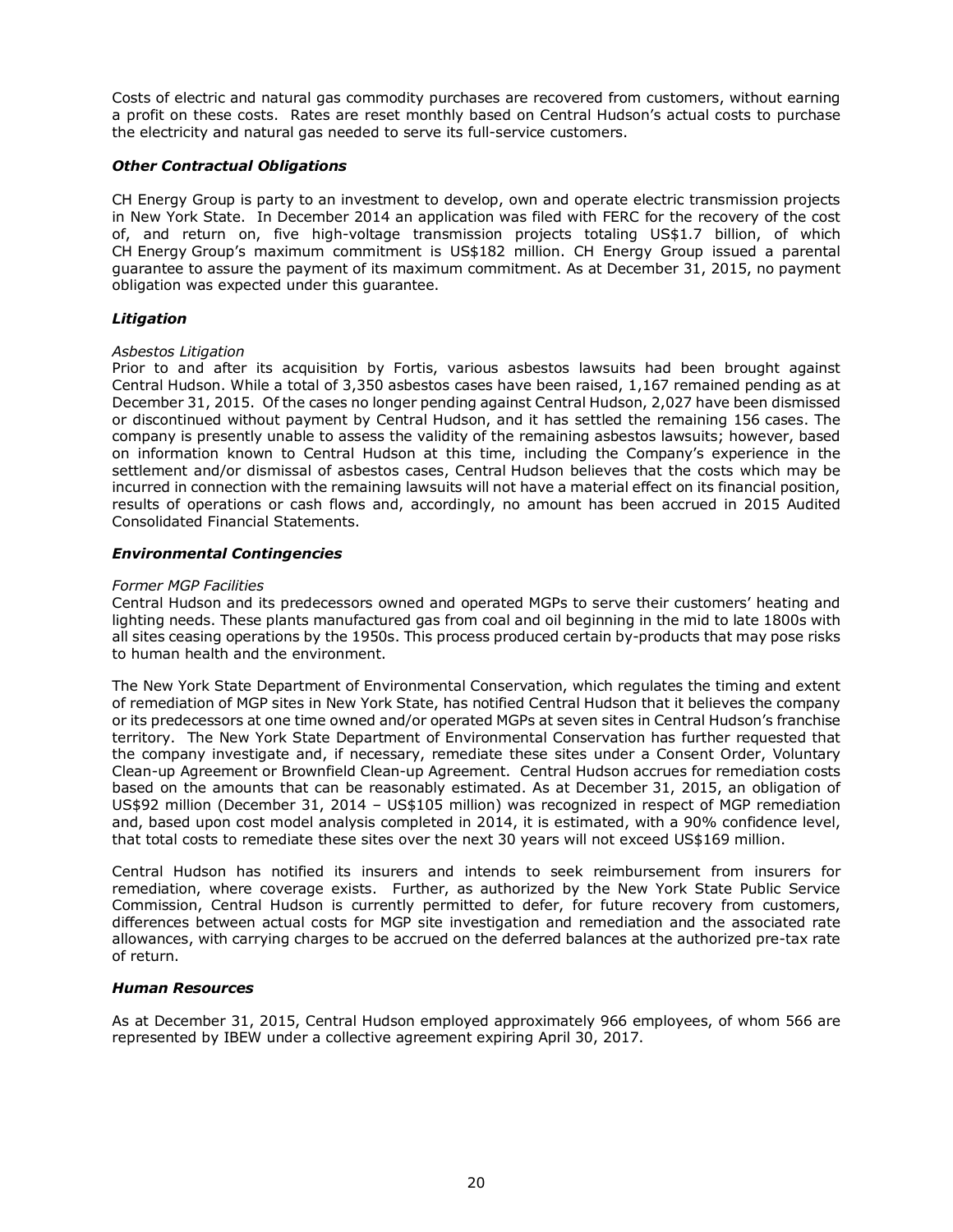### **3.2 Regulated Gas Utility - Canadian**

### **3.2.1 FortisBC Energy**

FortisBC Energy is the largest distributor of natural gas in British Columbia, serving approximately 982,000 residential, commercial and industrial and transportation customers in more than 135 communities. Major areas served by FortisBC Energy include the Lower Mainland, Vancouver Island and Whistler regions of British Columbia.

In addition to providing T&D services to customers, FortisBC Energy also obtains natural gas supplies on behalf of most residential, commercial and industrial customers.

FortisBC Energy owns and operates approximately 48,000 kilometres of natural gas pipelines and met a peak day demand of 1,074 TJ in 2015.

### *Market and Sales*

FortisBC Energy's natural gas sales volumes were 186 PJ in 2015, compared to 195 PJ in 2014. Revenue decreased from \$1,435 million in 2014 to \$1,295 million in 2015.

The following table compares the composition of FortisBC Energy's 2015 and 2014 revenue and natural gas volumes by customer class.

| <b>FortisBC Energy</b><br><b>Revenue and Gas Volumes by Customer Class</b> |                                                   |       |       |       |  |  |
|----------------------------------------------------------------------------|---------------------------------------------------|-------|-------|-------|--|--|
|                                                                            | <b>PJ Volumes</b><br><b>Revenue</b><br>(%)<br>(%) |       |       |       |  |  |
|                                                                            | 2015                                              | 2014  |       |       |  |  |
| Residential                                                                | 56.8                                              | 56.2  | 36.0  | 36.9  |  |  |
| Commercial                                                                 | 29.1                                              | 30.2  | 23.1  | 23.1  |  |  |
| Industrial                                                                 | 1.7                                               | 2.7   | 1.6   | 2.1   |  |  |
| Transportation                                                             | 7.8                                               | 6.8   | 33.9  | 31.8  |  |  |
| Other $(1)$                                                                | 4.6                                               | 4.1   | 5.4   | 6.1   |  |  |
| Total                                                                      | 100.0                                             | 100.0 | 100.0 | 100.0 |  |  |

*(1) Includes amounts under fixed-revenue contracts and revenue from sources other than from the sale of natural gas.* 

### *Gas Purchase Agreements*

In order to ensure supply of adequate resources to provide reliable natural gas deliveries to its customers, FortisBC Energy purchases natural gas supply from counterparties, including producers, aggregators and marketers. These counterparties adhere to standards of counterparty creditworthiness and contract execution and/or management policies. FortisBC Energy contracts for approximately 136 PJ of baseload and seasonal supply, of which the majority is sourced in north east British Columbia and transported on Spectra Energy's Westcoast Pipeline Transmission-South pipeline system. The remainder is sourced in Alberta and transported on TransCanada's pipeline transportation system.

FortisBC Energy procures and delivers natural gas directly to core market customers. Transportation only customers are responsible to procure and deliver their own natural gas to the FortisBC Energy system and FortisBC Energy then delivers the gas to the operating premises of these customers. FortisBC Energy contracts for transportation capacity on third party pipelines, such as Spectra and TransCanada, to transport gas supply from various market hubs to FortisBC Energy's system. These third-party pipelines are regulated by the NEB. FortisBC Energy pays both fixed and variable charges for the use of transportation capacity on these pipelines, which are recovered through rates paid by FortisBC Energy's core market customers. FortisBC Energy contracts for firm transportation capacity in order to ensure it is able to meet its obligation to supply customers within its broad operating region under all reasonable demand scenarios.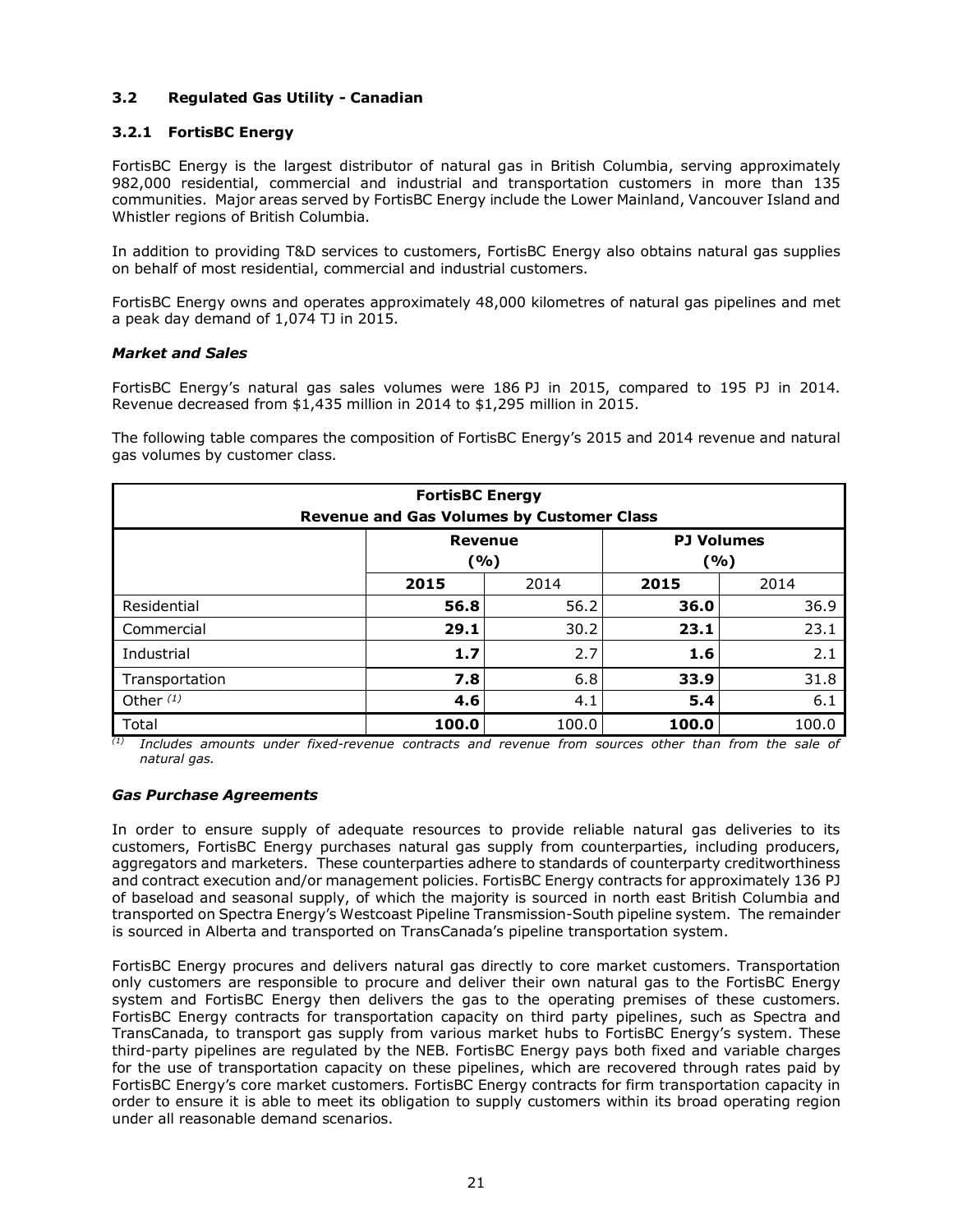## *Gas Storage and Peak-Shaving Arrangements*

FortisBC Energy incorporates peak shaving and gas storage facilities into its portfolio to:

- (i) supplement contracted baseload and seasonal gas supply in the winter months while injecting excess baseload supply to refill storage in the summer months;
- (ii) mitigate the risk of supply shortages during cooler weather and a peak day;
- (iii) manage the cost of gas during the winter months; and
- (iv) balance daily supply and demand on the distribution system during periods of peak use that occur over the course of the winter months.

FortisBC Energy holds approximately 35.3 PJs of total storage capacity. FortisBC Energy owns Tilbury and Mount Hayes LNG peak shaving facilities, which provide on-system storage capacity and deliverability. FortisBC Energy also contracts for underground storage capacity and deliverability from third parties in north east British Columbia, Alberta and the Pacific Northwest of the United States. On a combined basis, FortisBC Energy's Tilbury and Mount Hayes facilities, the contracted storage facilities, and other peaking arrangements can deliver up to 0.74 PJs per day of supply to FortisBC Energy on the coldest days of the heating season. The heating season typically occurs during the December through February period.

### *Off-System Sales*

FortisBC Energy engages in off-system sales activities that allow for the recovery or mitigation of costs of any unutilized supply and/or pipeline and storage capacity that is available once customers' daily load requirements are met.

Under the GSMIP revenue sharing model, which is approved by the BCUC, FortisBC Energy can earn an incentive payment for mitigation activities. Historically, FortisBC Energy has earned approximately \$1.0 million annually through GSMIP, while the remaining savings are credited back to customers through reduced rates. Subject to the BCUC's approval, FortisBC Energy earned an incentive payment of approximately \$2.0 million in respect of the gas contract year ended October 31, 2015.

The current GSMIP program was approved by the BCUC following a comprehensive review in 2011. In 2013, the BCUC approved an extension of the program until October 31, 2016.

### *Price-Risk Management Plan*

FortisBC Energy engages in price-risk management activities to mitigate the impact to customer rates of fluctuations in natural gas prices. These activities include physical gas purchasing and storage strategies as well as FortisBC Energy's current quarterly commodity rate-setting and deferral account mechanism. Prior to 2010, FEI also typically included the use of derivative instruments which were implemented pursuant to an annual price risk management plan reviewed and approved by the BCUC. Following a comprehensive review process, in July 2011 the BCUC directed FEI to suspend the majority of its natural gas commodity hedging activities. All hedges that had been in place from previously approved PRMPs prior to the suspension of the hedging strategy, expired in 2014.

During 2015, FortisBC Energy conducted a series of workshops with stakeholders to provide background and education and obtain feedback regarding FortisBC Energy's current price-risk management activities and possible strategies and options it could pursue in the future. Subsequently, FortisBC Energy filed the 2015 Price-Risk Management Application on December 23, 2015 with the BCUC which included FortisBC Energy's request to implement a medium-term hedging program and commodity rate-setting enhancements. FortisBC Energy is currently awaiting the BCUC's determination regarding the review process for this application.

### *Unbundling*

A Customer Choice program at FortisBC Energy allows eligible commercial and residential customers a choice to buy their natural gas commodity supply from FortisBC Energy or directly from third-party marketers. FortisBC Energy continues to provide the delivery service of the natural gas to all its customers.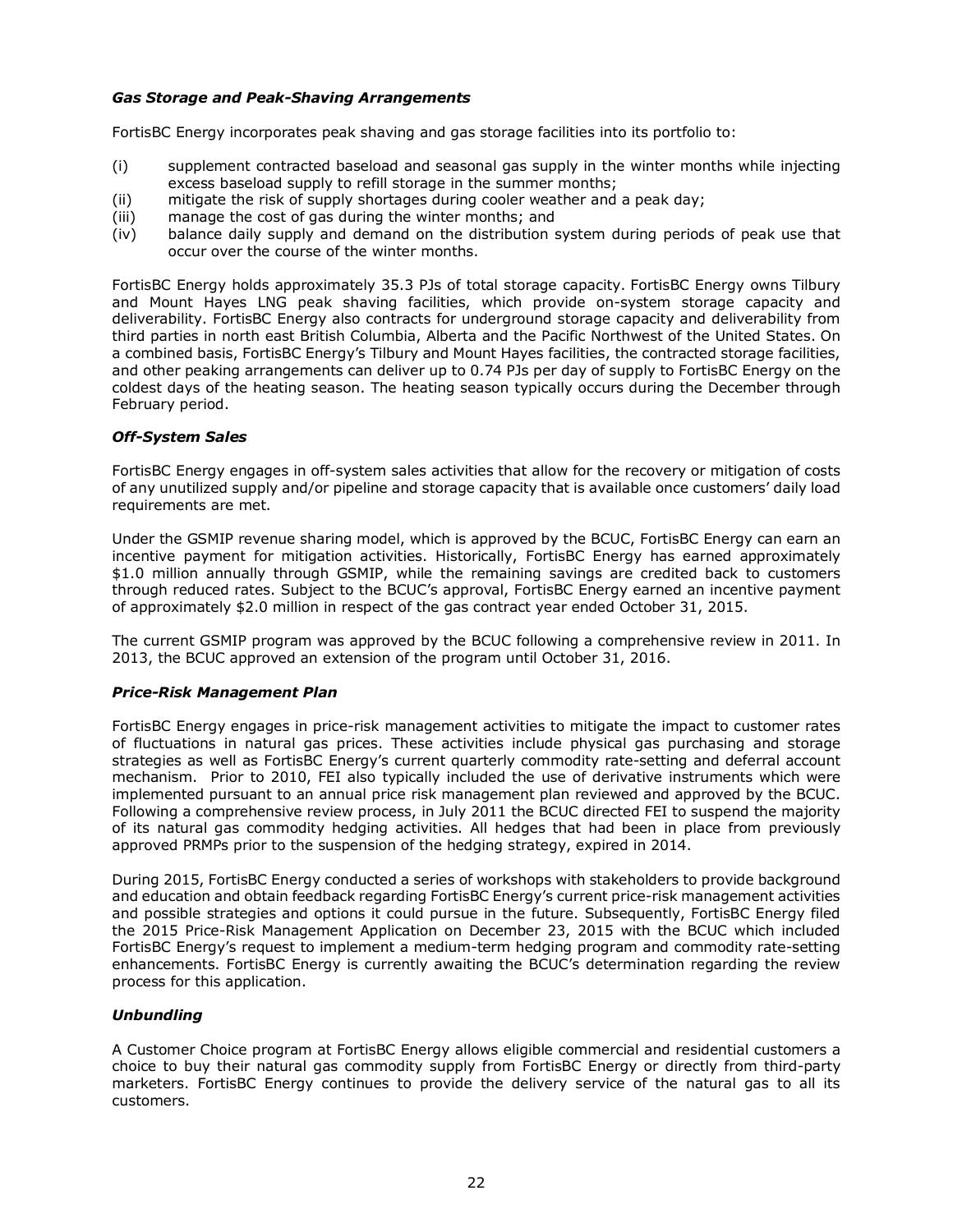The program has been in place since November 2004 for commercial customers and November 2007 for residential customers. For the year ended December 31, 2015, approximately 4% of eligible commercial customers and 3% of eligible residential customers participated in the program by purchasing their commodity supply from alternate providers.

### *Legal Proceedings*

In April 2013 FHI, the parent of FortisBC Energy, and Fortis were named as defendants in an action in the B.C. Supreme Court by the Coldwater Indian Band. The claim is in regard to interests in a pipeline right of way on reserve lands. The pipeline on the right of way was transferred by FHI (then Terasen Inc.) to Kinder Morgan Inc. in April 2007. The Coldwater Indian Band seeks orders cancelling the right of way and claims damages for wrongful interference with its use and enjoyment of reserve lands. The outcome cannot be reasonably determined and estimated at this time and, accordingly, no amount has been accrued in the consolidated financial statements.

### *Human Resources*

As at December 31, 2015, FortisBC Energy had approximately 1,620 full-time equivalent employees. Approximately 70% of the employees are represented by IBEW and COPE under collective agreements. The IBEW collective agreement came into effect on April 1, 2015 and expires on March 31, 2019. There are two collective agreements between COPE and FortisBC Energy which expire March 31, 2017 and March 31, 2018, respectively.

### **3.3 Regulated Electric Utilities - Canadian**

### **3.3.1** *FortisAlberta*

FortisAlberta is a regulated electricity distribution utility operating in Alberta. Its business is the ownership and operation of regulated electricity distribution facilities that distribute electricity, generated by other market participants, from high-voltage transmission substations to end-use customers. FortisAlberta is not involved in the generation, transmission or direct sale of electricity. FortisAlberta operates the electricity distribution system in a substantial portion of southern and central Alberta, totalling approximately 121,000 kilometres of distribution lines. Many of FortisAlberta's customers are located in rural and suburban areas around and between the cities of Edmonton and Calgary. FortisAlberta's distribution network serves approximately 539,000 customers, comprising residential, commercial, farm, oil and gas and industrial consumers, and met a peak demand of 2,733 MW in 2015.

### *Market and Sales*

FortisAlberta's annual energy deliveries decreased from 17,372 GWh in 2014 to 17,132 GWh in 2015. Revenue was \$563 million in 2015 compared to \$518 million in 2014.

As a significant portion of FortisAlberta's distribution revenue is derived from fixed or largely fixed billing determinants, changes in quantities of energy delivered are not entirely correlated with changes in revenue. Revenue is a function of numerous variables, many of which are independent of actual energy deliveries.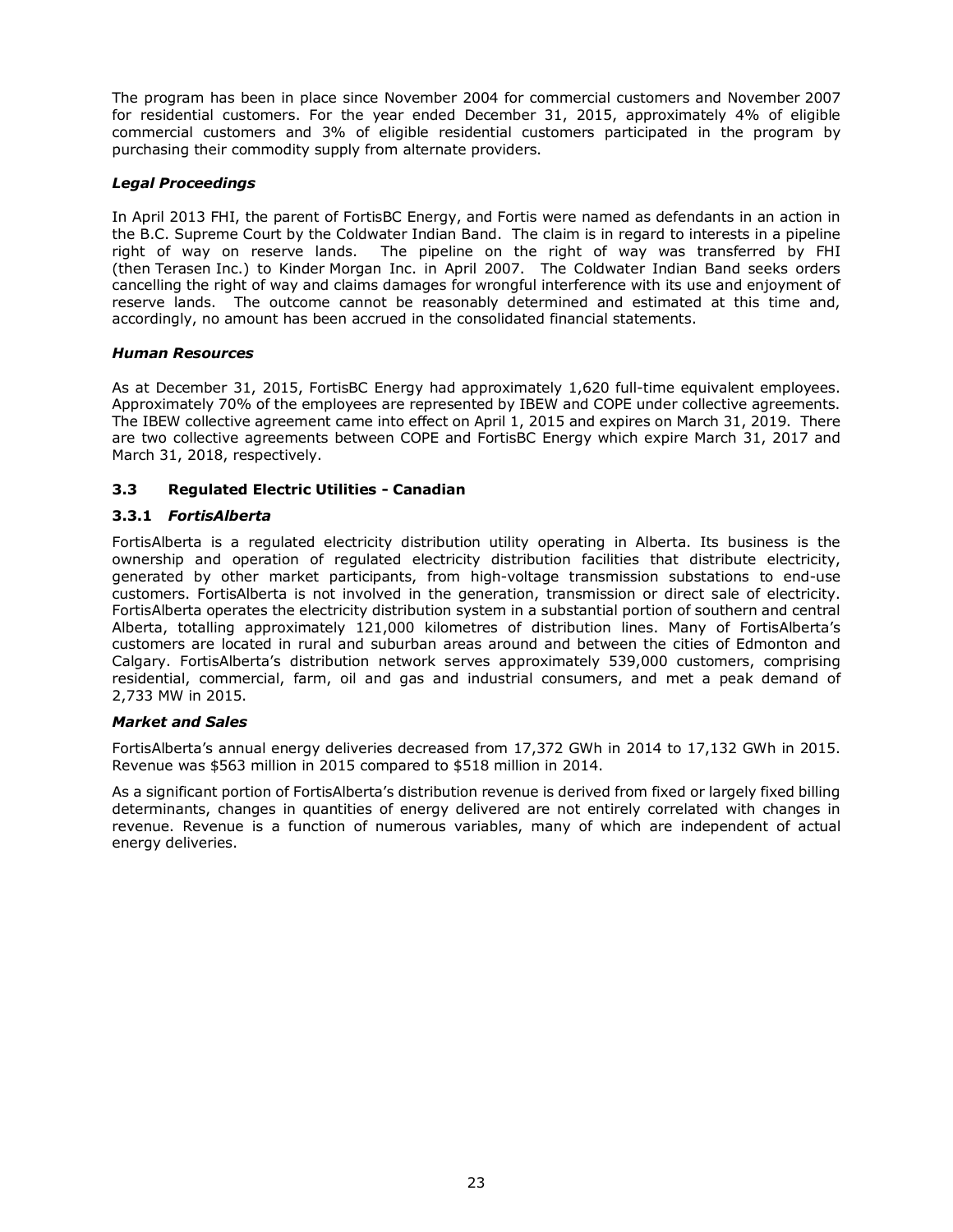| <b>FortisAlberta</b><br><b>Revenue and Energy Deliveries by Customer Class</b> |       |                 |                           |       |  |  |  |
|--------------------------------------------------------------------------------|-------|-----------------|---------------------------|-------|--|--|--|
|                                                                                |       | Revenue<br>( %) | <b>GWh Deliveries</b> (1) | ( %)  |  |  |  |
|                                                                                | 2015  | 2014            | 2015                      | 2014  |  |  |  |
| Residential                                                                    | 29.4  | 30.5            | 17.5                      | 17.1  |  |  |  |
| Large commercial, industrial and<br>oil field                                  | 21.9  | 21.5            | 60.7                      | 61.3  |  |  |  |
| Farms                                                                          | 13.5  | 11.8            | 7.9                       | 7.5   |  |  |  |
| Small commercial                                                               | 12.0  | 10.8            | 8.0                       | 8.0   |  |  |  |
| Small oil field                                                                | 9.6   | 8.1             | 5.5                       | 5.7   |  |  |  |
| Other <sup>(2)</sup>                                                           | 13.6  | 17.3            | 0.4                       | 0.4   |  |  |  |
| <b>Total</b>                                                                   | 100.0 | 100.0           | 100.0                     | 100.0 |  |  |  |

The following table compares the composition of FortisAlberta's 2015 and 2014 revenue and energy deliveries by customer class.

*(1) GWh percentages exclude FortisAlberta's GWh deliveries to "transmission-connected" customers. These deliveries were 6,663 GWh in 2015 and 7,076 GWh in 2014, based on interim settlement that is expected to be finalized in May 2016, and consisted primarily of energy deliveries to large-scale industrial customers directly connected to the transmission grid.* 

*(2) Includes revenue from sources other than the delivery of energy, including that related to street-lighting services, rate riders, deferrals and adjustments.* 

# *Franchise Agreements*

FortisAlberta serves customers residing within various municipalities throughout its service areas. From time to time, municipal governments in Alberta give consideration to creating their own electric distribution utilities by purchasing the assets of FortisAlberta located within their municipal boundaries. Upon the termination, or in the absence, of a franchise agreement, a municipality has the right, subject to AUC approval, to purchase FortisAlberta's assets within its municipal boundaries pursuant to the *Municipal Government Act* (Alberta), with the price to be as agreed by FortisAlberta and the municipality, failing which it is to be determined by the AUC. Additionally, under the *Hydro and Electric Energy Act* (Alberta), if a municipality that owns an electric distribution system expands its boundaries, it can acquire FortisAlberta's assets in the annexed area. In such circumstances, the *Hydro and Electric Energy Act* (Alberta) provides that the AUC may determine that the municipality should pay compensation to FortisAlberta for any facilities transferred on the basis of replacement cost less depreciation. Given the historical population and economic growth of Alberta and its municipalities, FortisAlberta is affected by transactions of this type from time to time.

FortisAlberta holds franchise agreements with 156 municipalities within its service area. The franchise agreement template includes a 10-year term with an option that will permit the agreement to automatically renew for a further five years. To date, FortisAlberta has converted over 90% of the municipalities within its service area to the new franchise agreement. The current 10-year terms will not expire until 2023 and beyond.

# *Human Resources*

As at December 31, 2015, FortisAlberta had approximately 1,162 full-time equivalent employees. Approximately 80% of the employees of FortisAlberta are members of the UUWA and represented by a collective agreement that expires on December 31, 2017.

# **3.3.2** *FortisBC Electric*

FortisBC Electric is an integrated electric utility that owns hydroelectric generating plants, high voltage transmission lines, and a large network of distribution assets, all of which are located in the southern interior of British Columbia. FortisBC Electric serves a diverse mix of approximately 168,000 customers, of whom approximately 132,000 are served directly by FortisBC Electric in Kelowna, Oliver, Osoyoos, Trail, Castlegar, Creston and Rossland, while the remainder are served through the wholesale supply of power to municipal distributors in the communities of Summerland, Penticton, Grand Forks and Nelson, as well as to BC Hydro. In 2015, FortisBC Electric met a peak demand of 624 MW. Residential customers represent the largest customer class of the company. FortisBC Electric's T&D assets include approximately 7,200 kilometres of T&D lines and 65 substations.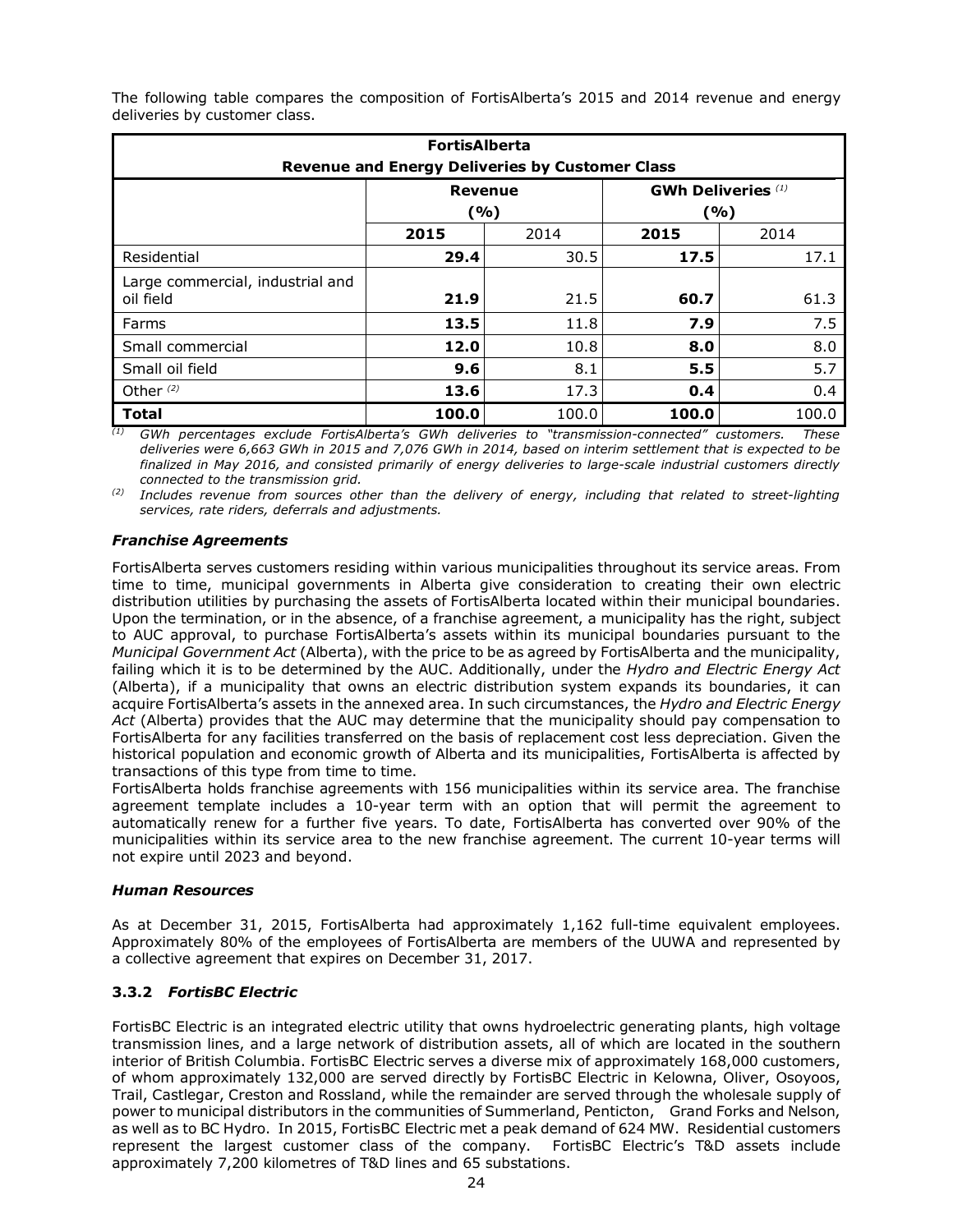FortisBC Electric also includes the operating, maintenance and management services relating to the 493-MW Waneta hydroelectric generating facility owned by Teck Metals Ltd. and BC Hydro; the 335-MW Waneta Expansion, owned by Fortis and CPC/CBT; the 149-MW Brilliant hydroelectric plant and the 120-MW Brilliant hydroelectric expansion plant, both owned by CPC/CBT; and the 185-MW Arrow Lakes hydroelectric plant owned by CPC/CBT.

### *Market and Sales*

FortisBC Electric has a diverse customer base composed of residential, commercial, industrial and municipal wholesale, and other industrial customers. Electricity sales were 3,116 GWh in 2015, compared to 3,179 GWh in 2014. Revenue increased to \$360 million in 2015 from \$334 million in 2014.

The following table compares the composition of FortisBC Electric's 2015 and 2014 revenue and electricity sales by customer class.

| <b>FortisBC Electric</b><br><b>Revenue and Electricity Sales by Customer Class</b> |                                                  |       |              |       |  |  |
|------------------------------------------------------------------------------------|--------------------------------------------------|-------|--------------|-------|--|--|
|                                                                                    | <b>GWh Sales</b><br><b>Revenue</b><br>(%)<br>(%) |       |              |       |  |  |
|                                                                                    | 2015                                             | 2014  | 2015<br>2014 |       |  |  |
| Residential                                                                        | 45.3                                             | 48.4  | 40.2         | 41.2  |  |  |
| Commercial                                                                         | 24.0                                             | 24.7  | 29.1         | 28.9  |  |  |
| Wholesale                                                                          | 12.2                                             | 13.0  | 18.6         | 18.1  |  |  |
| Industrial                                                                         | 8.3                                              | 9.0   | 12.1         | 11.8  |  |  |
| Other $(1)$                                                                        | 10.2                                             | 4.9   |              |       |  |  |
| <b>Total</b>                                                                       | 100.0                                            | 100.0 | 100.0        | 100.0 |  |  |

*(1) Includes revenue from sources other than from the sale of electricity, including revenue of FortisBC Pacific Holdings Inc. associated with non-regulated operating, maintenance and management services.*

### *Generation and Power Supply*

FortisBC Electric meets the electricity supply requirements of its customers through a mix of its own generation and power purchase contracts. The company owns four regulated hydroelectric generating plants on the Kootenay River with an aggregate capacity of 225 MW, which provide approximately 45% of the company's energy needs and 30% of its peak capacity needs. FortisBC Electric meets the balance of its requirements through a portfolio of long-term and short-term PPAs.

FortisBC Electric's four hydroelectric generating facilities are governed by the multi-party CPA that enables the six separate owners of nine major hydroelectric generating plants, with a combined capacity of approximately 1,900 MW and located in relatively close proximity to each other, to coordinate the operation and dispatch of their generating plants.

The following table lists the plants and their respective capacity and owner.

| <b>Plant</b>               | Capacity (MW) | <b>Owners</b>            |
|----------------------------|---------------|--------------------------|
| Canal Plant                | 580           | BC Hydro                 |
| Waneta Dam                 | 256           | BC Hydro                 |
| Waneta Dam                 | 237           | Teck Metals Ltd.         |
| Waneta Expansion           | 335           | Waneta Partnership       |
| Kootenay River System      | 225           | <b>FortisBC Electric</b> |
| <b>Brilliant Dam</b>       | 149           | <b>BPC</b>               |
| <b>Brilliant Expansion</b> | 120           | <b>BEPC</b>              |
| <b>Total</b>               | 1,902         |                          |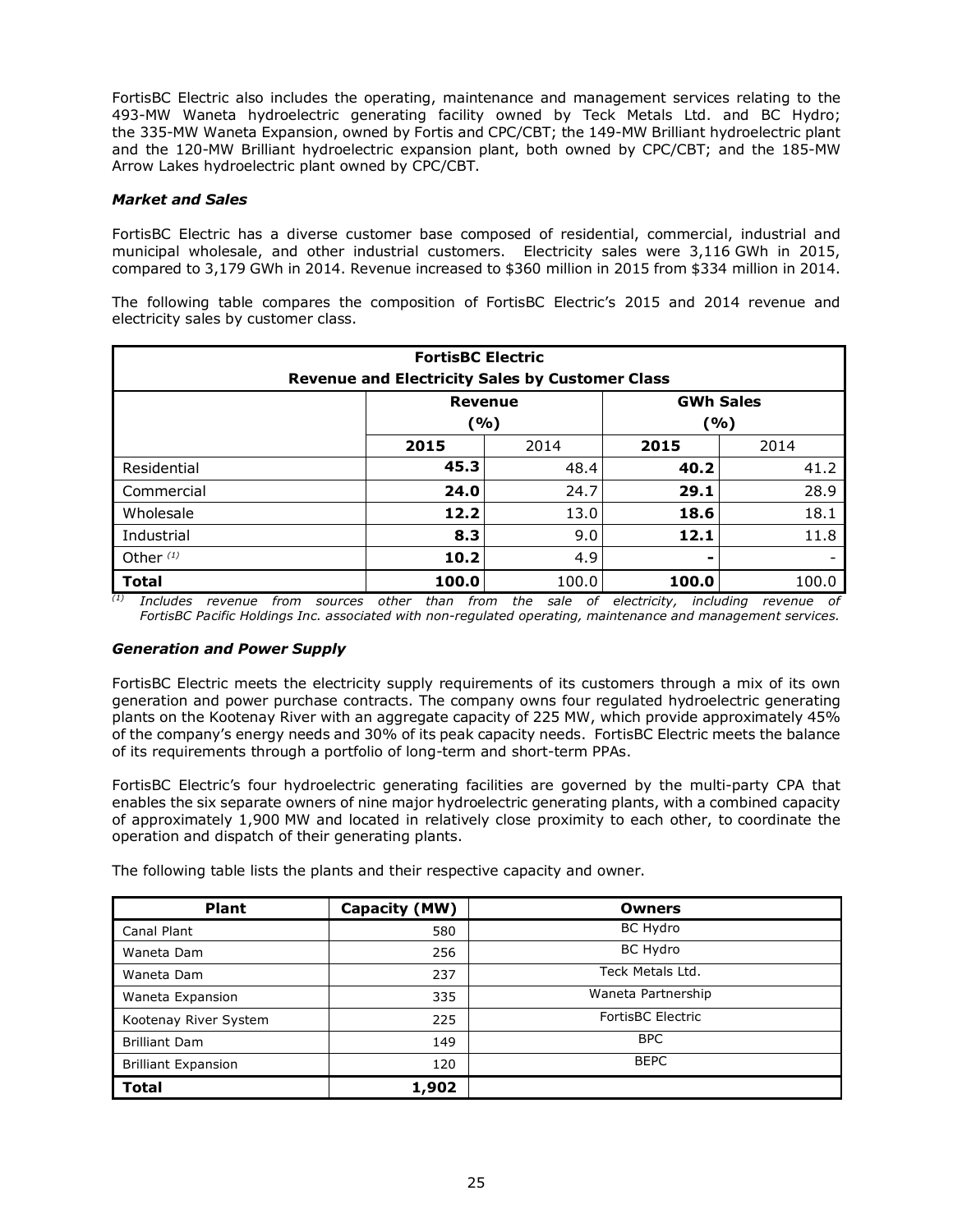BPC, BEPC, Teck Metals Ltd. and FortisBC Electric are collectively defined in the CPA as the entitlement parties. The CPA enables BC Hydro and the entitlement parties to generate more power from their respective generating plants than they could if they operated independently through coordinated use of water flows, subject to the 1961 Columbia River Treaty between Canada and the United States, and coordinated operation of storage reservoirs and generating plants. Under the CPA, BC Hydro takes into its system all power actually generated by the plants listed in the table above. In exchange for permitting BC Hydro to determine the output of these facilities, each of the entitlement parties is contractually entitled to a fixed annual entitlement of capacity and energy from BC Hydro, which is based on 50-year historical water flows. The entitlement parties receive their defined entitlements irrespective of actual water flows to the entitlement parties' generating plants. BC Hydro enjoys the benefits of the additional power generated through coordinated operation and optimal use of water flows. The entitlement parties benefit by knowing years in advance the amount of power that they will receive from their generating plants and therefore do not face hydrology variability in generation supply planning. However, FortisBC Electric retains rights to its original water licenses and flows in perpetuity. Should the CPA be terminated, the output of FortisBC Electric's Kootenay River system plants would, with the water and storage authorized under its existing licences and on a long-term average, be approximately the same power output as FortisBC Electric receives under the CPA. The CPA does not affect FortisBC Electric's ownership of its physical generation assets. The CPA continues in force until terminated by any of the parties by giving no less than five years' notice at any time on or after December 31, 2030.

FortisBC Electric's remaining electricity supply is acquired through the following power purchase contracts:

- i. a 149-MW long-term PPA with BPC terminating in 2056 (Brilliant PPA);
- ii. a 200-MW PPA with BC Hydro terminating in 2033 (BC Hydro PPA);
- iii. a capacity and energy purchase agreement with CPC, for a total of 78,500 MWh from 2013 through 2017 (Brilliant Expansion Capacity and Energy Purchase Agreement);
- iv. a number of small power purchase contracts with independent power producers;
- v. spot market and contracted capacity purchases; and
- vi. a 40-year agreement to purchase 234 MW of capacity from the WECA.

These purchase contracts have been accepted by the BCUC and prudently incurred costs thereunder flow through to customers through FortisBC Electric's electricity rates.

#### *Brilliant PPA*

Under the Brilliant PPA, FortisBC Electric has agreed to purchase from BPC, on a long-term basis: (i) the entitlement allocated to the Brilliant hydroelectric plant; and (ii) after the expiration of the CPA, the actual electrical output generated by the Brilliant hydroelectric plant. While the total entitlement is 985,000 MWh, FortisBC Electric does not purchase the approximate 60,000 MWh of regulated flow upgrade entitlement under the Brilliant PPA. However, FortisBC Electric has entered into another agreement with CPC for this energy over a five-year period, as discussed below. The Brilliant PPA uses a take-or-pay contract structure, which requires that FortisBC Electric pay for the Brilliant hydroelectric plant's entitlement, irrespective of whether FortisBC Electric actually takes it. FortisBC Electric does not foresee any circumstances under which FortisBC Electric would be required to pay for power that it does not require. During the first 30 years of the Brilliant PPA term, FortisBC Electric pays to BPC an amount that covers the operation and maintenance costs of the Brilliant hydroelectric plant and provides a return on capital, including original purchase costs, sustaining capital costs and any life-extension investments. During the second 30 years of the Brilliant PPA term, commencing in 2026, an adjustment using a market-price mechanism based on the depreciated value of the Brilliant hydroelectric plant and then-prevailing operating costs will be made to the amounts payable by FortisBC Electric. The Brilliant PPA provided FortisBC Electric with approximately 27% of its energy requirements in 2015.

#### *BC Hydro PPA*

FortisBC Electric is a party to the BC Hydro PPA, which provides FortisBC Electric with additional electricity for purposes of supplying its load requirements, up to a maximum demand of 200 MW. Energy bought pursuant to the BC Hydro PPA provided approximately 15% of FortisBC Electric's energy requirements in 2015. The current BC Hydro PPA was approved by the BCUC in May 2014 and expires in September 2033.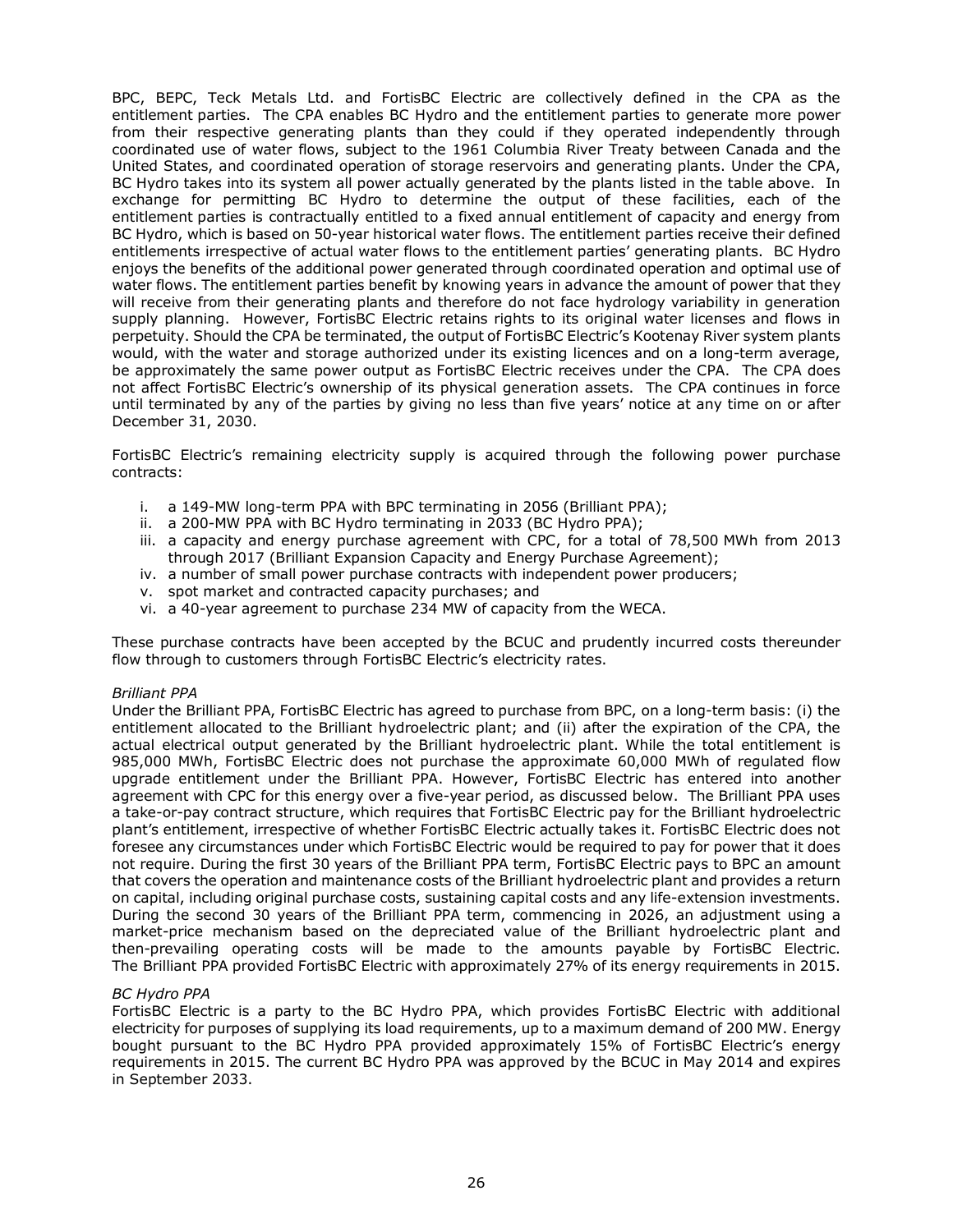### *Brilliant Expansion Capacity and Energy Purchase Agreement*

In November 2012, FortisBC Electric entered into an agreement to purchase CPC's unused capacity and energy entitlements from 2013 to 2017. The entitlements are from the Brilliant hydroelectric plant and the Brilliant hydroelectric expansion plant, including the 60,000 MWh from the Brilliant hydroelectric plant that is not included in the Brilliant PPA. The agreement is for a total of 78,500 MWh and provided approximately 2% of FortisBC Electric's energy requirements in 2015.

### *Small Power Purchase Contracts*

FortisBC Electric has a number of small power purchase contracts with independent power producers, which collectively provided less than 1% of FortisBC Electric's energy supply requirements in 2015. The majority of these contracts have been accepted by the BCUC.

### *Spot Market and Contracted Capacity Purchases*

During 2014, FortisBC Electric purchased capacity and energy from the market to meet its peak energy requirements and optimize its overall power supply portfolio. To facilitate market transactions going forward, FortisBC Electric entered into the CEPSA with Powerex Corp. which was approved by the BCUC in April 2015. The CEPSA is a master agreement that sets the terms and conditions for future market transactions entered into by FortisBC Electric with Powerex Corp. The CEPSA became effective May 1, 2015 and expires on September 30, 2018, unless extended by a mutual agreement. Spot market and contracted purchases provided approximately 8% of FortisBC Electric's energy supply requirements in 2015.

### *WECA*

The Corporation entered into the WECA to purchase capacity from the Waneta Expansion. The Waneta Expansion is owned and operated by a limited partnership, the limited partners of which are Fortis, which owns a 51% interest, and a wholly owned subsidiary of each of CPC/CBT. The WECA, which was approved by the BCUC in May 2012, allows FortisBC Electric to purchase capacity over a 40 year period as of April 2, 2015.

### *Legal Proceedings*

The Government of British Columbia filed a claim in the B.C. Supreme Court in June 2012 claiming on its behalf, and on behalf of approximately 17 homeowners, damages suffered as a result of a landslide caused by a dam failure in Oliver, British Columbia in 2010. The Government of British Columbia alleges in its claim that the dam failure was caused by the defendants', which include FortisBC Electric, use of a road on top of the dam. The Government of British Columbia estimates its damages and the damages of the homeowners, on whose behalf it is claiming, to be approximately \$15 million. While FortisBC Electric has notified its insurers, it has been advised by the Government of British Columbia that a response to the claim is not required at this time. The outcome cannot be reasonably determined and estimated at this time and, accordingly, no amount has been accrued in the 2015 Audited Consolidated Financial Statements.

#### *Human Resources*

As at December 31, 2015, FortisBC Electric had approximately 507 full-time equivalent employees. Approximately 70% of the employees are represented by IBEW and COPE. The IBEW collective agreement expires January 31, 2018. FortisBC Electric's two COPE collective agreements expire March 31, 2017 and December 31, 2018.

### **3.3.3** *Eastern Canadian Electric Utilities*

Eastern Canadian Electric Utilities are comprised of the operations of Newfoundland Power, Maritime Electric and FortisOntario.

Newfoundland Power is an integrated electric utility and the principal distributor of electricity on the island portion of Newfoundland and Labrador, serving approximately 262,000 customers in approximately 600 communities. Newfoundland Power has installed generating capacity of 139 MW and met a peak demand of 1,359 MW in 2015. Newfoundland Power owns and operates approximately 12,000 kilometres of T&D lines.

The Corporation, through FortisWest, holds all of the common shares of Maritime Electric, an integrated electric utility and the principal distributor of electricity on PEI, serving approximately 78,000 customers, constituting approximately 90% of electricity consumers on PEI. Maritime Electric purchases most of the energy it distributes to its customers from NB Power, a New Brunswick Crown corporation, through various energy purchase agreements. Maritime Electric owns and operates on-Island generating plants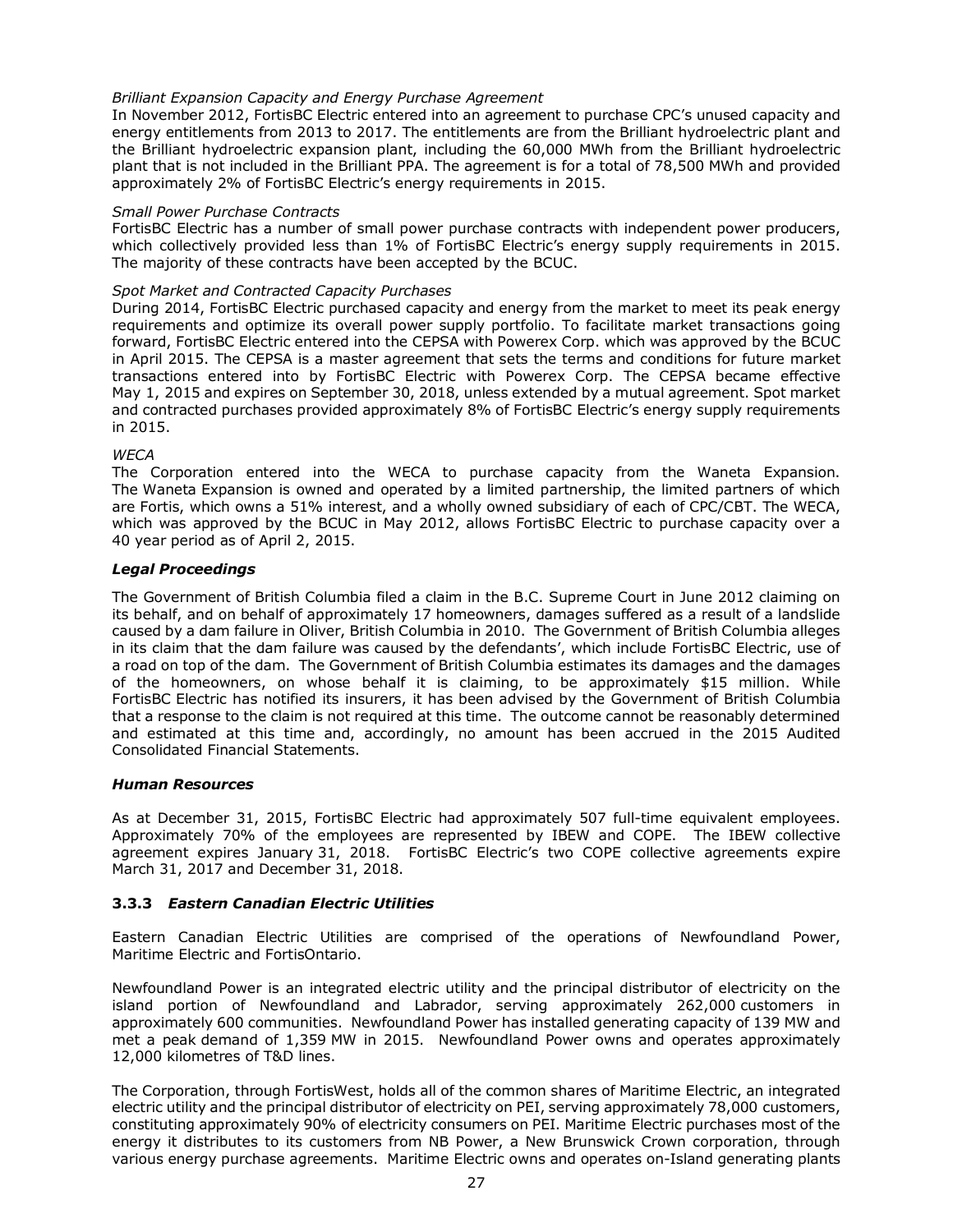with a combined capacity of 150 MW on PEI and met a peak demand of 264 MW in 2015. Maritime Electric owns and operates approximately 5,800 kilometres of T&D lines.

FortisOntario provides integrated electric utility service to approximately 65,000 customers in Fort Erie, Cornwall, Gananoque, Port Colborne and the District of Algoma in Ontario. FortisOntario's operations are comprised of Canadian Niagara Power, Cornwall Electric and Algoma Power. FortisOntario also owns a 10% interest in certain regional electric distribution companies serving approximately 40,000 customers. FortisOntario met a combined peak demand of 260 MW in 2015. FortisOntario owns and operates approximately 3,600 kilometres of T&D lines.

### *Market and Sales*

Electricity sales attributable to the Eastern Canadian Electric Utilities were 8,403 GWh in 2015 compared to 8,376 GWh in 2014. Revenue was \$1,033 million in 2015 compared to \$1,008 million in 2014.

The following table compares the composition of revenue and electricity sales by customer class at Eastern Canadian Electric Utilities in 2015 and 2014.

| <b>Eastern Canadian Electric Utilities</b><br><b>Revenue and Electricity Sales by Customer Class</b> |                                                  |       |       |       |  |
|------------------------------------------------------------------------------------------------------|--------------------------------------------------|-------|-------|-------|--|
|                                                                                                      | <b>GWh Sales</b><br><b>Revenue</b><br>(%)<br>(%) |       |       |       |  |
|                                                                                                      | 2015                                             | 2014  | 2015  | 2014  |  |
| Residential                                                                                          | 56.6                                             | 56.1  | 56.9  | 56.4  |  |
| Commercial and Industrial                                                                            | 40.1                                             | 41.1  | 43.0  | 43.5  |  |
| Other $(1)$                                                                                          | 3.3 <sub>2</sub>                                 | 2.8   | 0.1   | 0.1   |  |
| <b>Total</b>                                                                                         | 100.0                                            | 100.0 | 100.0 | 100.0 |  |

*(1) Includes revenue from sources other than from the sale of electricity.*

### *Power Supply*

#### Newfoundland Power

Approximately 93% of Newfoundland Power's energy requirements are purchased from Newfoundland Hydro. The principal terms of the supply arrangements with Newfoundland Hydro are regulated by the NL PUB on a basis similar to that upon which Newfoundland Power's service to its customers is regulated.

The purchased power rate structure is the basis upon which Newfoundland Hydro charges Newfoundland Power for purchased power and includes charges for both demand and energy purchased. The demand charge is based on applying a rate to the peak-billing demand for the most recent winter season. The energy charge is a two-block charge with a higher second-block charge set to reflect Newfoundland Hydro's marginal cost of generating electricity.

Newfoundland Hydro has a general rate application before the NL PUB which will establish a new wholesale rate for Newfoundland Power. The outcome of this application, and future changes in supply costs, including costs associated with Nalcor Energy's Muskrat Falls hydroelectric generation development and associated transmission assets, may affect electricity prices in a manner that affects Newfoundland Power's sales. The recovery of Muskrat Falls development costs are expected to materially increase customer electricity rates.

Newfoundland Power experienced losses of electricity supply from Newfoundland Hydro in January 2013 and January 2014, which disabled Newfoundland Power from meeting all of its customers' requirements. The NL PUB is conducting an inquiry and hearing into these system supply issues and power interruptions. To the extent it is able, Newfoundland Power intends to participate in these reviews in 2016. The NL PUB's final report on the adequacy and reliability of the Island Interconnected system until interconnection with Muskrat Falls is currently outstanding. A consideration of longer term issues associated with adequacy and reliability on the Island Interconnected system after interconnection with Muskrat Falls is ongoing. The Government of Newfoundland and Labrador has engaged consultants to complete an independent review of the electricity system in Newfoundland and Labrador. The consultant's report, released on October 30, 2015, indicated that Newfoundland Power's operations were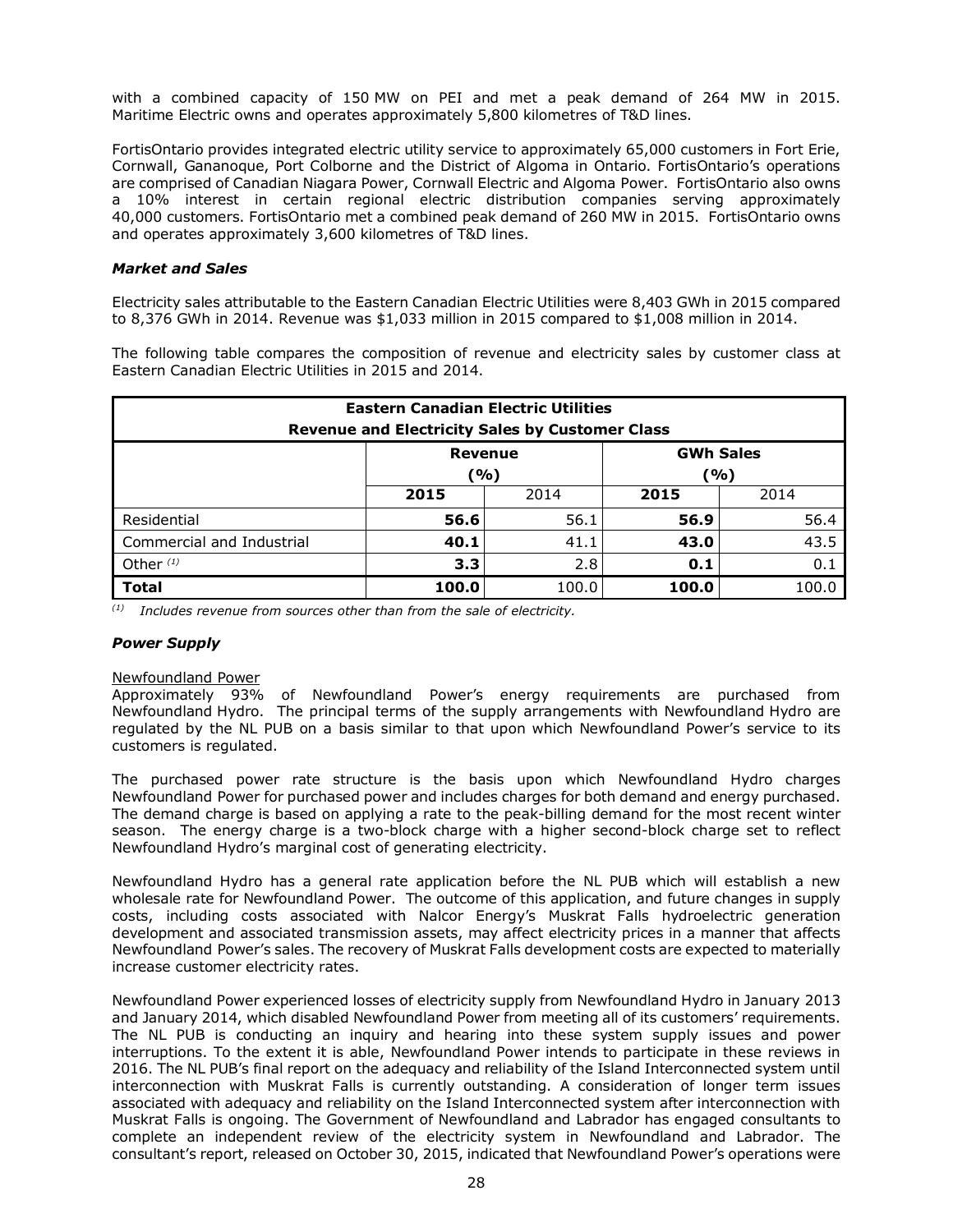substantially in compliance with industry best practice and that the NL PUB's oversight of the company appears to provide regulatory predictability and certainty.

Newfoundland Power operates 28 small generating facilities, which generate approximately 7% of the electricity sold by the company. Newfoundland Power's hydroelectric generating plants have a total capacity of 97 MW. The diesel plants and gas turbines have a total capacity of approximately 5 MW and 37 MW, respectively.

#### Maritime Electric

Maritime Electric purchased 75% of the electricity required to meet its customers' needs from NB Power in 2015. The balance was met through the purchase of wind energy produced on PEI by facilities owned by the PEI Energy Corporation and from company-owned on-Island generation. Maritime Electric's on-Island generation facilities are used primarily for peaking, submarine-cable loading issues and emergency purposes.

Maritime Electric has two take-or-pay contracts for the purchase of either energy or capacity: (i) a fixed pricing contract with NB Power expiring February 28, 2019; and (ii) a transmission capacity contract allowing Maritime Electric to reserve 30 MW of capacity to PEI expiring November 2032. As well, Maritime Electric has an Energy Purchase Agreement with NB Power expiring in February 2019.

Maritime Electric has entitlement to approximately 4.55% of the output from NB Power's Point Lepreau Nuclear Generating Station for the life of the unit and as part of its entitlement is required to pay its share of the capital and operating costs of the unit.

### **FortisOntario**

The power requirements of FortisOntario's service areas are provided from various sources. Canadian Niagara Power purchases its power requirements for Fort Erie and Port Colborne from IESO. Canadian Niagara Power purchases approximately 80% of energy requirements for Gananoque through monthly energy purchases from Hydro One Networks Inc. and the remaining 20% is purchased, through the Hydroelectric Contract Initiative, from the five hydroelectric generating plants of the EO Generation LP. Algoma Power purchases 100% of its energy from IESO.

Under the Standard Supply Code of the OEB, Canadian Niagara Power and Algoma Power are obliged to provide Standard Service Supply to all its customers who do not choose to contract with an electricity retailer. This energy is provided to customers at either regulated or market prices.

Cornwall Electric purchases substantially all of its power requirements from Hydro-Québec Energy Marketing under two fixed-term contracts. The first contract provides approximately 237 GWh of energy per year and up to 45 MW of capacity at any one time. The second contract provides 100 MW of capacity and energy and provides a minimum of 300 GWh of energy per year. Both contracts expire in December 2019.

#### *Human Resources*

#### Newfoundland Power

As at December 31, 2015, Newfoundland Power had approximately 653 full-time equivalent employees, and approximately 49% of its employees were represented by IBEW under two collective agreements expiring September 30, 2017. One bargaining unit is composed predominately of clerical employees and the other predominately of skilled trade workers.

#### Maritime Electric

As at December 31, 2015, Maritime Electric had approximately 182 full-time equivalent employees, of whom approximately 70% were represented by IBEW under a collective agreement expiring December 31, 2018.

#### FortisOntario

As at December 31, 2015, FortisOntario had approximately 198 full-time equivalent employees, of whom approximately 58% were represented by CUPE, in Cornwall; IBEW in the Niagara region and Gananoque; and Power Workers Union, a CUPE affiliate, in the Algoma region. The expiry dates of the collective agreements are April 30, 2016; February 29, 2016 and July 31, 2016; and December 31, 2016, respectively.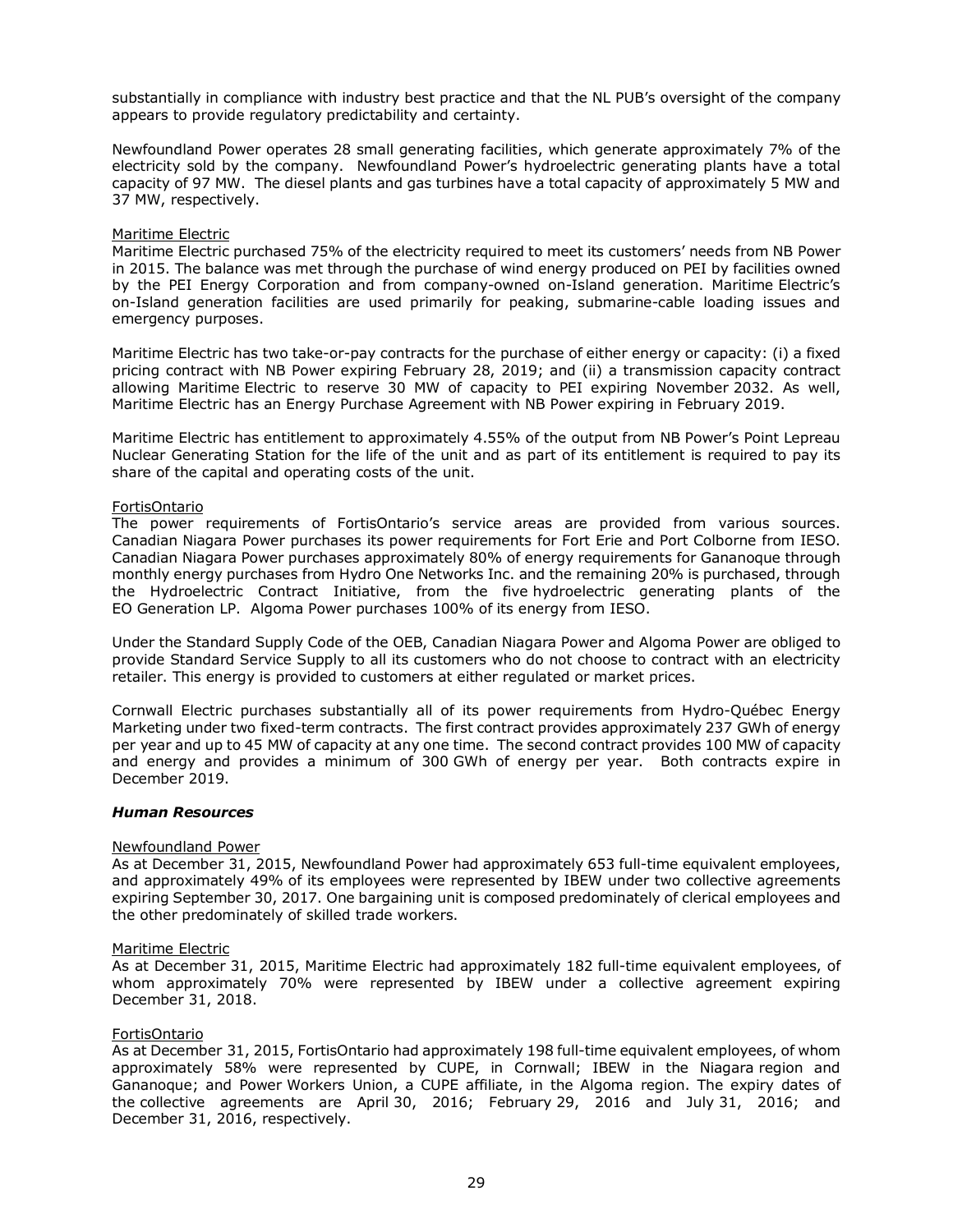### **3.4 Regulated Electric Utilities - Caribbean**

The Regulated Electric Utilities – Caribbean segment includes Caribbean Utilities, Fortis Turks and Caicos, and the Corporation's 33% equity investment in Belize Electricity.

Caribbean Utilities is an integrated electric utility and the sole provider of electricity on Grand Cayman, Cayman Islands, serving approximately 28,000 customers. The company met a peak demand of 101 MW in 2015. Caribbean Utilities owns and operates more than 700 kilometres of T&D lines, including 24 kilometres of submarine cable. Fortis holds an approximate 60% (December 31, 2014 – 60%) controlling ownership interest in the utility. Caribbean Utilities is a public company traded on the TSX (TSX:CUP.U).

Fortis Turks and Caicos is comprised of two integrated electric utilities serving approximately 14,000 customers on certain islands in Turks and Caicos. The utilities met a combined peak demand of approximately 38 MW in 2015. Fortis Turks and Caicos owns and operates approximately 600 kilometres of T&D lines.

### *Market and Sales*

Electricity sales of Regulated Electric Utilities – Caribbean were 802 GWh in 2015, compared to 771 GWh in 2014. Revenue was \$321 million in both 2015 and 2014.

The following table compares the composition of revenue and electricity sales by customer class at the Regulated Electric Utilities – Caribbean for 2015 and 2014.

| Regulated Electric Utilities - Caribbean (1)<br><b>Revenue and Electricity Sales by Customer Class</b> |            |       |       |       |  |
|--------------------------------------------------------------------------------------------------------|------------|-------|-------|-------|--|
| <b>GWh Sales</b><br><b>Revenue</b>                                                                     |            |       |       |       |  |
|                                                                                                        | (%)<br>(%) |       |       |       |  |
|                                                                                                        | 2015       | 2014  | 2015  | 2014  |  |
| Residential                                                                                            | 42.9       | 44.0  | 43.0  | 42.6  |  |
| Commercial and Industrial                                                                              | 56.2       | 54.9  | 57.0  | 57.4  |  |
| Other $(2)$                                                                                            | 0.9        | 1.1   | ۰     |       |  |
| <b>Total</b>                                                                                           | 100.0      | 100.0 | 100.0 | 100.0 |  |

*(1) Excludes Belize Electricity.* 

*(2) Includes revenue from sources other than from the sale of electricity.* 

#### *Power Supply*

Caribbean Utilities relies upon in-house diesel-powered generation to produce electricity for Grand Cayman. Grand Cayman has neither hydroelectric potential nor inherent thermal resources and it must rely upon diesel fuel imported to Grand Cayman primarily from refineries in the Caribbean and the Gulf of Mexico. Caribbean Utilities has an installed diesel-powered generating capacity of approximately 132 MW.

Caribbean Utilities is party to primary and secondary fuel supply contracts with two different suppliers and is committed to purchasing approximately 60% and 40%, respectively, of Caribbean Utilities' diesel fuel requirements for the operation of its diesel-powered generating plant. Each contract was renewed for an additional 18-month term in September 2014 and is under negotiation for renewal in March 2016. The approximate combined quantity under the contracts for 2016 is 20 million imperial gallons. These contracts enable Caribbean Utilities to purchase fuel from the suppliers on what it believes to be competitive terms and pricing. The fuel contracts include disaster recovery and business continuity plans in the event of foreseeable disruptions to fuel supplies to reduce the impact on Caribbean Utilities' operations.

In October 2014 the ERA announced that Caribbean Utilities was the successful bidder for new generation capacity. Caribbean Utilities will develop and operate a new 39.7 MW diesel power plant, including two 18.5 MW diesel-generating units and a 2.7 MW waste heat recovery steam turbine and associated auxiliary equipment. The project cost is estimated at US\$85 million and the plant is expected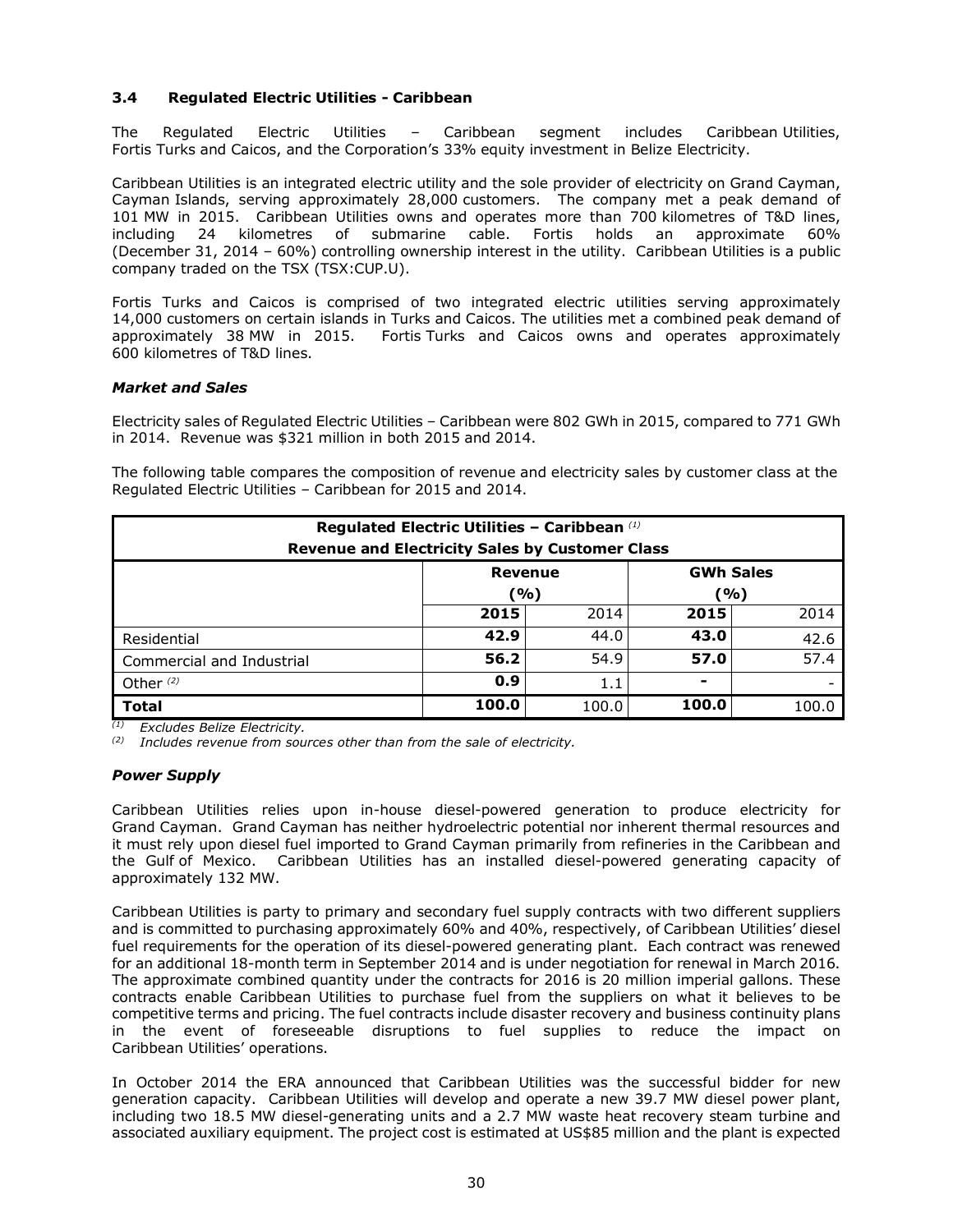to be commissioned mid-2016. Subsequently, in November 2014 the ERA issued a new non-exclusive Electricity Generation License to Caribbean Utilities for a term of 25 years, expiring in November 2039.

Fortis Turks and Caicos relies upon in-house diesel-powered generation, with an installed generating capacity of 82 MW, to produce electricity for its customers. In September 2015 the third Wartsila generating unit was placed into commercial production.

Fortis Turks and Caicos has a renewable contract with a major supplier for all of its diesel fuel requirements associated with the generation of electricity. The approximate fuel requirements under this contract are 12 million imperial gallons per annum.

#### *Human Resources*

As at December 31, 2015, Regulated Electric Utilities - Caribbean employed approximately 356 full-time equivalent employees. The 201 employees at Caribbean Utilities and 155 employees at Fortis Turks and Caicos are non-unionized.

### **3.5 Non-Regulated - Fortis Generation**

The following table summarizes the Corporation's non-regulated generation assets by location.

| <b>Non-Regulated - Fortis Generation</b> |               |             |               |  |
|------------------------------------------|---------------|-------------|---------------|--|
| <b>Assets</b>                            |               |             |               |  |
| <b>Location</b>                          | <b>Plants</b> | <b>Fuel</b> | Capacity (MW) |  |
| Belize                                   | 3             | hydro       | 51            |  |
| British Columbia                         |               | hydro       | 351           |  |
| Ontario                                  |               | thermal     | 5             |  |
| <b>Total</b>                             | 6             |             | 407           |  |

The hydroelectric generation operations in Belize are conducted through the Corporation's indirectly wholly owned subsidiary BECOL under a franchise agreement with the GOB. The non-regulated generation operations of BECOL consist of the 25-MW Mollejon, 7-MW Chalillo and 19-MW Vaca hydroelectric generating facilities. All of the output of these facilities is sold to Belize Electricity under 50-year PPAs expiring in 2055 and 2060.

The non-regulated generation operations of FortisBC Inc. include the 16-MW run-of-river Walden hydroelectric generating facility near Lillooet, British Columbia. All of the output of the facility is sold to BC Hydro under a long-term contract that cannot be terminated prior to 2024. As at December 31, 2015, the Walden hydroelectric generating facility has been classified as held for sale.

Non-regulated generation operations in British Columbia also include the Corporation's 51% controlling ownership interest in the Waneta Partnership, with CPC/CBT holding the remaining 49% interest. Construction of the \$900 million, 335-MW Waneta Expansion was completed on April 1, 2015, ahead of schedule and on budget. Construction of the Waneta Expansion, which is adjacent to the Waneta Dam and powerhouse facilities on the Pend d'Oreille River, south of Trail, British Columbia, commenced late in 2010. The expansion added a second powerhouse, immediately downstream of the Waneta Dam on the Pend d'Oreille River, that shares the existing hydraulic head and generates clean, renewable, cost-effective power from water that would otherwise be spilled. The project also included construction of a 10-kilometre, 230-kilovolt transmission line. On April 2, 2015, the Waneta Expansion began generating power, all of which is being sold to BC Hydro and FortisBC Electric under 40-year contracts. FortisBC Electric operates and maintains the non-regulated investment.

Non-regulated generation operations of FortisOntario are comprised of the operation of a 5-MW gas-powered cogeneration plant in Cornwall. All thermal energy output of this plant is sold to external third parties, while the electricity output is sold to Cornwall Electric.

In June 2015 and July 2015 the Corporation sold its non-regulated hydro generation assets in Upstate New York and Ontario, respectively.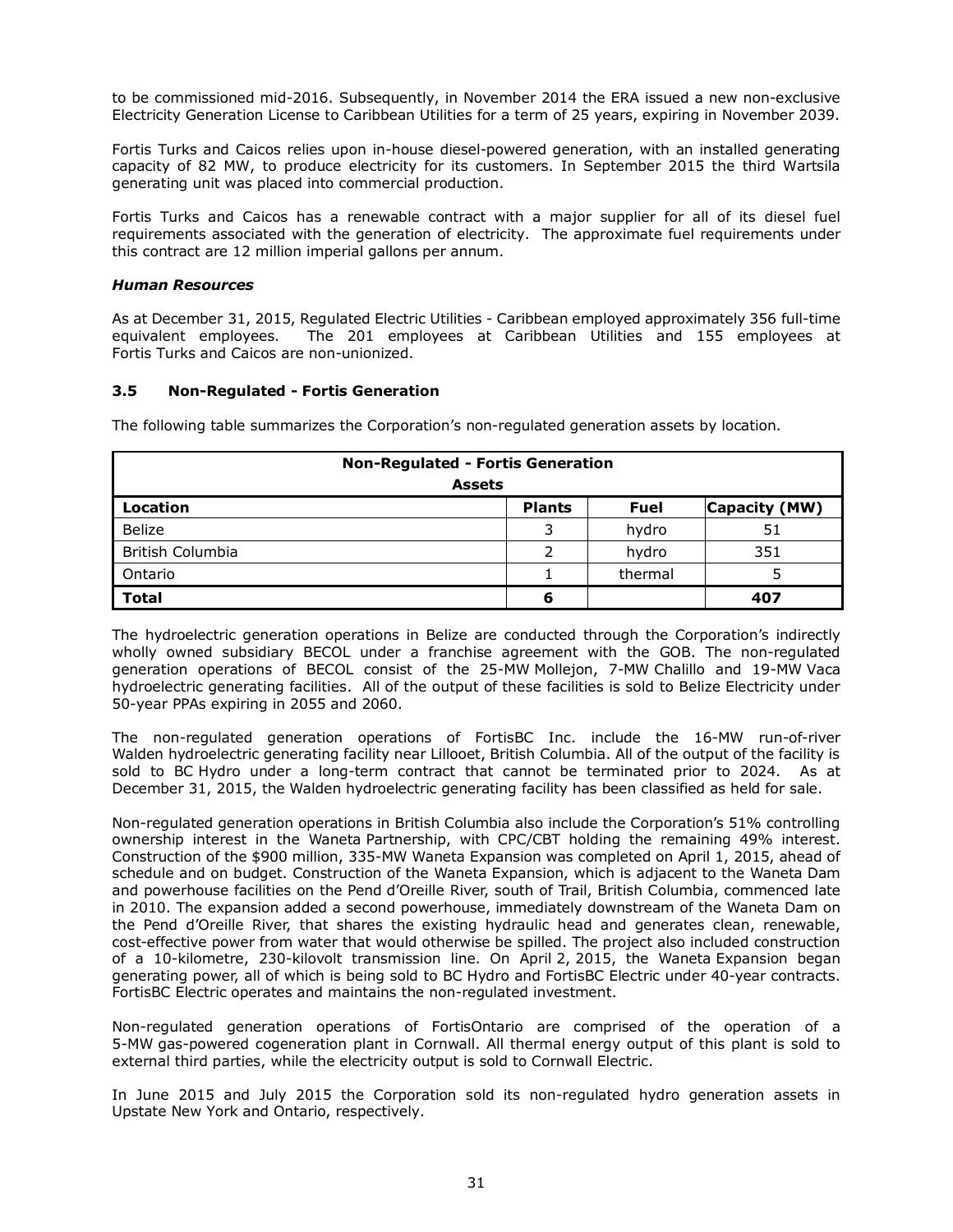### *Market and Sales*

Energy sales from non-regulated generation assets were 844 GWh in 2015 compared to 407 GWh in 2014. Revenue was \$107 million in 2015 compared to \$38 million in 2014. Energy sales and revenue in 2015 were impacted by the completion of Waneta Expansion and the sale of the non-regulated hydro generation assets in Upstate New York and Ontario.

The following table compares the composition of Fortis Generation's 2015 and 2014 revenue and energy sales by location.

| <b>Non-Regulated - Fortis Generation</b><br><b>Revenue and Energy Sales by Location</b> |       |       |       |       |  |
|-----------------------------------------------------------------------------------------|-------|-------|-------|-------|--|
| <b>GWh Sales</b><br>Revenue<br>(%)<br>(%)                                               |       |       |       |       |  |
|                                                                                         | 2015  | 2014  | 2015  | 2014  |  |
| <b>Belize</b>                                                                           | 28.1  | 71.0  | 26.8  | 60.3  |  |
| Ontario                                                                                 | 3.6   | 13.2  | 4.1   | 13.2  |  |
| British Columbia                                                                        | 67.4  | 5.5   | 65.6  | 8.3   |  |
| <b>Upstate New York</b>                                                                 | 0.9   | 10.3  | 3.5   | 18.2  |  |
| <b>Total</b>                                                                            | 100.0 | 100.0 | 100.0 | 100.0 |  |

### *Human Resources*

As at December 31, 2015, BECOL employed approximately 34 full-time employees, none of whom participate in a collective agreement. Non-regulated generation operations in Ontario and British Columbia are staffed by employees of FortisOntario and FortisBC Inc., respectively.

### **3.6 Non-Regulated – Non-Utility**

The Non-Utility segment previously included Fortis Properties and Griffith Energy Services, Inc. The Corporation completed the sale of the commercial real estate assets of Fortis Properties in June 2015 and the hotel assets of Fortis Properties in October 2015. Griffith Energy Services, Inc. was sold in March 2014.

Fortis Properties' revenue was \$171 million in 2015 compared to \$249 million in 2014.

# **4.0 REGULATION**

The Corporation's utilities primarily operate under a cost of service regulation and, in certain circumstances, performance-based rate-setting mechanisms, and are regulated by the regulatory body in their respective operating jurisdiction. With regulated utilities in nine different jurisdictions, Fortis has significant regulatory expertise.

For information with respect to the nature of regulation and material regulatory decisions and applications associated with each of the Corporation's electric and gas utilities, refer to the "Regulatory Highlights" section of the Corporation's MD&A and to Note 8 of the Corporation's 2015 Audited Consolidated Financial Statements.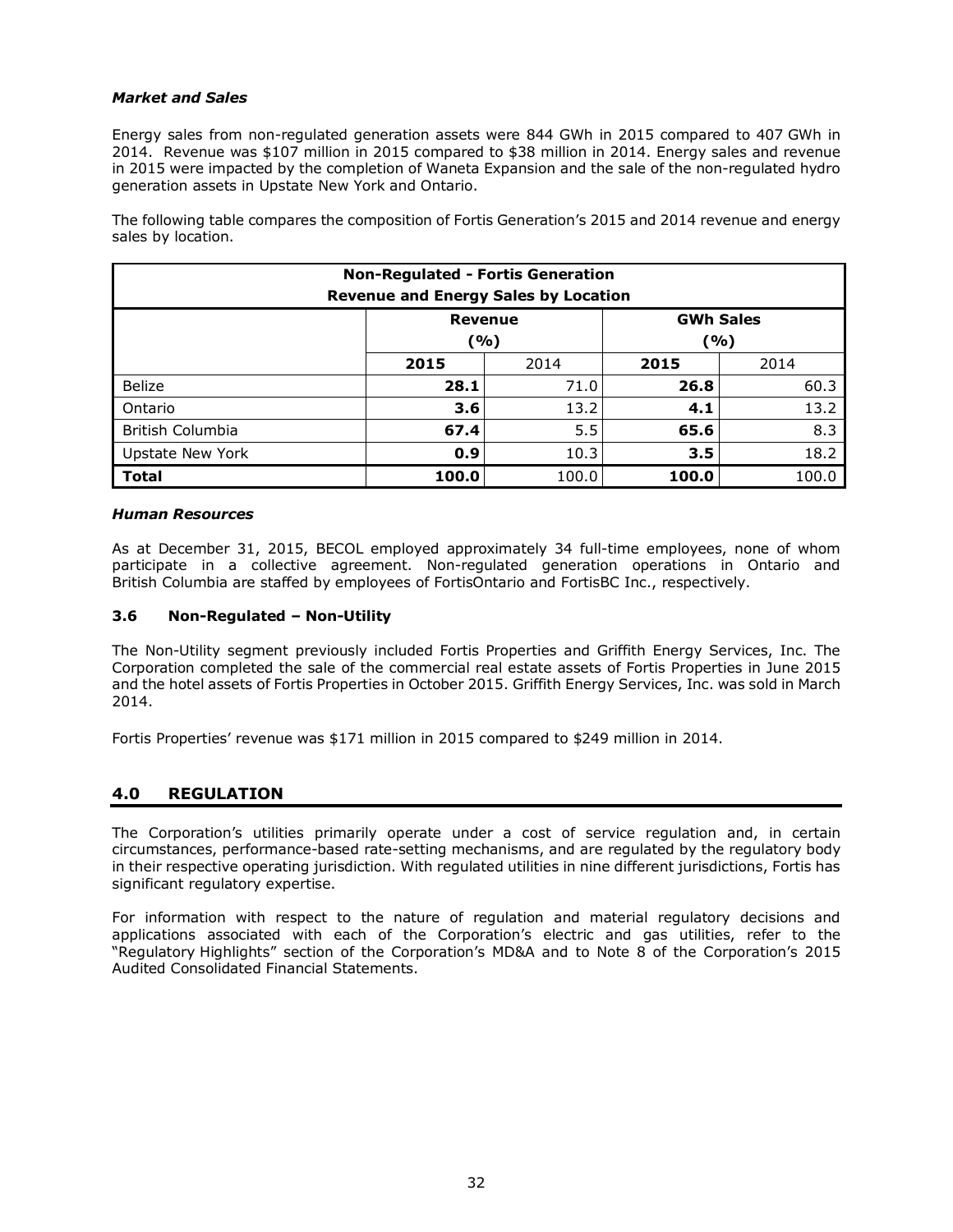### **5.0 ENVIRONMENTAL MATTERS**

The Corporation and its subsidiaries are subject to various federal, provincial, state and municipal laws, regulations and guidelines relating to the protection of the environment including, but not limited to, wildlife, water and land protection, emissions and the proper storage, transportation, recycling and disposal of hazardous and non-hazardous substances. In addition, federal, provincial and state governments have environmental assessment legislation, which is designed to foster better land-use planning and environmental protection through the identification and mitigation of potential environmental impacts of projects or undertakings prior to and after their commencement. The constant evolution of environmental legislation results in ongoing risks to the Corporation, as its subsidiaries must adjust their business operations to comply.

Several key Canadian federal environmental laws and regulations affecting the operations of the Corporation's Canadian subsidiaries include, but are not limited to, the: (i) *Canadian Environmental Assessment Act, 2012;* (ii) *Canadian Environmental Protection Act, 1999*; (iii) *Transportation of Dangerous Goods Act and Regulations*; (iv) *Hazardous Products Act*; (v) *Canada Wildlife Act*; (vi) *Navigation Protection Act*; (vii) *Canada National Parks Act*; (viii) *Fisheries Act;* (ix) *Canada Water Act;* (x) *National Fire Code of Canada;* (xi) *Pest Control Products Act and Regulations;*  (xii) *PCB Regulations;* (xiii) *Species at Risk Act;* (xiv) *Ozone Depleting Substances Regulations;*  (xv) *Indian Act* and the duty to consult and accommodate*;* (xvi) *International River Improvements Act;* and (xvii) *Migratory Birds Convention Act, 1994.*

Several key U.S. federal environmental laws and regulations affecting the operations of UNS Energy and Central Hudson include, but are not limited to, the: (i) *Clean Water Act*; (ii) *Safe Drinking Water Act*; (iii) *Clean Air Act*; (iv) *Endangered Species Act*; (v) *Resource Conservation & Recovery Act*; (vi) *Toxic Substances Control Act*; (vii) *Comprehensive Environmental Response, Compensation, and Liability Act*; (viii) *National Environmental Policy Act*; (ix) *Emergency Planning & Community Right to Know Act*; and (x) *Pollution Prevention Act of 1990*.

Environmental risks affecting the Corporation's utility operations include, but are not limited to: (i) hazards associated with the transportation, storage and handling of large volumes of fuel for fuel-powered electricity generating plants, including leaching of the fuel and other operational by-products into the soil, groundwater, nearby watershed areas and open waters; (ii) risk of spills or leaks of petroleum-based products, including PCB-contaminated oil, which are used in the cooling and lubrication of transformers, capacitors and other electrical equipment; (iii) risk related to natural gas discharges; (iv) risk of spills or releases into the environment arising from the improper transportation, storage, handling and disposal of other hazardous substances; (v) GHG and other fuel gas emissions, including natural gas and propane leaks and spills and emissions from the combustion of fuel required to generate electricity; (vi) risk of fire; (vii) risk of disruption to vegetation; (viii) risk of contamination of soil and water near chemically treated poles; (ix) risk of disruption to fish, animals and their habitat as a result of the creation of artificial water flows and levels associated with hydroelectric water storage and utilization; and (x) risk of responsibility for remediation of contaminated properties, whether or not such contamination resulted from the Corporation's utility operations.

### *Air Emissions*

In addition to changing air emission standards, the management of GHG emissions is a specific environmental concern of the Corporation's Regulated Utilities in Canada and the United States, primarily due to the uncertainties relating to new and emerging federal, provincial and state GHG laws, regulations and guidelines in Canada and the United States. Governmental policy direction is unfolding; however, it remains to be determined whether a GHG air emissions cap or limit may be imposed and to what extent it will impact the Corporation's utilities. Canada has committed to reduce GHG emissions to 30% below 2005 levels by 2030, and the United States has committed to reduce GHG emissions to 32% below 2005 levels by 2030. Both countries are in the process of imposing sectoral requirements, yet it is not certain how the Corporation's subsidiaries will be impacted.

### *Regulated Utilities – Canada*

In British Columbia, the *Carbon Tax Act, Clean Energy Act, Greenhouse Gas Industrial Reporting and Control Act* and *Greenhouse Gas Reduction Targets Act* and anticipated cap-and-trade regulations specifically affect, or may potentially affect, the operations of FortisBC Energy and FortisBC Electric. To help mitigate uncertainty, FortisBC Energy participates in sector and industry groups in order to monitor the development of emerging regulation and policy.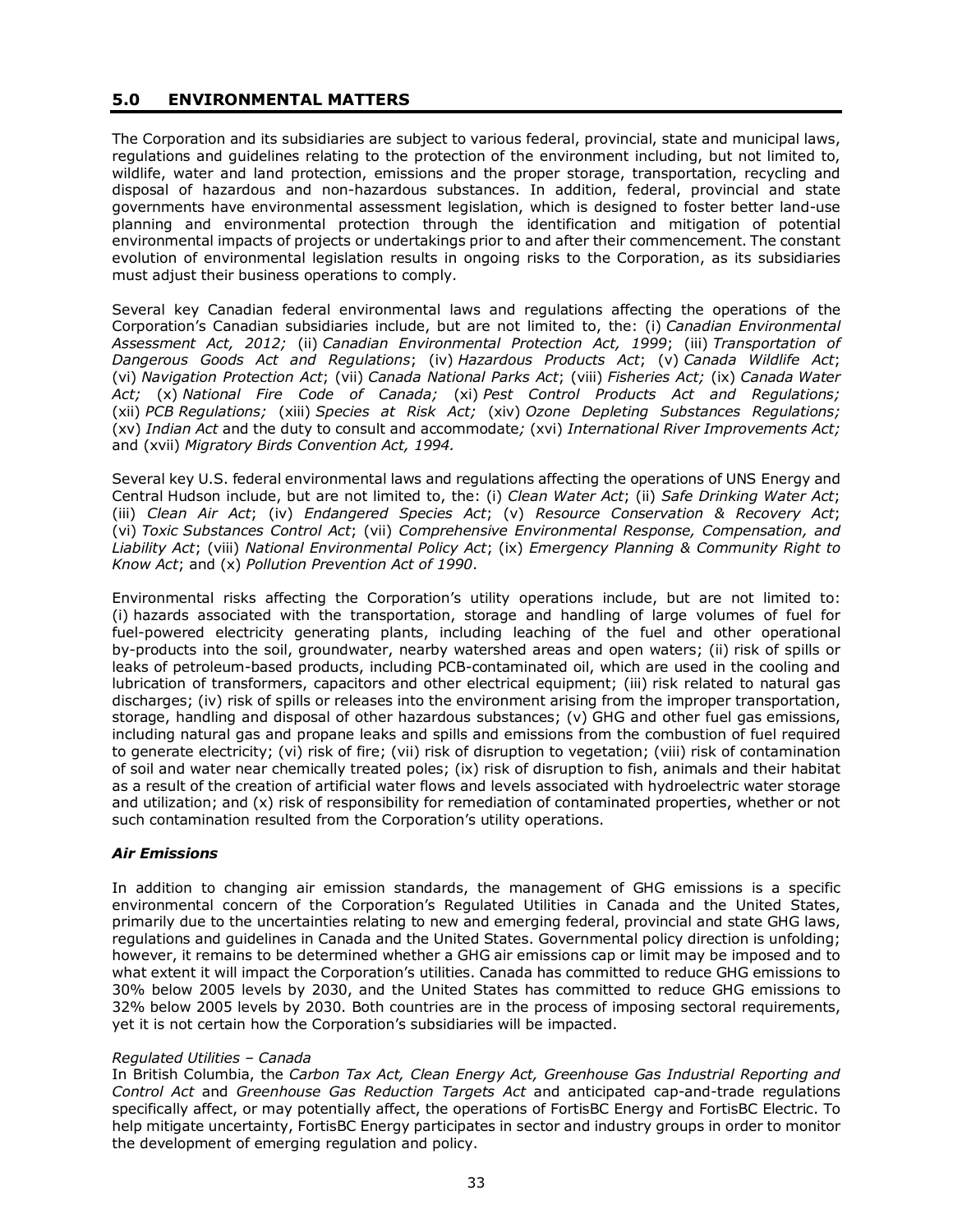The Government of British Columbia's Energy Plan and GHG reduction targets present risks and opportunities to FortisBC Energy and, to a lesser degree, FortisBC Electric. These government initiatives continue to place pressure on natural gas consumption and its contribution to GHG emissions. The energy and emissions policy in British Columbia also presents opportunities for FortisBC Energy by creating support for incentives to expand the use of renewable energy (such as biogas), transportation related incentives (LNG/compressed natural gas refuelling) and to expand the Energy Efficiency and Conservation program. In addition, the Renewable and Low Carbon Fuel Requirements Regulation under the *Greenhouse Gas Reduction (Renewable and Low Carbon Fuel Requirement) Act* provides FortisBC Energy the opportunity to sell low carbon fuel credits generated from customer offerings. The *Carbon Tax Act* improves the position of natural gas relative to other fossil energy, as the tax is based on the amount of carbon dioxide equivalent emitted per unit energy. Natural gas, therefore, has a lower tax rate than oil or coal products.

In 2011 FortisBC Energy began reporting its GHG emissions pursuant to the reporting regulation under the *Greenhouse Gas Reduction (Cap and Trade) Act.* The *Greenhouse Gas Reduction (Cap and Trade) Act* was repealed effective January 1, 2016 and was replaced by the *Greenhouse Gas Industrial Reporting and Control Act*. FortisBC Energy will continue to report its GHG emissions pursuant to the Greenhouse Gas Emission Reporting Regulation under the *Greenhouse Gas Industrial Reporting and Control Act*. In addition, FortisBC Energy continues to report its GHG emissions under Environment Canada's GHG Program. FortisBC Energy has developed capabilities that will support the management of compliance requirements in an upcoming GHG emissions' trading environment, as government policy in that area evolves.

British Columbia continues to be a participant in the Western Climate Initiative, which expects to implement a cap-and-trade program to reduce GHG emissions. FortisBC Energy is expected to be covered under the program. If implemented, the cap-and-trade program is expected to have a declining cap on emissions that all applicable facilities must meet, either by reducing emissions internally or by purchasing allowances from other facilities for release of GHG emissions over the capped amounts.

The impact of GHG emissions is lower at the Corporation's Canadian regulated electric utilities because their primary business is the distribution of electricity. With respect to FortisAlberta, its operations involve only the distribution of electricity. Additionally, all in-house generating capacity at FortisBC Electric, about 70% at Newfoundland Power, and most of the Corporation's non-regulated generating capacity is hydroelectric, a clean energy source. The 335-MW Waneta Expansion is a clean renewable hydroelectric energy source and came into service in April 2015. Only a small portion of in-house generation at Canadian regulated electric utilities uses diesel fuel. The Corporation's Canadian regulated electric utilities are indirectly impacted, however, by GHG emissions through the purchase of power generated by suppliers using combustible fuel. Such power suppliers are responsible for compliance with carbon dioxide emissions standards and the cost of compliance with such standards is generally flowed through to end-use consumers.

#### *Regulated Utilities – United States*

UNS Energy and Central Hudson are subject to regulation by United States federal, state and local authorities related to the environmental effects of their operations. The impact of GHG emissions is lower at Central Hudson because it owns minimal generating capacity and relies on purchased capacity and energy from third-party providers.

UNS Energy owns significant generating assets. In August 2015, the EPA issued carbon emission regulations for existing power plants called the CPP. The CPP targets carbon emissions reductions for existing facilities by 2030 and establishes interim goals that begin in 2022. States are required to develop and submit a final compliance plan, or an initial plan with an extension request, to the EPA by September 2016. TEP will continue to work with other Arizona and New Mexico utilities, as well as the appropriate regulatory agencies, to develop the state compliance plans. TEP is unable to determine how the final CPP rule will impact its facilities until state plans are developed and approved by the EPA.

The EPA incorporated the compliance obligations for existing power plants located on Indian nations, like the Navajo Nation, in the existing sources rule and a newly proposed Federal Plan using a compliance method similar to that of the states. The proposed Federal Plan would be implemented for any Indian nation and/or state that does not submit a plan or that does not have an EPA or approved state plan. TEP will work with the participants at Four Corners and Navajo to determine how this revision may impact compliance and operations at both facilities. TEP has submitted comments on the proposed Federal Plan impacting its facilities, including Four Corners and Navajo stating, among other things, that the EPA should not regulate the greenhouse gases on the Navajo Nation because it is not appropriate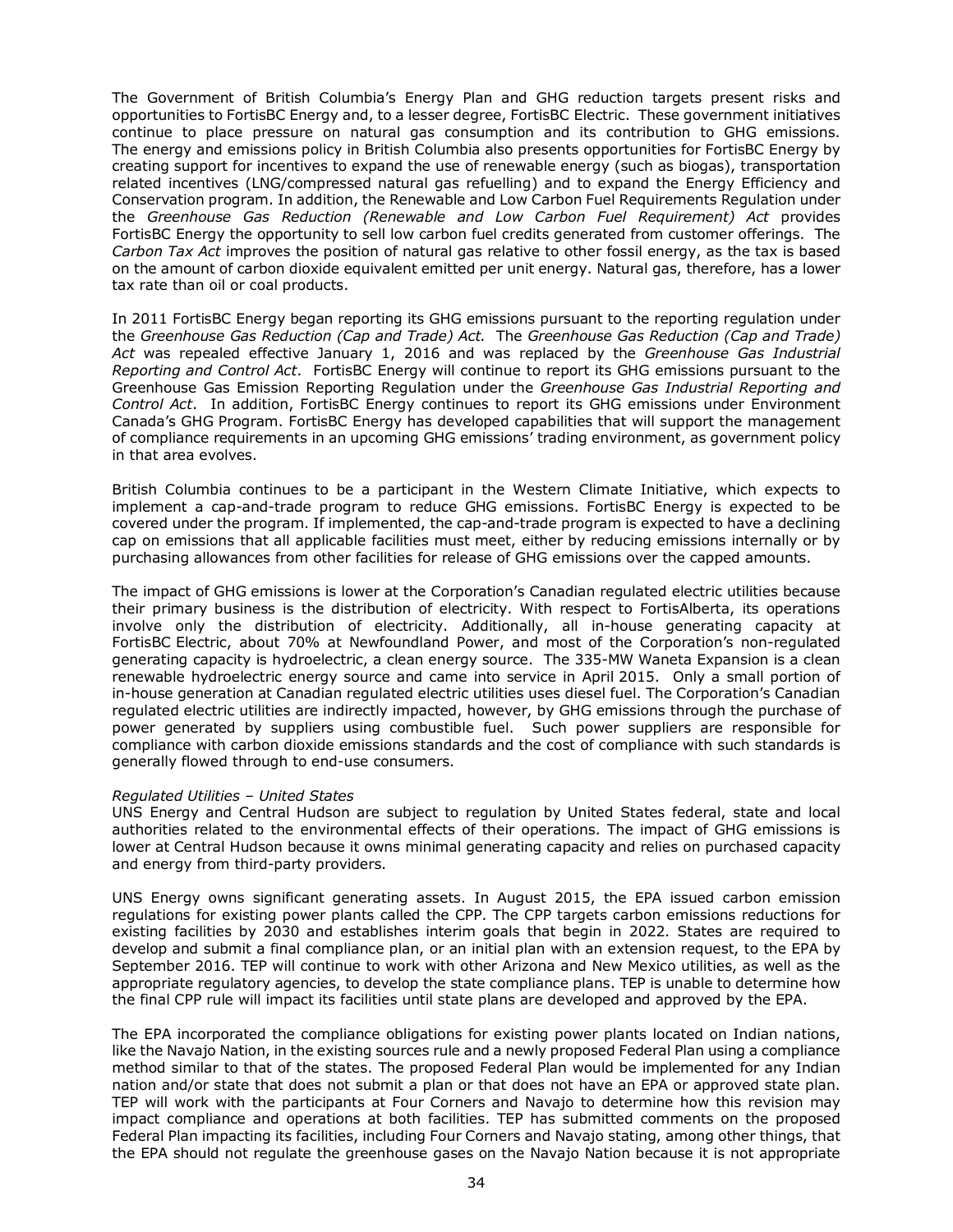or necessary. The reduction of greenhouse gases achieved due to the shutdowns resulting from Regional Haze compliance will be equivalent to those required under the CPP rule. TEP cannot predict the ultimate outcome of these matters.

The Company's compliance requirements under the CPP are subject to the outcomes of potential proceedings and litigation challenging the rule. In February 2016 the United States Supreme Court granted a stay effectively ordering the EPA to stop CPP implementation efforts until legal challenges to the regulation have been resolved. The ruling introduces uncertainty as to whether and when the states and utilities will have to comply with the CPP. UNS Energy will continue to work with the Arizona Department of Environmental Quality to determine what, if any, actions need to be taken in light of the ruling. UNS Energy anticipates that the ruling will likely delay the requirement to submit a plan or request an extension under the CPP by September 2016.

In 2012 the EPA issued final rules for the control of mercury emissions and other hazardous air pollutants from power plants. TEP's Navajo and Springerville plants must be compliant with these rules by April 2016. TEP is proceeding with its compliance activity at each of its facilities.

In June 2015, the U.S. Supreme Court reversed and remanded the D.C. Circuit Court of Appeals decision in *Michigan v. EPA* to uphold the MATS rules requiring power plants to control mercury and other emissions. The Supreme Court held that the EPA did not adequately consider "costs" before determining that the rules were "appropriate and necessary." At this time, the rules remain in force and effect. TEP will proceed with its planned MATS compliance activity at each of its facilities, which ensures compliance with both the federal and state rule, as applicable.

The EPA's Regional Haze Rules impose emission controls on facilities emitting air pollutants that reduce visibility in national parks and wilderness areas. Complying with the EPA's findings, and with other future environmental rules, may make it economically impractical to continue operating all or a portion of TEP's coal-fired generating facilities or for individual joint owners to continue to participate in the units they own at these power plants.

In April 2015, the EPA issued a final rule requiring all coal ash and other coal combustion residuals to be treated as a solid waste under Subtitle D of the *Resource Conservation and Recovery Act* for disposal in landfills and/or surface impoundments while allowing for the continued recycling of coal ash. TEP does not own or operate any impoundments. Under the rule, the Springerville ash landfill is classified as an existing landfill and is not subject to the lateral expansion requirements. However, TEP will incur additional costs for site preparation and monitoring at Springerville to be fully compliant with the rule. TEP's share of the cost at Springerville is estimated to be US\$2 million, the majority of which is expected to be capital expenditures. TEP currently estimates its share of the costs to be US\$5 million at Four Corners, US\$3 million at Navajo, and less than US\$1 million at San Juan, the majority of which are expected to be capital expenditures.

### *Regulated Utilities – Caribbean*

While there are environmental laws, regulations and guidelines affecting the Corporation's operations in Grand Cayman and Turks and Caicos Islands, they are less extensive than the laws, regulations and guidelines in Canada and the United States. The United Kingdom's ratification of the United Nations Framework Convention on Climate Change and its Kyoto Protocol were extended to the Cayman Islands in 2007. This framework aims to reduce GHG emissions produced by certain industries. Under the Kyoto Protocol, the United Kingdom is legally bound to reduce its GHG emissions. As an overseas territory, the Cayman Islands are not required to set a target for emissions reduction but are required to give available national statistics on an annual basis to the United Kingdom which will be added to its inventory and reported to the United Nations Framework Convention on Climate Change Secretariat. Caribbean Utilities continues to supply the Cayman Islands Government with data for the national GHG inventory.

All of the energy requirements of Caribbean Utilities and Fortis Turks and Caicos are sourced from in house diesel-powered generation. The more recently installed generators at Caribbean Utilities and Fortis Turks and Caicos have also been designed to provide an increased output per gallon consumed over the older generators, which generate electricity in a more efficient and environmentally friendly manner. Further, exhaust stacks have been designed and installed so as to maximize sound attenuation and optimize exhaust plume dispersion, thereby improving local air quality in accordance with what the utilities believe to be the best industry practice. The use of diesel oil versus heavy fuel oil also results in significantly lower levels of exhaust emissions.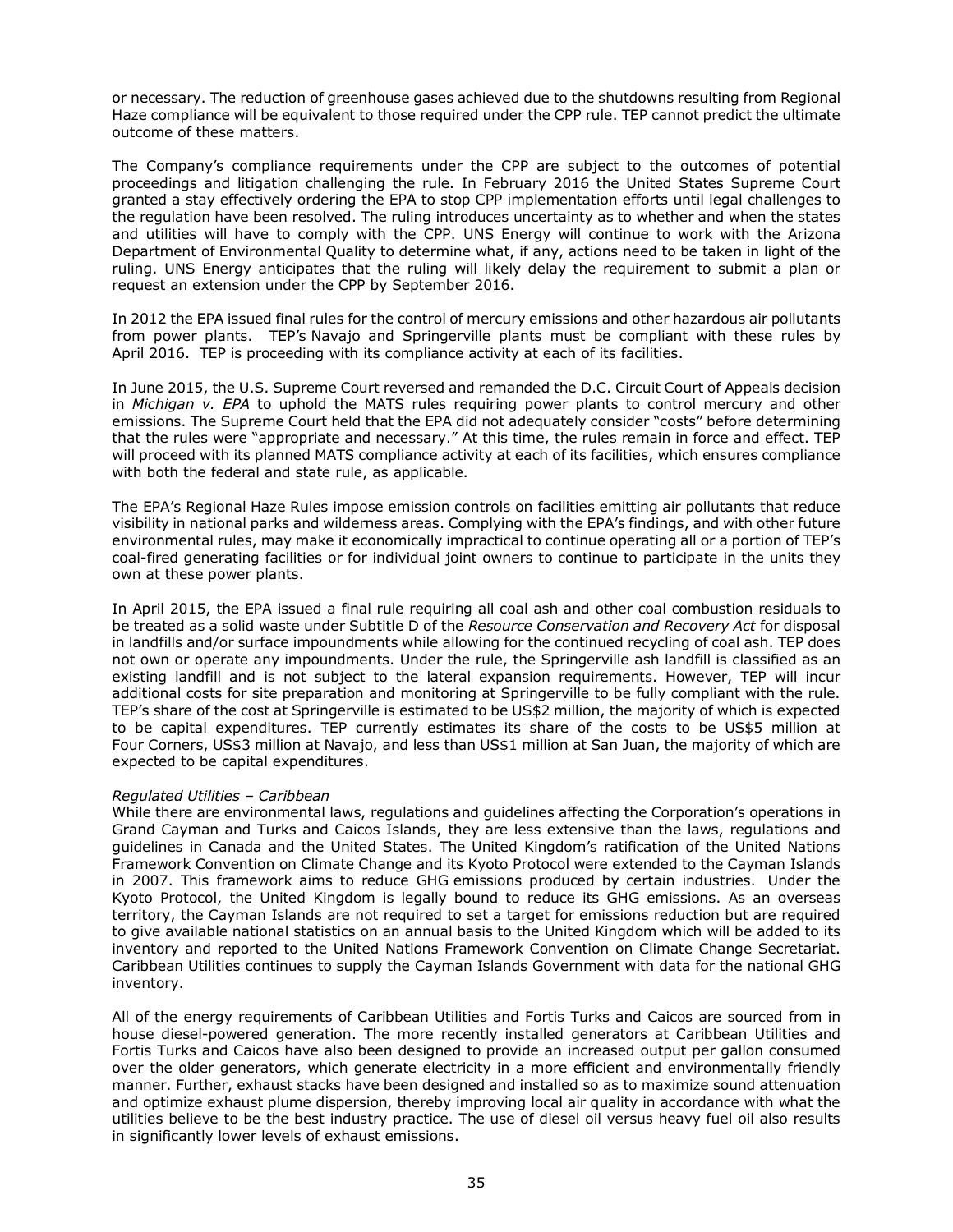### *Enterprise Risk Management*

The key focus of the utilities is to provide reliable cost-effective service with full regard for the safety of employees and the public while operating in an environmentally responsible manner. A focus on safety and the environment is, therefore, an integral and continuing component of the Corporation's operating activities.

Each of the Corporation's utilities has either an EMS or comprehensive environmental protocols. Through an EMS and environmental protocols, documented procedures are in place to control activities that can affect the environment. Common elements of the utilities' EMS and environmental protocols include: (i) regular inspections of fuel and oil-filled equipment in order to identify and correct for potential spills, and spill response systems to ensure that all spills are addressed, and the associated cleanup is conducted in a prompt and environmentally responsible manner; (ii) GHG emissions management; (iii) procedures for handling, transporting, storing and disposing of hazardous substances, including chemically treated poles, asbestos, lead and mercury, where applicable; (iv) programs to mitigate fire-related incidents; (v) programs for the management and/or elimination of PCBs, where applicable; (vi) vegetation management programs; (vii) training and communicating of environmental policies to employees to ensure work is conducted in an environmentally responsible manner; (viii) review of work practices that affect the environment and implementation of environmental protection measures;<br>(ix) waste management programs; (x) environmental emergency response procedures; (ix) waste management programs; (x) environmental emergency response procedures; (xi) environmental site assessments; and (xii) environmental incident reporting procedures. Additionally, Newfoundland Power's EMS addresses water control and dam structure, as well as hydroelectric generating facility operations and the impact of such on fish and the surrounding habitat. FortisBC Electric's EMS addresses the environmental impacts associated with water flows including impacts on fisheries and critical habitats.

FortisBC Energy, FortisAlberta, FortisBC Electric, Newfoundland Power, Maritime Electric and FortisOntario have developed their respective EMSs consistent with the guidelines of ISO 14001, an internationally recognized standard for EMSs. Caribbean Utilities operates an EMS associated with its generation operations, which is ISO 14001 certified, and uses an EMS for its T&D operations, which is consistent with ISO 14001 guidelines. Fortis Turks and Caicos' EMS is also expected to be ISO 14001 certified*.* External and/or internal audits of the EMSs and protocols are performed on a periodic basis. Based on audits last completed, the EMSs continue to be effective, properly implemented and maintained, and materially consistent with ISO 14001 guidelines.

Environmental policies form the cornerstone of the EMSs and UNS Energy and Central Hudson's environmental protocols, and outline the following commitments by each utility and its employees with respect to conducting business in a safe and environmentally responsible manner: (i) meet and comply with all applicable laws, legislation, policies, regulations and accepted standards of environmental protection; (ii) manage activities consistent with industry practice and in support of the environmental policies of all levels of government; (iii) identify and manage risks to prevent or reduce adverse consequences from operations, including preventing pollution and conserving natural resources; (iv) regularly conduct environmental monitoring and audits of the EMSs and environmental protocols, and strive for continual improvement in environmental performance; (v) regularly set and review environmental objectives, targets and programs; (vi) communicate openly with stakeholders including making available the utility's environmental policy and knowledge of environmental issues to customers, employees, contractors and the general public; (vii) support and participate in community based projects that focus on the environment; (viii) provide training for employees and those working on behalf of the utility to enable them to fulfill their duties in an environmentally responsible manner; and (ix) work with industry associations, government and other stakeholders to establish standards for the environment appropriate to the utility's business.

### *Non-Regulated Generation*

Environmental risks associated with the Corporation's non-regulated generation operations are addressed in a similar manner as the Corporation's regulated electric utilities that operate in the same jurisdiction as the non-regulated generation operations.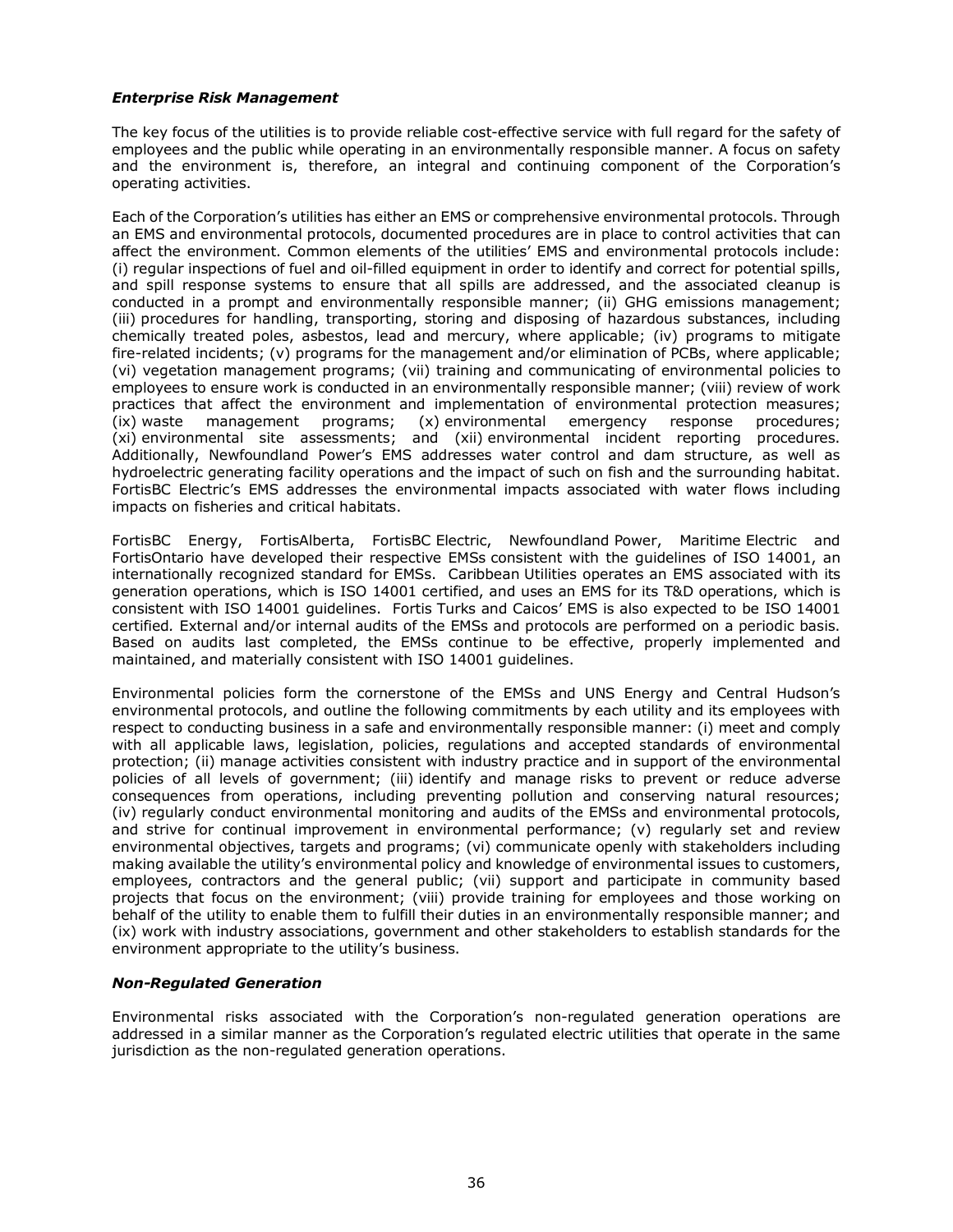### *Remediation and Asset Retirement Obligations*

Central Hudson is exposed to environmental contingencies associated with MGPs that it and its predecessors owned and operated to serve their customers' heating and lighting needs from the mid to late 1800s to the 1950s. The New York State Department of Environmental Conservation regulates the timing and extent of remediation of MGP sites in New York State. As at December 31, 2015, Central Hudson has recognized approximately US\$92 million in associated MGP environmental remediation liabilities. As approved by the New York State Public Service Commission, the company is currently permitted to recover MGP site investigation and remediation costs in customer rates. For additional information, refer to the "3.1.2 Central Hudson" section of this 2015 Annual Information Form.

The Corporation has asset retirement obligations as disclosed in the notes to its 2015 Audited Consolidated Financial Statements. As at December 31, 2015, a liability of \$49 million in asset retirement obligations at UNS Energy, Central Hudson and FortisBC Electric has been recognized. With the exception of those asset retirement obligations recognized at UNS Energy, Central Hudson and FortisBC Electric, liabilities with respect to asset retirement obligations associated with the removal of PCB-contaminated oil from electrical equipment at Central Hudson, FortisAlberta, Newfoundland Power, FortisOntario and Maritime Electric have not been recorded in the Corporation's 2015 Audited Consolidated Financial Statements, as they were determined to be immaterial to the Corporation's consolidated results of operations, cash flows or financial position. The utilities have ongoing programs to identify and replace transformers which are at risk of spillage of oil, and PCBs continue to be removed from service and safely disposed of in compliance with applicable laws and regulations.

### *Costs and Oversight*

Costs associated with environmental protection initiatives (including the development, implementation and maintenance of EMSs and protocols), compliance with environmental laws, regulations and guidelines, and environmental damage did not have a material impact on the Corporation's consolidated results of operations, cash flows or financial position during 2015 and, based on current laws, facts and circumstances, are not expected to have a material effect in 2016. Many of the above costs, however, are embedded in the utilities' operating, maintenance and capital programs and are, therefore, not readily identifiable. At the Corporation's regulated utilities, prudently incurred operating and capital costs associated with environmental protection initiatives, compliance with environmental laws, regulations and guidelines, and environmental damage are eligible for recovery in customer rates. Fortis believes that the Corporation and its subsidiaries are materially compliant with the environmental laws and regulations applicable to them in the various jurisdictions in which they operate.

TEP has in place an Environmental Compliance Adjustor, as approved by the ACC, which allows for the recovery of certain capital carrying costs to comply with government-mandated environmental regulations between rate cases.

Oversight of environmental matters is performed at the subsidiary level with regular reporting of environmental matters to the respective subsidiary's Board of Directors.

### *Sustainability and Efficiency Initiatives*

The Fortis utilities have various initiatives focused on clean energy to reduce GHG emissions, including hydroelectric, solar power, wind energy, natural gas and renewable natural gas. Each utility also has implemented energy efficiency programs directed at customers, which help in reducing air emissions and water usage. Further information on how Fortis is managing its impact on the environment will be contained in the Corporation's Environmental Report to be dated on or about March 31, 2016 and published on the Corporation's website at www.fortisinc.com.

Each of the Corporation's Canadian Regulated Electric Utilities that is a member of the CEA is an active participant in the CEA's Sustainable Electricity Program, which was launched in 2009. Participants in the program commit to continuous improvement of their environmental management and performance including reporting annually on environmental and other performance indicators.

For further information on the Corporation's environmental risk factors, refer to the "Business Risk Management - Environmental Risks" section of the Corporation's MD&A.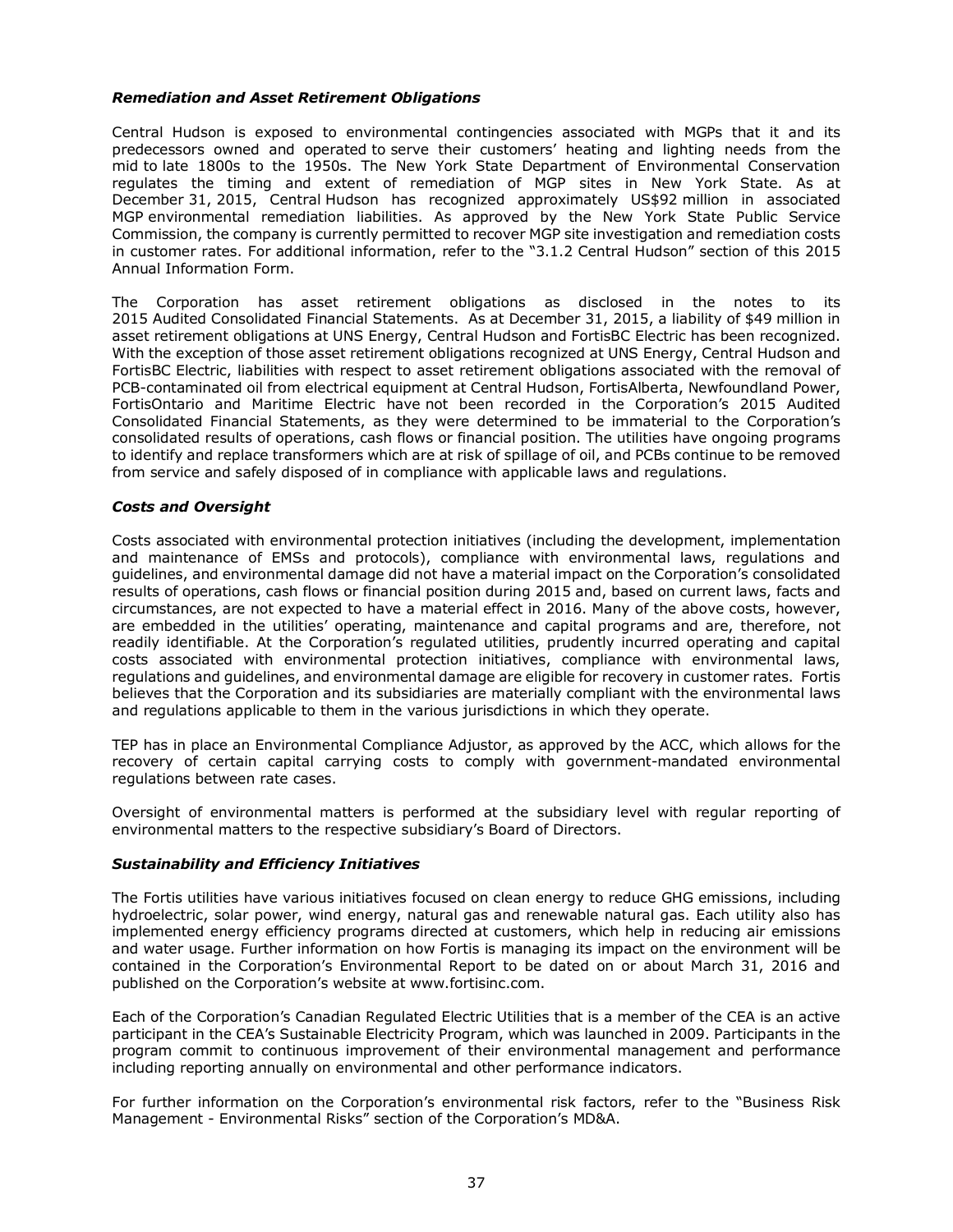### **6.0 RISK FACTORS**

For information with respect to the Corporation's business risks, refer to the "Business Risk Management" section of the Corporation's MD&A.

# **7.0 GENERAL DESCRIPTION OF SHARE CAPITAL STRUCTURE**

The authorized share capital of the Corporation consists of the following:

- (a) an unlimited number of Common Shares without nominal or par value;
- (b) an unlimited number of First Preference Shares without nominal or par value; and
- (c) an unlimited number of Second Preference Shares without nominal or par value.

As at February 17, 2016, the following Common Shares and First Preference Shares were issued and outstanding.

| <b>Share Capital</b>                             | <b>Issued and</b><br>Outstanding | Votes per Share $(1)$ |
|--------------------------------------------------|----------------------------------|-----------------------|
| <b>Common Shares</b>                             | 281,854,344                      | <b>One</b>            |
| First Preference Shares, Series E                | 7,993,500                        | None                  |
| First Preference Shares, Series F                | 5,000,000                        | None                  |
| First Preference Shares, Series G                | 9,200,000                        | None                  |
| First Preference Shares, Series H (2)            | 7,024,846                        | None                  |
| First Preference Shares, Series I <sup>(2)</sup> | 2,975,154                        | None                  |
| First Preference Shares, Series J                | 8,000,000                        | None                  |
| First Preference Shares, Series K                | 10,000,000                       | None                  |
| First Preference Shares, Series M                | 24,000,000                       | None                  |

 *(1) The First Preference Shares do not have voting rights unless and until Fortis fails to pay eight quarterly dividends, whether or not consecutive, and whether or not such dividends have been declared.* 

*(2) On June 1, 2015, 2,975,154 of the 10,000,000 First Preference Shares, Series H were converted on a one-for-one basis into First Preference Shares, Series I. As a result of the conversion, Fortis has issued and outstanding 7,024,846 First Preference Shares, Series H and 2,975,154 First Preference Shares, Series I.*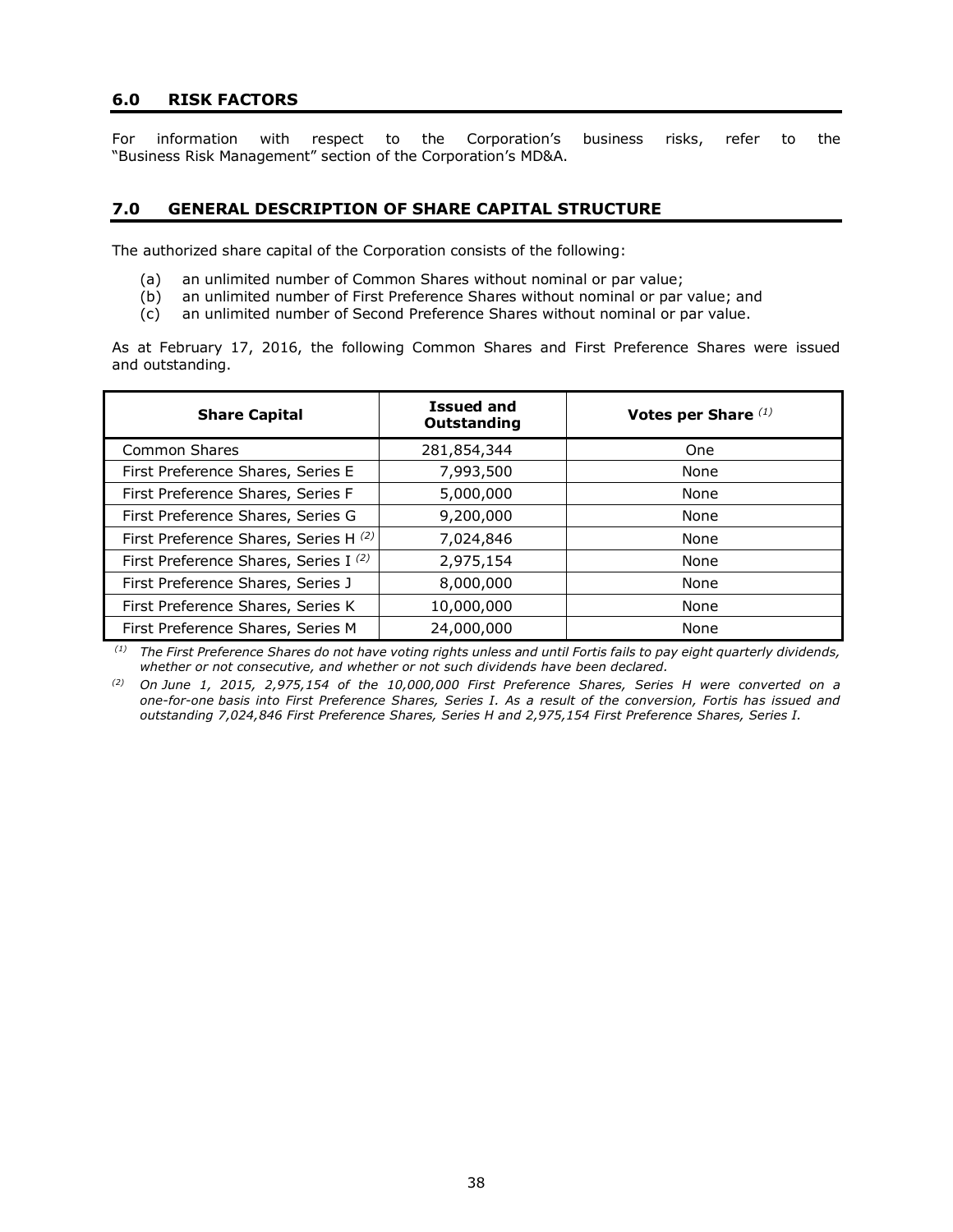### *Dividend Policy*

Fortis has targeted annual average dividend growth of 6% through 2020. This dividend guidance takes into account many factors, including the expectation of reasonable outcomes for regulatory proceedings at the Corporation's utilities, the successful execution of the five-year capital expenditure plan, and management's continued confidence in the strength of the Corporation's diversified portfolio of assets and record of operational excellence. The pending acquisition of ITC further supports this dividend guidance. The following table summarizes the cash dividends declared per share for each of the Corporation's class of shares for the past three years.

| <b>Dividends Declared</b><br>(per share)         |          |          |          |  |
|--------------------------------------------------|----------|----------|----------|--|
| <b>Share Capital</b>                             | 2015     | 2014     | 2013     |  |
| Common Shares                                    | \$1.43   | \$1.30   | \$1.25   |  |
| First Preference Shares, Series C <sup>(1)</sup> |          |          | \$0.4862 |  |
| First Preference Shares, Series E                | \$1.2250 | \$1.2250 | \$1.2250 |  |
| First Preference Shares, Series F                | \$1.2250 | \$1.2250 | \$1.2250 |  |
| First Preference Shares, Series G <sup>(2)</sup> | \$0.9708 | \$0.9708 | \$1.1416 |  |
| First Preference Shares, Series H (3)            | \$0.7344 | \$1.0625 | \$1.0625 |  |
| First Preference Shares, Series I (3)            | \$0.3637 |          |          |  |
| First Preference Shares, Series J                | \$1.1875 | \$1.1875 | \$1.1875 |  |
| First Preference Shares, Series K <sup>(4)</sup> | \$1.0000 | \$1.0000 | \$0.6233 |  |
| First Preference Shares, Series M (5)            | \$1,0250 | \$0.4613 |          |  |

*(1) In July 2013 the Corporation redeemed all of the issued and outstanding First Preference Shares, Series C. (2) The annual fixed dividend per share for the First Preference Shares, Series G was reset from \$1.3125 to \$0.9708 for the five-year period from and including September 1, 2013 to but excluding September 1, 2018.* 

*(3) The annual fixed dividend per share for the First Preference Shares, Series H was reset from \$1.0625 to \$0.6250 for the five-year period from and including June 1, 2015 to but excluding June 1, 2020. The First Preference Shares, Series I are entitled to receive floating rate cumulative dividends, which rate will be reset every quarter based on the then current three-month Government of Canada Treasury Bill rate plus 1.45%.* 

*(4) The Fixed Rate Reset First Preference Shares, Series K were issued in July 2013 at \$25.00 per share and are entitled to receive cumulative dividends in the amount of \$1.0000 per share per annum for the first six years.* 

*(5) The Fixed Rate Reset First Preference Shares, Series M were issued in September 2014 at \$25.00 per share and are entitled to receive cumulative dividends in the amount of \$1.0250 per share per annum for the first five years.* 

For purposes of the enhanced dividend tax credit rules contained in the *Income Tax Act* (Canada) and any corresponding provincial and territorial tax legislation, all dividends paid on Common and Preferred Shares after December 31, 2005 by Fortis to Canadian residents are designated as "eligible dividends". Unless stated otherwise, all dividends paid by Fortis hereafter are designated as "eligible dividends" for the purposes of such rules.

In September 2015 Fortis increased its dividend per common share over 10% to \$0.375 per share, or \$1.50 on an annualized basis. In December 2015 the Board declared a fourth quarter 2015 dividend on the Common Shares and the First Preference Shares, Series E, F, G, H, I, J, K and M in accordance with the applicable annual prescribed rate to be paid on March 1, 2016 to holders of record as of February 17, 2016.

#### *Common Shares*

Dividends on Common Shares are declared at the discretion of the Board. Holders of Common Shares are entitled to dividends on a pro rata basis if, as, and when declared by the Board. Subject to the rights of the holders of the First Preference Shares and Second Preference Shares and any other class of shares of the Corporation entitled to receive dividends in priority to or ratably with the holders of the Common Shares, the Board may declare dividends on the Common Shares to the exclusion of any other class of shares of the Corporation.

On the liquidation, dissolution or winding-up of Fortis, holders of Common Shares are entitled to participate ratably in any distribution of assets of Fortis, subject to the rights of holders of First Preference Shares and Second Preference Shares and any other class of shares of the Corporation entitled to receive the assets of the Corporation on such a distribution in priority to or ratably with the holders of the Common Shares.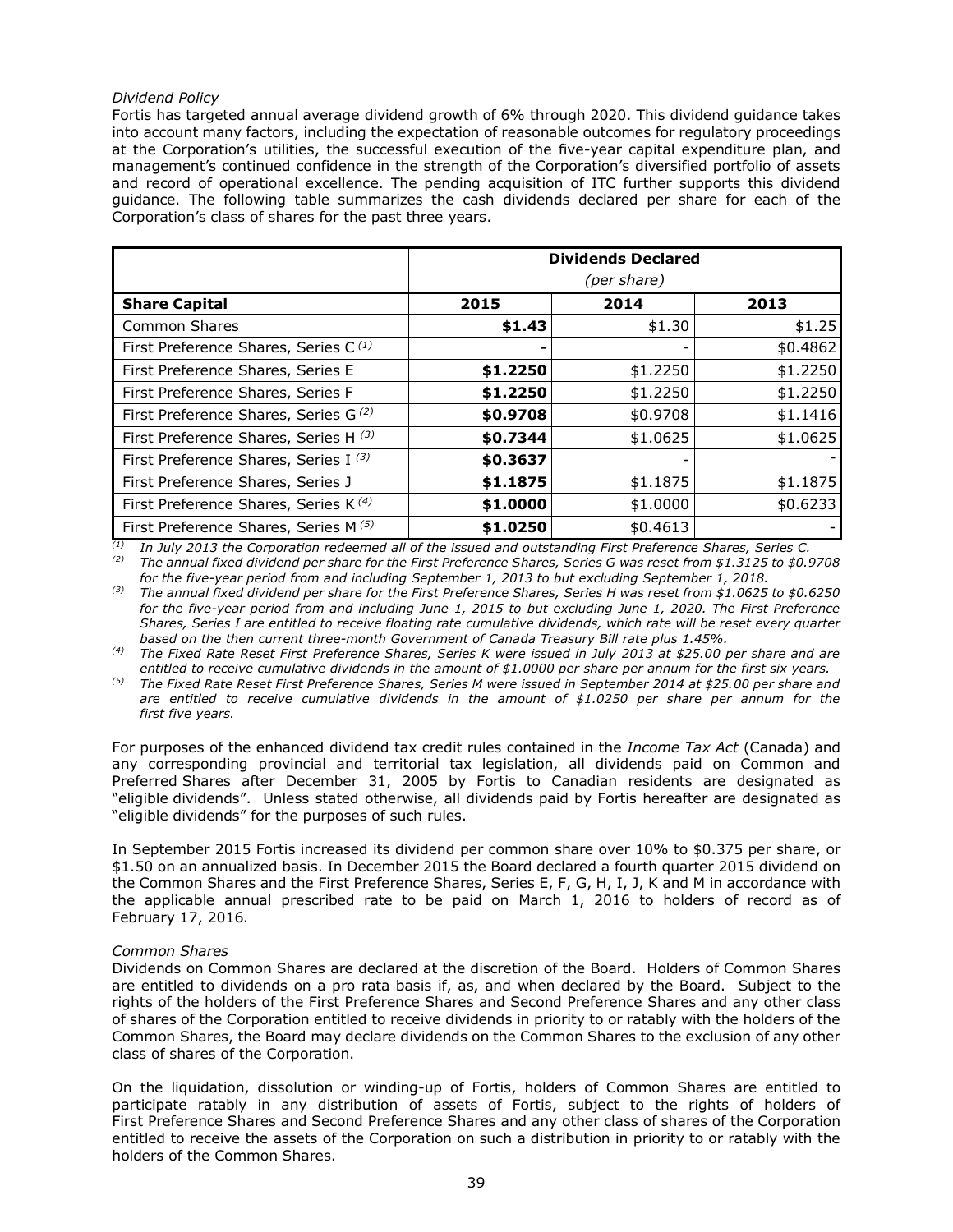Holders of the Common Shares are entitled to receive notice of and to attend all annual and special meetings of the shareholders of Fortis, other than separate meetings of holders of any other class or series of shares, and are entitled to one vote in respect of each Common Share held at such meetings.

#### *First Preference Shares, Series E*

Holders of the 7,993,500 First Preference Shares, Series E are entitled to receive fixed cumulative preferential cash dividends at a rate of \$1.2250 per share per annum. The Corporation may, at its option, redeem all, or from time to time any part of, the outstanding First Preference Shares, Series E by the payment in cash of a sum per redeemed share equal to \$25.25 if redeemed during the 12 months commencing June 1, 2015; and \$25.00 if redeemed on or after June 1, 2016 plus, in each case, all accrued and unpaid dividends up to but excluding the date fixed for redemption. The Corporation may, at its option, convert all, or from time to time any part of the outstanding First Preference Shares, Series E into fully paid and freely tradeable Common Shares of the Corporation. The number of Common Shares into which each Preference Share may be so converted will be determined by dividing the then-applicable redemption price per First Preference Share, Series E, together with all accrued and unpaid dividends up to but excluding the date fixed for conversion, by the greater of \$1.00 and 95% of the then-current market price of the Common Shares at such time. On or after September 1, 2016, each First Preference Share, Series E will be convertible at the option of the holder on the first business day of September, December, March and June of each year, into fully paid and freely tradeable Common Shares determined by dividing \$25.00, together with all accrued and unpaid dividends up to but excluding the date fixed for conversion, by the greater of \$1.00 and 95% of the then-current market price of the Common Shares. If a holder of First Preference Shares, Series E elects to convert any of such shares into Common Shares, the Corporation can redeem such First Preference Shares, Series E for cash or arrange for the sale of those shares to other purchasers.

#### *First Preference Shares, Series F*

Holders of the 5,000,000 First Preference Shares, Series F are entitled to receive fixed cumulative preferential cash dividends at a rate of \$1.2250 per share per annum. The Corporation may, at its option, redeem for cash the First Preference Shares, Series F, in whole at any time or in part from time to time at \$25.00 per share if redeemed on or after December 1, 2015 plus all accrued and unpaid dividends up to but excluding the date fixed for redemption.

#### *First Preference Shares, Series G*

Holders of the 9,200,000 First Preference Shares, Series G were entitled to receive fixed cumulative preferential cash dividends at a rate of \$1.3125 per share per annum for each year up to and including August 31, 2013. The annual fixed dividend rate per share for the First Preference Shares, Series G was reset to \$0.9708 per share per annum for the five-year period from and including September 1, 2013 to but excluding September 1, 2018. For each five-year period after that date, the holders of First Preference Shares, Series G are entitled to receive reset fixed cumulative preferential cash dividends. The reset annual dividends per share will be determined by multiplying \$25.00 per share by the annual fixed dividend rate, which is the sum of the five-year Government of Canada bond yield on the applicable reset date plus 2.13%. On September 1, 2018, and on September 1 every five years thereafter, the Corporation has the option to redeem for cash the outstanding First Preference Shares, Series G, in whole at any time, or in part from time to time, at a price of \$25.00 per share plus all accrued and unpaid dividends up to but excluding the date fixed for redemption.

#### *First Preference Shares, Series H*

Holders of the 7,024,846 First Preference Shares, Series H are entitled to receive fixed cumulative preferential cash dividends at a rate of \$0.6250 per share per annum for each year up to but excluding June 1, 2020. For each five-year period after that date, the holders of First Preference Shares, Series H are entitled to receive reset fixed cumulative preferential cash dividends. The reset annual dividends per share will be determined by multiplying \$25.00 per share by the annual fixed dividend rate, which is the sum of the five-year Government of Canada bond yield on the applicable reset date plus 1.45%.

On each Series H Conversion Date, being June 1, 2015, and June 1 every five years thereafter, the Corporation has the option to redeem for cash all or any part of the outstanding First Preference Shares, Series H, at a price of \$25.00 per share plus all accrued and unpaid dividends up to but excluding the date fixed for redemption. On each Series H Conversion Date, the holders of First Preference Shares, Series H, have the option to convert any or all of their First Preference Shares, Series H into an equal number of cumulative redeemable floating rate First Preference Shares, Series I.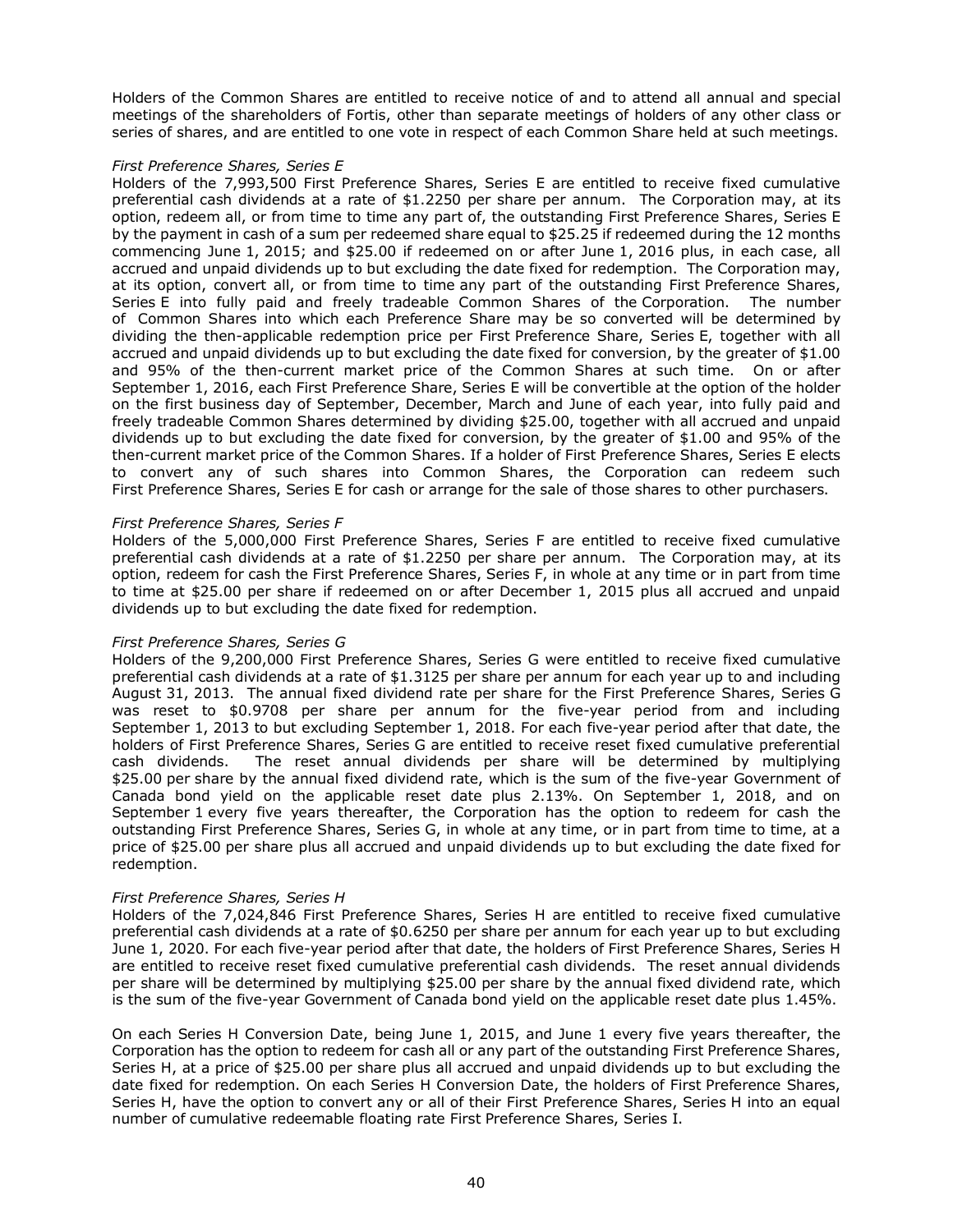On any First Preference Shares, Series H Conversion Date, if the Corporation determines that there would be less than 1,000,000 First Preference Shares, Series H outstanding, such remaining First Preference Shares, Series H will automatically be converted into an equal number of First Preference Shares, Series I.

#### *First Preference Shares, Series I*

Holders of the 2,975,154 First Preference Shares, Series I are entitled to receive floating rate cumulative preferential cash dividends, as and when declared by the Board of Directors of the Corporation, in the amount per share determined by multiplying the applicable floating quarterly dividend rate by \$25.00, for the five-year period beginning after June 1, 2015. The floating quarterly dividend rate will be reset every quarter based on the then current three-month Government of Canada Treasury Bill rate plus 1.45%.

On each First Preference Shares, Series I Conversion Date, being June 1, 2020, and June 1 every five years thereafter, the Corporation has the option to redeem for cash all or any part of the outstanding First Preference Shares, Series I at a price of \$25.00 per share plus all accrued and unpaid dividends up to but excluding the date fixed for redemption. On any date after June 1, 2015, that is not a First Preference Shares, Series I Conversion Date, the Corporation has the option to redeem for cash all or any part of the outstanding First Preference Shares, Series I at a price of \$25.50 per share plus all accrued and unpaid dividends up to but excluding the date fixed for redemption. On each First Preference Shares, Series I Conversion Date, the holders of First Preference Shares, Series I have the option to convert any or all of their First Preference Shares, Series I into an equal number of First Preference Shares, Series H.

On any First Preference Shares, Series I Conversion Date, if the Corporation determines that there would be less than 1,000,000 First Preference Shares, Series I outstanding, such remaining First Preference Shares, Series I will automatically be converted into an equal number of First Preference Shares, Series H. However, if such automatic conversions would result in less than 1,000,000 First Preference Shares, Series I or less than 1,000,000 First Preference Shares, Series H outstanding then no automatic conversion would take place.

#### *First Preference Shares, Series J*

Holders of the 8,000,000 First Preference Shares, Series J are entitled to receive fixed cumulative preferential cash dividends at a rate of \$1.1875 per share per annum. On or after December 1, 2017, the Corporation may, at its option, redeem for cash the First Preference Shares, Series J, in whole at any time or in part from time to time, at \$26.00 per share if redeemed before December 1, 2018; at \$25.75 per share if redeemed on or after December 1, 2018 but before December 1, 2019; at \$25.50 per share if redeemed on or after December 1, 2019 but before December 1, 2020; at \$25.25 per share if redeemed on or after December 1, 2020 but before December 1, 2021; and at \$25.00 per share if redeemed on or after December 1, 2021 plus, in each case, all accrued and unpaid dividends up to but excluding the date fixed for redemption.

#### *First Preference Shares, Series K*

Holders of the 10,000,000 First Preference Shares, Series K are entitled to receive fixed cumulative preferential cash dividends at a rate of \$1.0000 per share per annum for each year up to but excluding March 1, 2019. For each five-year period after that date, the holders of First Preference Shares, Series K are entitled to receive reset fixed cumulative preferential cash dividends. The reset annual dividends per share will be determined by multiplying \$25.00 per share by the annual fixed dividend rate, which is the sum of the five-year Government of Canada bond yield on the applicable reset date plus 2.05%.

On each Series K Conversion Date, being March 1, 2019, and March 1 every five years thereafter, the Corporation has the option to redeem for cash all or any part of the outstanding First Preference Shares, Series K, at a price of \$25.00 per share plus all accrued and unpaid dividends up to but excluding the date fixed for redemption. On each Series K Conversion Date, the holders of First Preference Shares, Series K have the option to convert any or all of their First Preference Shares, Series K into an equal number of cumulative redeemable floating rate First Preference Shares, Series L.

Holders of the First Preference Shares, Series L will be entitled to receive floating rate cumulative preferential cash dividends in the amount per share determined by multiplying the applicable floating quarterly dividend rate by \$25.00. The floating quarterly dividend rate will be equal to the sum of the average yield expressed as a percentage per annum on three-month Government of Canada treasury bills plus 2.05%.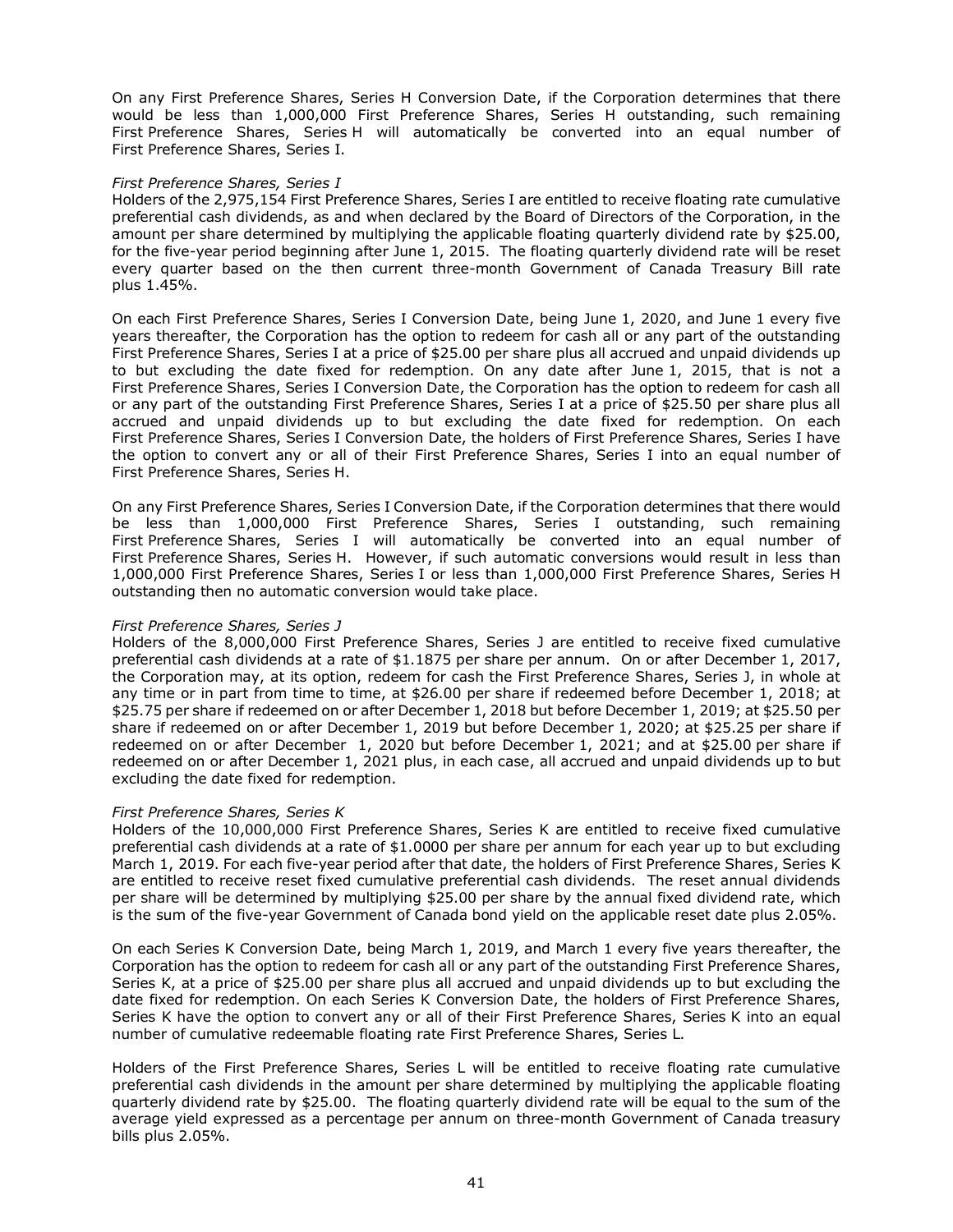On each First Preference Shares, Series L Conversion Date, being March 1, 2024, and March 1 every five years thereafter, the Corporation has the option to redeem for cash all or any part of the outstanding First Preference Shares, Series L at a price of \$25.00 per share plus all accrued and unpaid dividends up to but excluding the date fixed for redemption. On any date after March 1, 2019, that is not a First Preference Shares, Series L Conversion Date, the Corporation has the option to redeem for cash all or any part of the outstanding First Preference Shares, Series L at a price of \$25.50 per share plus all accrued and unpaid dividends up to but excluding the date fixed for redemption. On each First Preference Shares, Series L Conversion Date, the holders of First Preference Shares, Series L have the option to convert any or all of their First Preference Shares, Series L into an equal number of First Preference Shares, Series K.

On any First Preference Shares, Series K Conversion Date, if the Corporation determines that there would be less than 1,000,000 First Preference Shares, Series K outstanding, such remaining First Preference Shares, Series K will automatically be converted into an equal number of First Preference Shares, Series L. On any First Preference Shares, Series L Conversion Date, if the Corporation determines that there would be less than 1,000,000 First Preference Shares, Series L outstanding, such remaining First Preference Shares, Series L will automatically be converted into an equal number of First Preference Shares, Series K. However, if such automatic conversions would result in less than 1,000,000 First Preference Shares, Series L or less than 1,000,000 First Preference Shares, Series K outstanding then no automatic conversion would take place.

#### *First Preference Shares, Series M*

Holders of the 24,000,000 First Preference Shares, Series M are entitled to receive fixed cumulative preferential cash dividends at a rate of \$1.0250 per share per annum for each year up to but excluding December 1, 2019. For each five-year period after that date, the holders of First Preference Shares, Series M are entitled to receive reset fixed cumulative preferential cash dividends. The reset annual dividends per share will be determined by multiplying \$25.00 per share by the annual fixed dividend rate, which is the sum of the five-year Government of Canada bond yield on the applicable reset date plus 2.48%.

On each Series M Conversion Date, being December 1, 2019, and December 1 every five years thereafter, the Corporation has the option to redeem for cash all or any part of the outstanding First Preference Shares, Series M, at a price of \$25.00 per share plus all accrued and unpaid dividends up to but excluding the date fixed for redemption. On each Series M Conversion Date, the holders of First Preference Shares, Series M have the option to convert any or all of their First Preference Shares, Series M into an equal number of cumulative redeemable floating rate First Preference Shares, Series N.

Holders of the First Preference Shares, Series N will be entitled to receive floating rate cumulative preferential cash dividends in the amount per share determined by multiplying the applicable floating quarterly dividend rate by \$25.00. The floating quarterly dividend rate will be equal to the sum of the average yield expressed as a percentage per annum on three-month Government of Canada treasury bills plus 2.48%.

On each First Preference Shares, Series N Conversion Date, being December 1, 2024, and December 1 every five years thereafter, the Corporation has the option to redeem for cash all or any part of the outstanding First Preference Shares, Series N at a price of \$25.00 per share plus all accrued and unpaid dividends up to but excluding the date fixed for redemption. On any date after December 1, 2019, that is not a First Preference Shares, Series N Conversion Date, the Corporation has the option to redeem for cash all or any part of the outstanding First Preference Shares, Series N at a price of \$25.50 per share plus all accrued and unpaid dividends up to but excluding the date fixed for redemption. On each First Preference Shares, Series N Conversion Date, the holders of First Preference Shares, Series N have the option to convert any or all of their First Preference Shares, Series N into an equal number of First Preference Shares, Series M.

On any First Preference Shares, Series M Conversion Date, if the Corporation determines that there would be less than 1,000,000 First Preference Shares, Series M outstanding, such remaining First Preference Shares, Series M will automatically be converted into an equal number of First Preference Shares, Series N. On any First Preference Shares, Series N Conversion Date, if the Corporation determines that there would be less than 1,000,000 First Preference Shares, Series N outstanding, such remaining First Preference Shares, Series N will automatically be converted into an equal number of First Preference Shares, Series M. However, if such automatic conversions would result in less than 1,000,000 First Preference Shares, Series N or less than 1,000,000 First Preference Shares, Series M outstanding then no automatic conversion would take place.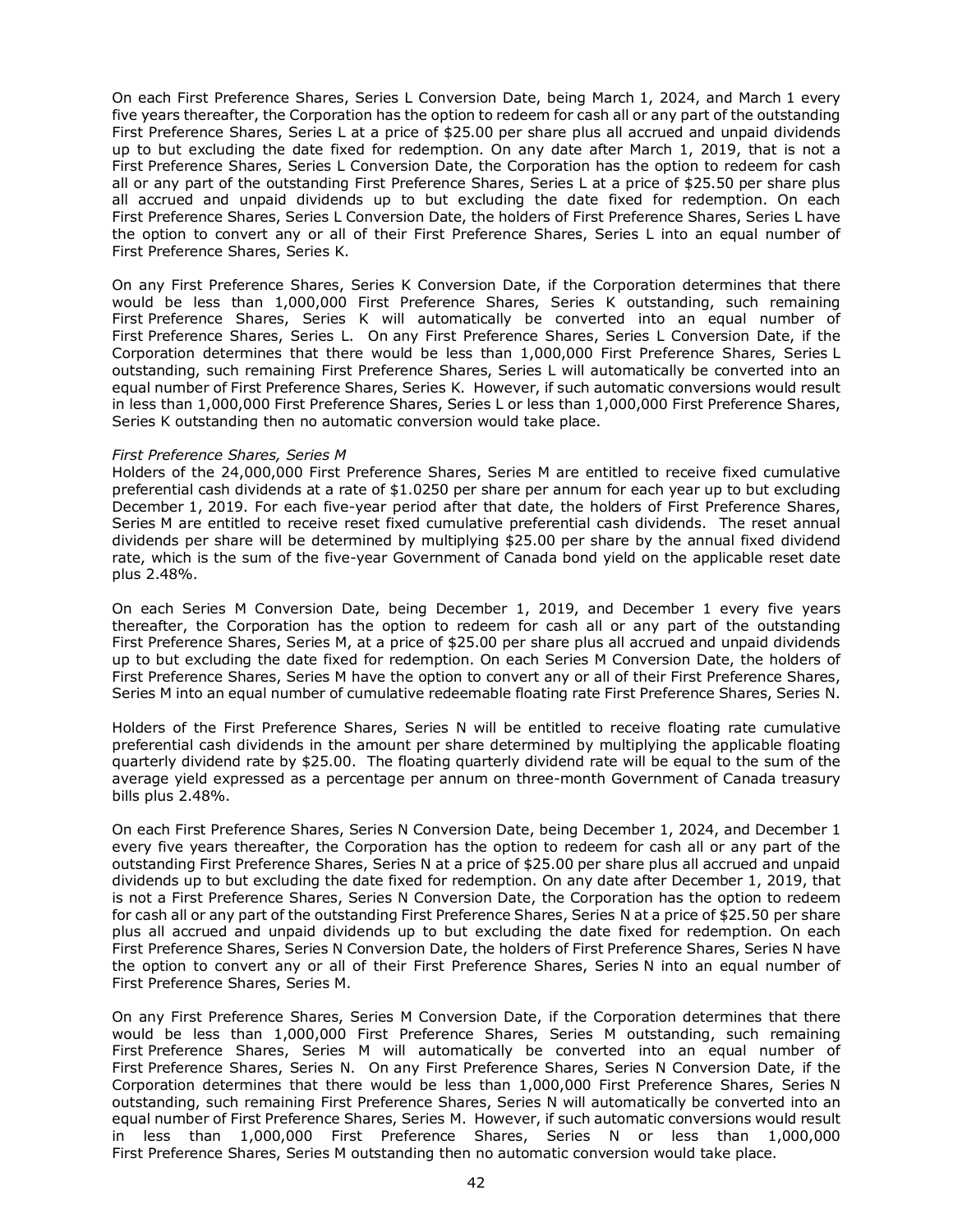#### *Debt Covenant Restrictions on Dividend Distributions*

The Trust Indenture pertaining to the Corporation's \$200 million Senior Unsecured Debentures contains a covenant which provides that Fortis shall not declare or pay any dividends (other than stock dividends or cumulative preferred dividends on preferred shares not issued as stock dividends) or make any other distribution on its shares or redeem any of its shares or prepay subordinated debt if, immediately thereafter, its consolidated funded obligations would be in excess of 75% of its total consolidated capitalization.

The Corporation has a \$1 billion unsecured committed revolving corporate credit facility, maturing in July 2020, that is available for general corporate purposes. The Corporation has the ability to increase this facility to \$1.3 billion. As of December 31, 2015, the Corporation has not yet exercised its option for the additional \$300 million. The credit facility contains a covenant which provides that Fortis shall not declare or pay any dividends or make any other restricted payments if, immediately thereafter, consolidated debt to consolidated capitalization ratio would exceed 65% at any time.

As at December 31, 2015 and 2014, the Corporation was in compliance with its debt covenant restrictions pertaining to dividend distributions, as described above.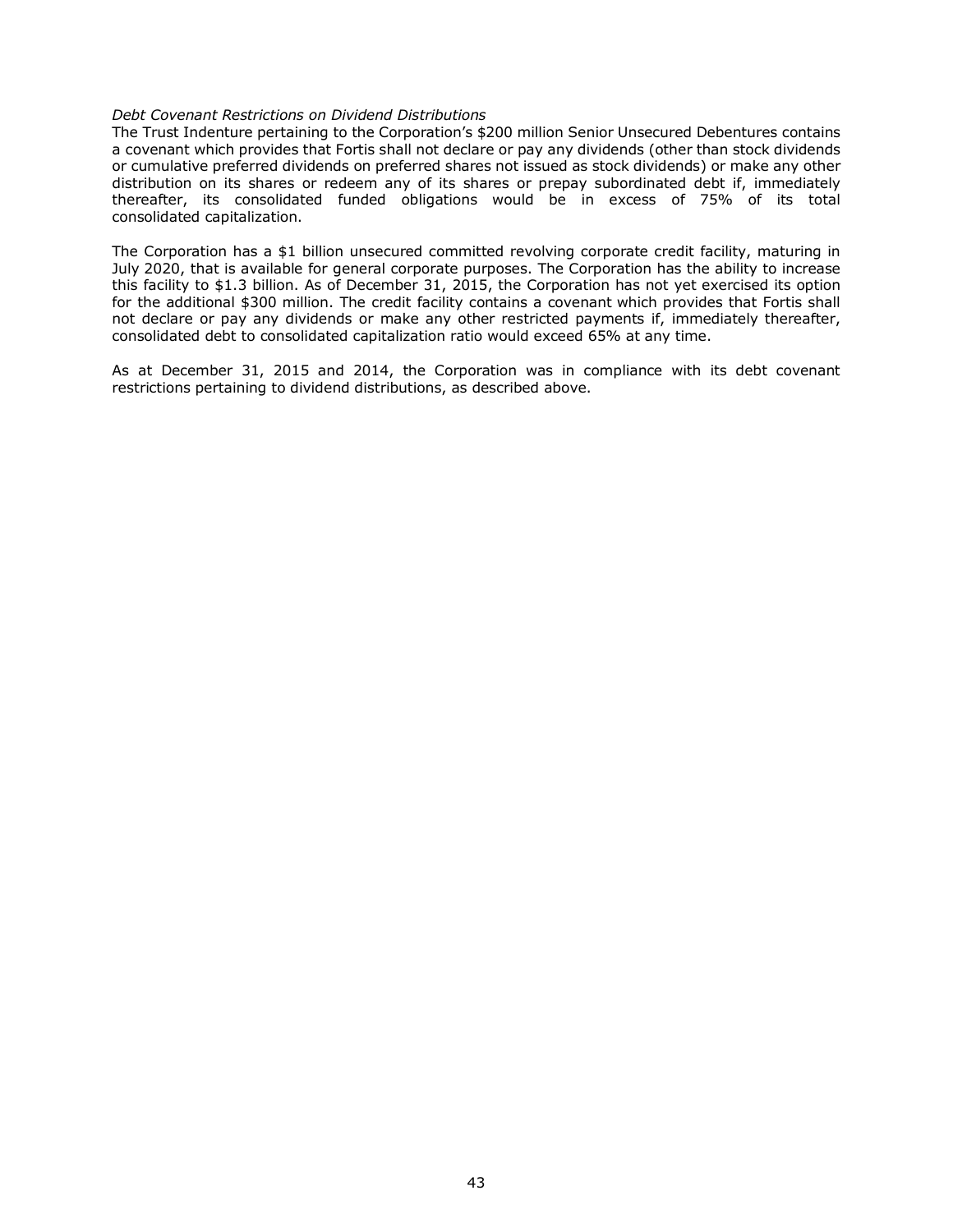## **8.0 CREDIT RATINGS**

Securities issued by Fortis and its utilities, that are currently rated, are rated by one or more credit rating agencies, namely, DBRS, S&P and/or Moody's. The ratings assigned to securities issued by Fortis and its utilities are reviewed by the agencies on an ongoing basis. Credit ratings and stability ratings are intended to provide investors with an independent measure of credit quality of an issue of securities and are not recommendations to buy sell or hold securities. Ratings may be subject to revision or withdrawal at any time by the rating organization. The following table summarizes the Corporation's debt credit ratings as at February 17, 2016.

| <b>Fortis</b><br><b>Credit Ratings</b> |                                                         |                                         |                                              |  |  |
|----------------------------------------|---------------------------------------------------------|-----------------------------------------|----------------------------------------------|--|--|
| Company                                | <b>DBRS</b>                                             | <b>S&amp;P</b>                          | Moody's                                      |  |  |
| Fortis $(1)$                           | A (low), Under Review -<br>Negative<br>(unsecured debt) | BBB+, Negative<br>(unsecured debt)      | N/A                                          |  |  |
| Caribbean Utilities (2)                | A (low), Stable<br>(senior unsecured debt)              | A-, Negative<br>(senior unsecured debt) | N/A                                          |  |  |
| Central Hudson (2) (3)                 | N/A                                                     | A, Negative<br>(unsecured debt)         | A2, Stable<br>(unsecured debt)               |  |  |
| FortisBC Energy                        | A, Stable<br>(secured & unsecured debt)                 | N/A                                     | A1/A3, Stable<br>(secured/unsecured<br>debt) |  |  |
| FortisAlberta <sup>(2)</sup>           | A (low), Stable<br>(senior unsecured debt)              | A-, Negative<br>(senior unsecured debt) | N/A                                          |  |  |
| FortisBC Electric                      | A (low), Stable<br>(secured & unsecured debt)           | N/A                                     | Baa1, Stable<br>(unsecured debt)             |  |  |
| Fortis Turks and<br>Caicos             | N/A                                                     | BBB, Stable<br>(senior unsecured debt)  | N/A                                          |  |  |
| Maritime Electric <sup>(2)</sup>       | N/A                                                     | A, Negative<br>(senior secured debt)    | N/A                                          |  |  |
| Newfoundland Power                     | A, Stable<br>(first mortgage bonds)                     | N/A                                     | A2, Stable<br>(first mortgage bonds)         |  |  |
| TFP $(2)$                              | N/A                                                     | BBB+, Negative<br>(unsecured debt)      | A3, Stable<br>(senior unsecured debt)        |  |  |
| <b>UNS Energy</b>                      | N/A                                                     | N/A                                     | Baa1, Stable<br>(senior secured debt)        |  |  |

*(1) In February 2016, after the announcement by Fortis that it had entered into an agreement to acquire ITC, S&P affirmed the Corporation's corporate credit rating of A-, revised its unsecured debt credit rating to BBB+ from A-, and revised its outlook on the Corporation to negative from stable. Similarly, in February 2016 DBRS placed the Corporation's corporate credit rating under review with negative implications.* 

*(2) In February 2016, after the announcement by Fortis that it had entered into an agreement to acquire ITC, S&P revised its outlook on TEP, Central Hudson, FortisAlberta, Maritime Electric and Caribbean Utilities to negative from stable.* 

*(3) Central Hudson's senior unsecured debt is also rated by Fitch at 'A-, Stable'.*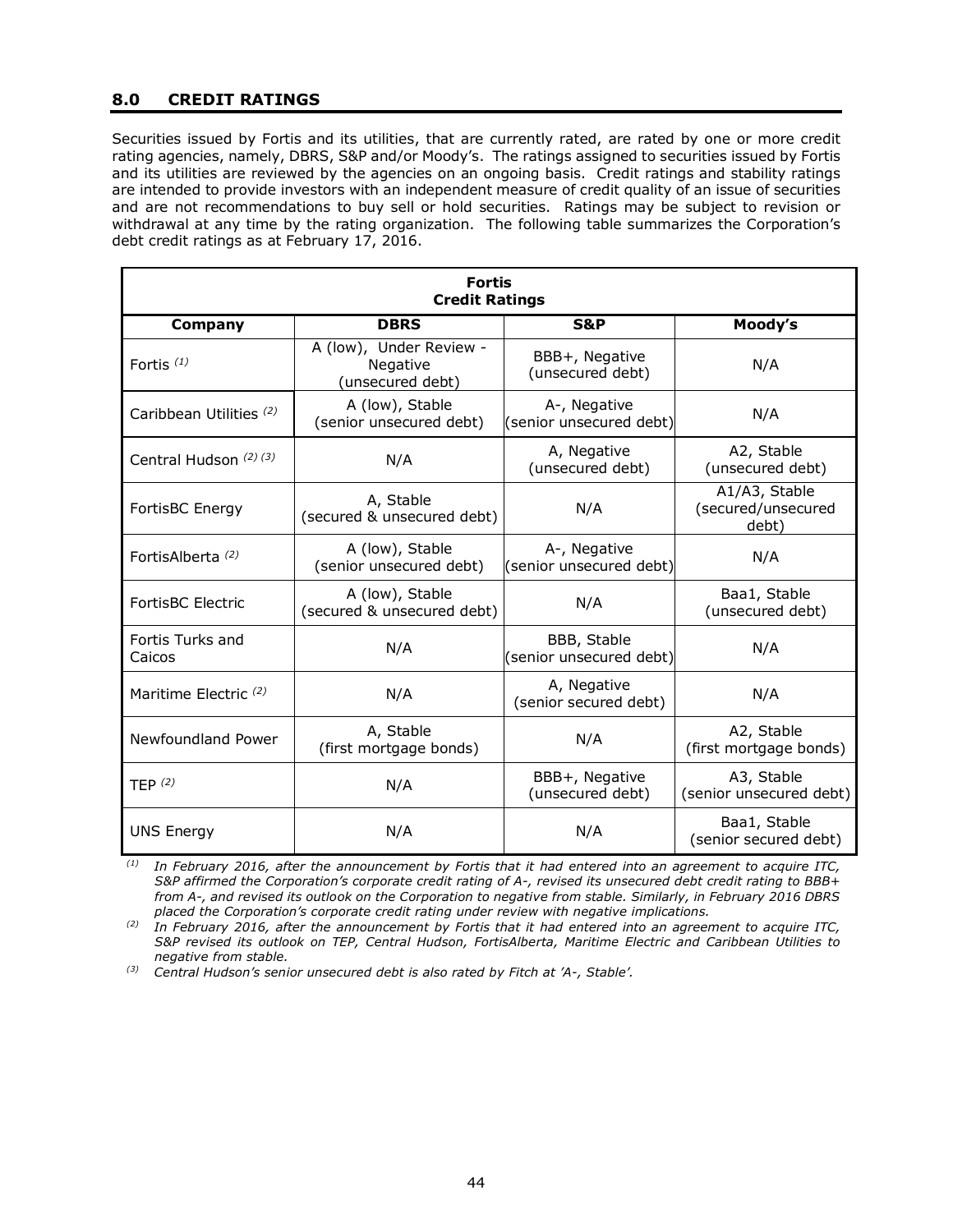DBRS rates debt instruments by rating categories ranging from AAA to D, which represents the range from highest to lowest quality of such securities. DBRS states that: (i) its long-term debt ratings are meant to give an indication of the risk that the borrower will not fulfill its obligations in a timely manner with respect to both interest and principal commitments; (ii) its ratings do not take factors such as pricing or market risk into consideration and are expected to be used by purchasers as one part of their investment decision; and (iii) every rating is based on quantitative and qualitative considerations that are relevant for the borrowing entity. According to DBRS, a rating of A by DBRS is in the middle of three subcategories within the third highest of nine major categories. Such rating is assigned to debt instruments considered to be of satisfactory credit quality and for which protection of interest and principal is still substantial, but the degree of strength is less than with AA rated entities. Entities rated in the BBB category are considered to have long-term debt of adequate credit quality. Protection of interest and principal is considered acceptable, but the entity is fairly susceptible to adverse changes in financial and economic conditions, or there may be other adverse conditions present which reduce the strength of the entity and its rated securities. The assignment of a (high) or (low) modifier within each rating category indicates relative standing within such category.

S&P long-term debt ratings are on a ratings scale that ranges from AAA to D, which represents the range from highest to lowest quality of such securities. S&P uses '+' or '-' designations to indicate the relative standing of securities within a particular rating category. S&P states that its credit ratings are current opinions of the financial security characteristics with respect to the ability to pay under contracts in accordance with their terms. This opinion is not specific to any particular contract, nor does it address the suitability of a particular contract for a specific purpose or purchaser. An issuer rated A is regarded as having financial security characteristics to meet its financial commitments but is somewhat more susceptible to the adverse effects of changes in circumstances and economic conditions than those in higher-rated categories.

Moody's long-term debt ratings are on a rating scale that ranges from Aaa to C, which represents the range from highest to lowest quality of such securities. In addition, Moody's applies numerical modifiers 1, 2 and 3 in each generic rating classification from Aa to Caa to indicate relative standing within such classification. The modifier 1 indicates that the security ranks in the higher end of its generic rating category, the modifier 2 indicates a mid-range ranking and the modifier 3 indicates that the security ranks in the lower end of its generic rating category. Moody's states that its long-term debt ratings are opinions of relative risk of fixed-income obligations with an original maturity of one year or more and that such ratings reflect both the likelihood of default and any financial loss suffered in the event of default. According to Moody's, a rating of Baa is the fourth highest of nine major categories and such a debt rating is assigned to debt instruments considered to be of medium-grade quality. Debt instruments rated Baa are subject to moderate credit risk and may possess certain speculative characteristics. Debt instruments rated A are considered upper-medium grade and are subject to low credit risk.

Fitch's long-term debt rating are on a rating scale that ranges from AAA to C, which represents the range from highest to lowest qualify of such securities. Fitch uses '+' or '-' designations to indicate the relative standing of securities within a particular rating category. Such modifiers are not added to the AAA rating or to ratings below B. Fitch states that its credit ratings provide an opinion on the relative ability of an entity to meet financial commitments, such as interest, preferred dividends, repayment of principal, insurance claims or counterparty obligations. Fitch's credit ratings do not directly address any risk other than credit risk. A rating of 'A' denotes expectation of low default risk, with strong capacity for payment of financial commitments. A rating of 'BBB' denotes current expectations of low default risk, with adequate capacity for the payment of financial commitments.

The Corporation pays each of DBRS, S&P and Moody's an annual monitoring fee and a one-time fee in connection with each rated issuance. In 2015, Fortis also paid fees to S&P and Moody's in respect of certain advisory services provided in connection with the pending acquisition of ITC. No such fees were paid in 2014.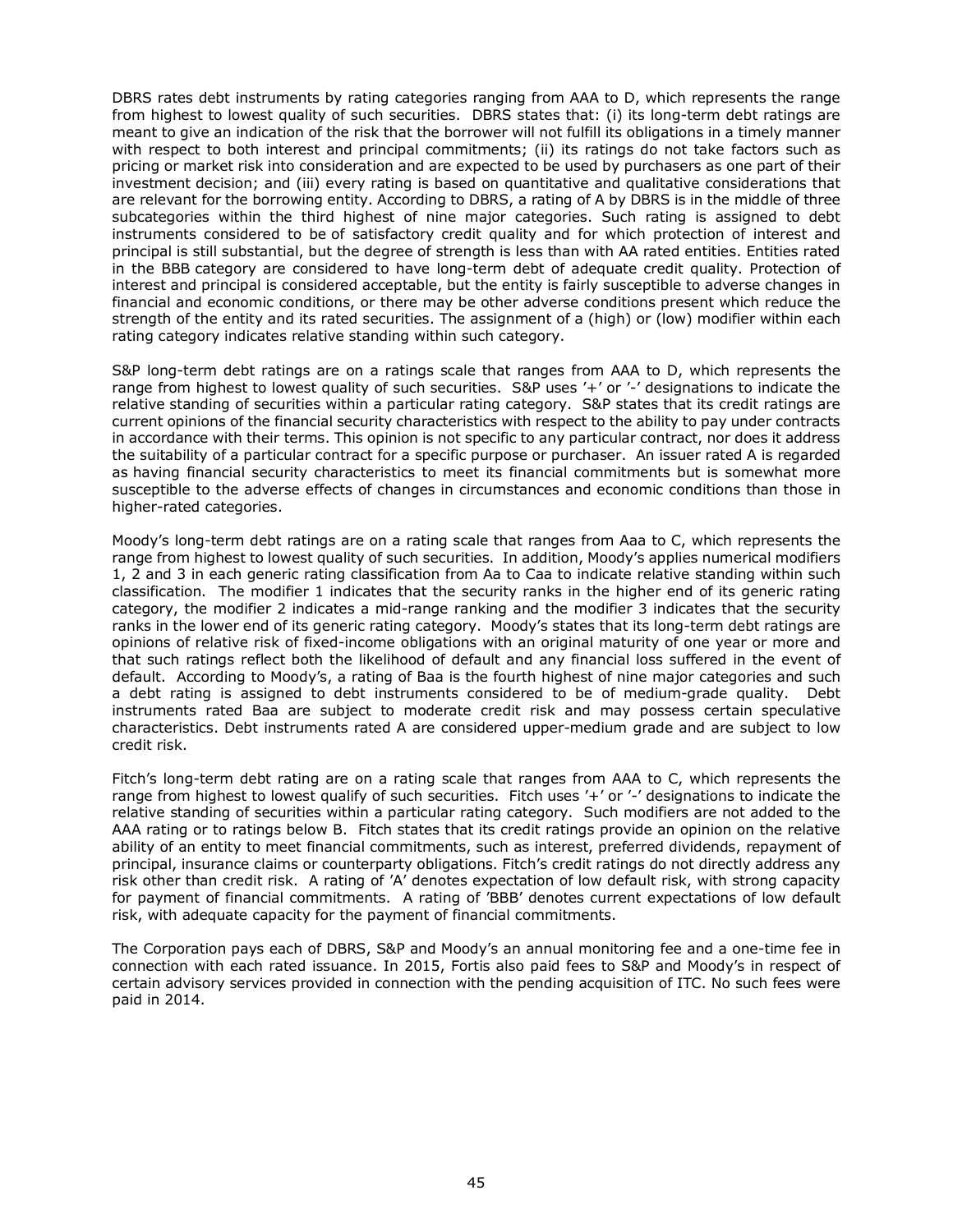### **9.0 MARKET FOR SECURITIES**

The Common Shares; First Preference Shares, Series E; First Preference Shares, Series F; First Preference Shares, Series G; First Preference Shares, Series H; First Preference Shares, Series I; First Preference Shares, Series J; First Preference Shares, Series K and First Preference Shares, Series M of Fortis are listed on the TSX under the symbols FTS, FTS.PR.E, FTS.PR.F, FTS.PR.G, FTS.PR.H, FTS.PR.I, FTS.PR.J, FTS.PR.K and FTS.PR.M, respectively.

The following tables set forth the reported high and low trading prices and trading volumes for the Common Shares; First Preference Shares, Series E; First Preference Shares, Series F; First Preference Shares, Series G; First Preference Shares, Series H; First Preference Shares, Series I; First Preference Shares, Series J; First Preference Shares, Series K; and First Preference Shares, Series M on a monthly basis for the year ended December 31, 2015.

| <b>Fortis</b><br><b>2015 Trading Prices and Volumes</b> |             |                      |               |             |                                          |         |
|---------------------------------------------------------|-------------|----------------------|---------------|-------------|------------------------------------------|---------|
|                                                         |             | <b>Common Shares</b> |               |             | <b>First Preference Shares, Series E</b> |         |
| Month                                                   | $High($ \$) | Low $($ \$ $)$       | <b>Volume</b> | $High($ \$) | Low $($ \$ $)$                           | Volume  |
| January                                                 | 42.23       | 38.77                | 14,559,158    | 26.08       | 25.75                                    | 20,889  |
| February                                                | 42.23       | 38.32                | 15,673,004    | 26.04       | 25.58                                    | 25,379  |
| March                                                   | 40.29       | 38.36                | 18,477,567    | 25.86       | 25.63                                    | 54,230  |
| April                                                   | 39.90       | 38.05                | 9,767,559     | 25.80       | 25.60                                    | 54,105  |
| May                                                     | 39.49       | 37.12                | 11,546,629    | 25.90       | 25.59                                    | 24,900  |
| June                                                    | 38.49       | 34.45                | 15,119,531    | 25.80       | 25.55                                    | 16,200  |
| July                                                    | 38.46       | 35.08                | 11,661,513    | 25.75       | 25.45                                    | 18,387  |
| August                                                  | 38.75       | 34.16                | 14,095,079    | 25.69       | 25.20                                    | 16,415  |
| September                                               | 38.17       | 34.20                | 17,476,551    | 25.47       | 25.18                                    | 95,148  |
| October                                                 | 40.14       | 37.18                | 15,692,958    | 25.47       | 25.30                                    | 128,932 |
| November                                                | 38.60       | 36.35                | 12,504,209    | 25.49       | 25.06                                    | 32,705  |
| December                                                | 38.26       | 35.51                | 15,464,056    | 25.35       | 25.16                                    | 360,105 |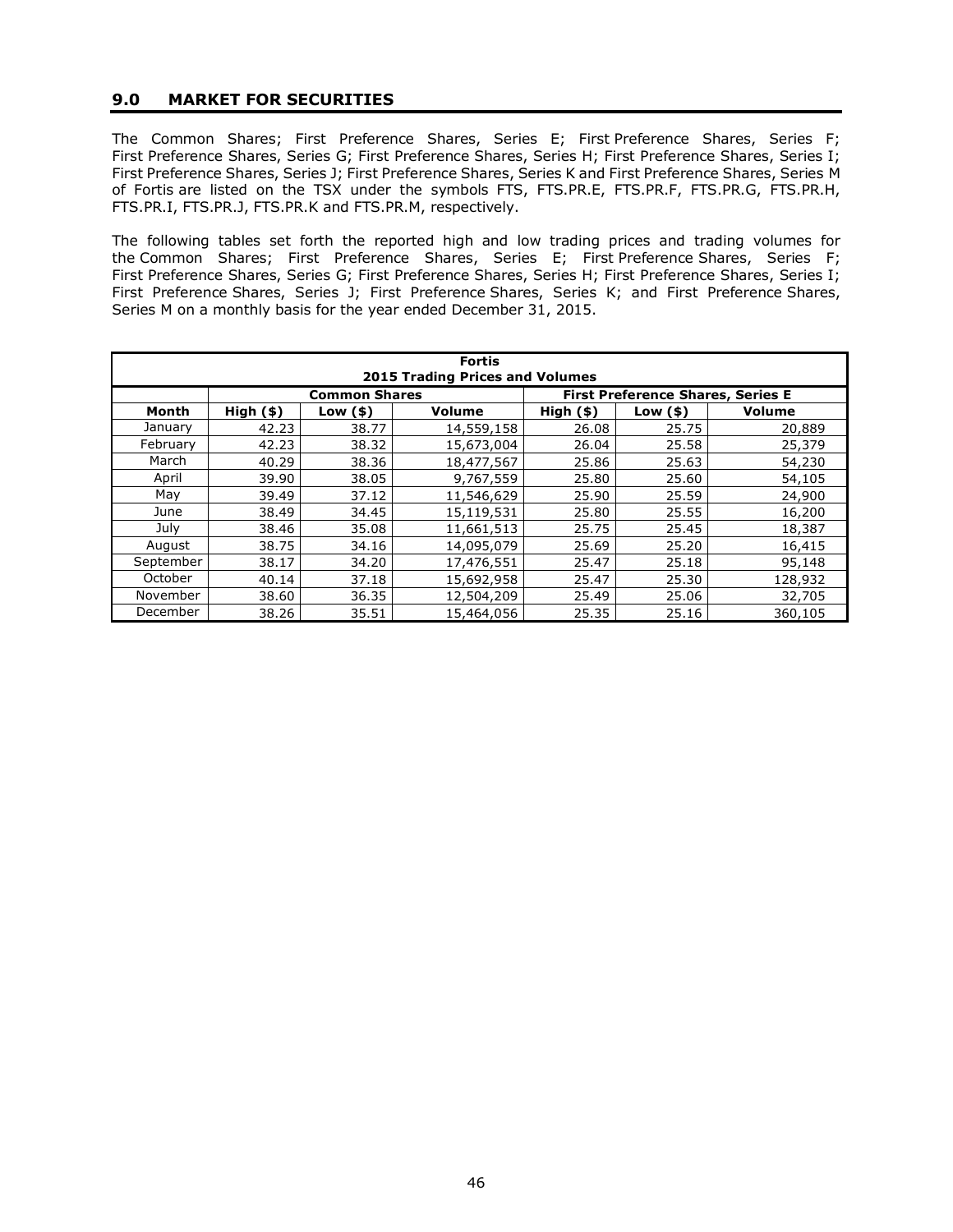| <b>Fortis</b><br><b>2015 Trading Prices and Volumes</b> |                |                                          |                                                  |                                   |                                   |                                                  |
|---------------------------------------------------------|----------------|------------------------------------------|--------------------------------------------------|-----------------------------------|-----------------------------------|--------------------------------------------------|
|                                                         |                | <b>First Preference Shares, Series F</b> |                                                  | First Preference Shares, Series G |                                   |                                                  |
| Month                                                   | High (\$)      | Low $(*)$                                | Volume                                           | $High($ \$)                       | Low $(*)$                         | Volume                                           |
| January                                                 | 25.22          | 24.51                                    | 38,138                                           | 25.46                             | 23.26                             | 70,820                                           |
| February                                                | 25.68          | 24.86                                    | 30,672                                           | 24.18                             | 23.06                             | 81,535                                           |
| March                                                   | 25.24          | 24.84                                    | 48,096                                           | 24.47                             | 23.53                             | 248,758                                          |
| April                                                   | 25.10          | 24.36                                    | 71,811                                           | 23.71                             | 20.84                             | 192,548                                          |
| May                                                     | 25.00          | 24.11                                    | 63,091                                           | 22.50                             | 21.36                             | 170,316                                          |
| <b>June</b>                                             | 24.51          | 23.20                                    | 55,565                                           | 22.17                             | 21.35                             | 94,522                                           |
| July                                                    | 24.30          | 23.52                                    | 64,713                                           | 21.94                             | 19.95                             | 83,440                                           |
| August                                                  | 23.97          | 21.64                                    | 54,337                                           | 20.36                             | 16.62                             | 137,163                                          |
| September                                               | 23.07          | 21.60                                    | 210,994                                          | 19.26                             | 16.37                             | 280,932                                          |
| October                                                 | 22.74          | 21.20                                    | 92,747                                           | 19.19                             | 15.90                             | 282,181                                          |
| November                                                | 23.55          | 21.95                                    | 128,647                                          | 19.96                             | 17.78                             | 280,941                                          |
| December                                                | 23.71          | 21.65                                    | 87,471                                           | 18.49                             | 15.57                             | 374,203                                          |
|                                                         |                |                                          | First Preference Shares, Series H <sup>(1)</sup> |                                   |                                   | First Preference Shares, Series I <sup>(1)</sup> |
| Month                                                   | $High($ \$)    | Low $(*)$                                | Volume                                           | $High($ \$)                       | Low $(*)$                         | Volume                                           |
| January                                                 | 19.59          | 16.84                                    | 405,862                                          |                                   |                                   | $\blacksquare$                                   |
| February                                                | 17.29          | 16.50                                    | 219,928                                          |                                   | $\overline{\phantom{a}}$          | $\overline{\phantom{a}}$                         |
| March                                                   | 16.97          | 16.05                                    | 402,886                                          |                                   |                                   |                                                  |
| April                                                   | 16.80          | 15.20                                    | 892,668                                          |                                   | $\frac{1}{2}$                     | $\blacksquare$                                   |
| May                                                     | 17.10          | 15.90                                    | 233,282                                          |                                   |                                   |                                                  |
| June                                                    | 17.00          | 16.05                                    | 204,409                                          | 17.16                             | 15.61                             | 31,999                                           |
| July                                                    | 17.23          | 16.09                                    | 343,502                                          | 17.00                             | 15.50                             | 18,950                                           |
| August                                                  | 16.55          | 14.01                                    | 293,047                                          | 16.10                             | 13.00                             | 20,650                                           |
| September                                               | 15.64          | 13.00                                    | 76,007                                           | 14.26                             | 12.10                             | 35,030                                           |
| October                                                 | 14.70          | 13.60                                    | 138,311                                          | 13.35                             | 12.00                             | 49,072                                           |
| November                                                | 15.70          | 13.95<br>12.75                           | 110,962                                          | 13.75<br>13.00                    | 12.00<br>10.92                    | 75,755                                           |
| December                                                | 14.81          |                                          | 145,156                                          |                                   |                                   | 101,208                                          |
|                                                         |                | <b>First Preference Shares, Series J</b> |                                                  |                                   | First Preference Shares, Series K |                                                  |
| Month                                                   | High (\$)      | Low $($ \$)                              | Volume                                           | $High($ \$)                       | Low $($ \$ $)$                    | Volume                                           |
| January                                                 | 25.13          | 24.16                                    | 117,712                                          | 25.53                             | 23.30                             | 89,307                                           |
| February                                                | 25.50          | 24.80                                    | 130,658                                          | 24.49                             | 23.15                             | 153,649                                          |
| March                                                   | 25.37          | 24.75                                    | 123,776                                          | 24.20                             | 23.54                             | 175,640                                          |
| April                                                   | 25.12          | 24.25                                    | 168,938                                          | 23.90                             | 20.19                             | 219,961                                          |
| May                                                     | 25.05          | 24.00                                    | 113,793                                          | 22.98                             | 21.48                             | 113,621                                          |
| June                                                    | 24.55          | 23.29                                    | 74,548                                           | 22.00                             | 20.81                             | 155,165                                          |
| July                                                    | 24.40          | 23.29                                    | 58,285<br>64,228                                 | 21.90                             | 20.84<br>17.90                    | 158,790                                          |
| August<br>September                                     | 23.23<br>22.49 | 21.20<br>21.00                           | 67,129                                           | 21.65<br>19.98                    | 15.92                             | 142,852                                          |
| October                                                 | 22.45          | 20.58                                    | 78,940                                           | 20.04                             | 16.01                             | 368,777<br>340,911                               |
| November                                                | 22.85          | 21.23                                    | 112,115                                          | 20.49                             | 18.52                             | 404,180                                          |
| December                                                | 23.00          | 20.80                                    | 76,388                                           | 19.39                             | 16.56                             | 314,369                                          |
|                                                         |                | First Preference Shares, Series M        |                                                  |                                   |                                   |                                                  |
| <b>Month</b>                                            | $High($ \$)    | Low $(*)$                                | Volume                                           |                                   |                                   |                                                  |
| January                                                 | 25.75          | 24.26                                    | 435,010                                          |                                   |                                   |                                                  |
| February                                                | 25.30          | 24.50                                    | 245,579                                          |                                   |                                   |                                                  |
| March                                                   | 25.34          | 24.60                                    | 331,494                                          |                                   |                                   |                                                  |
| April                                                   | 25.05          | 23.26                                    | 1,095,659                                        |                                   |                                   |                                                  |
| May                                                     | 25.46          | 24.51                                    | 550,788                                          |                                   |                                   |                                                  |
| June                                                    | 24.80          | 23.48                                    | 375,183                                          |                                   |                                   |                                                  |
| July                                                    | 24.06          | 22.38                                    | 297,623                                          |                                   |                                   |                                                  |
| August                                                  | 23.77          | 19.63                                    | 178,882                                          |                                   |                                   |                                                  |
| September                                               | 22.40          | 19.40                                    | 310,304                                          |                                   |                                   |                                                  |
| October                                                 | 21.72          | 17.18                                    | 401,744                                          |                                   |                                   |                                                  |
| November                                                | 22.83          | 19.85                                    | 311,587                                          |                                   |                                   |                                                  |
| December                                                | 21.19          | 17.90                                    | 792,543                                          |                                   |                                   |                                                  |

*(1) 2,975,154 of the 10,000,000 First Preference Shares, Series H were converted on a one-for-one basis into First Preference Shares, Series I on June 1, 2015. As a result of the conversion, Fortis has issued and outstanding 7,024,846 First Preference Shares, Series H and 2,975,154 First Preference Shares, Series I.*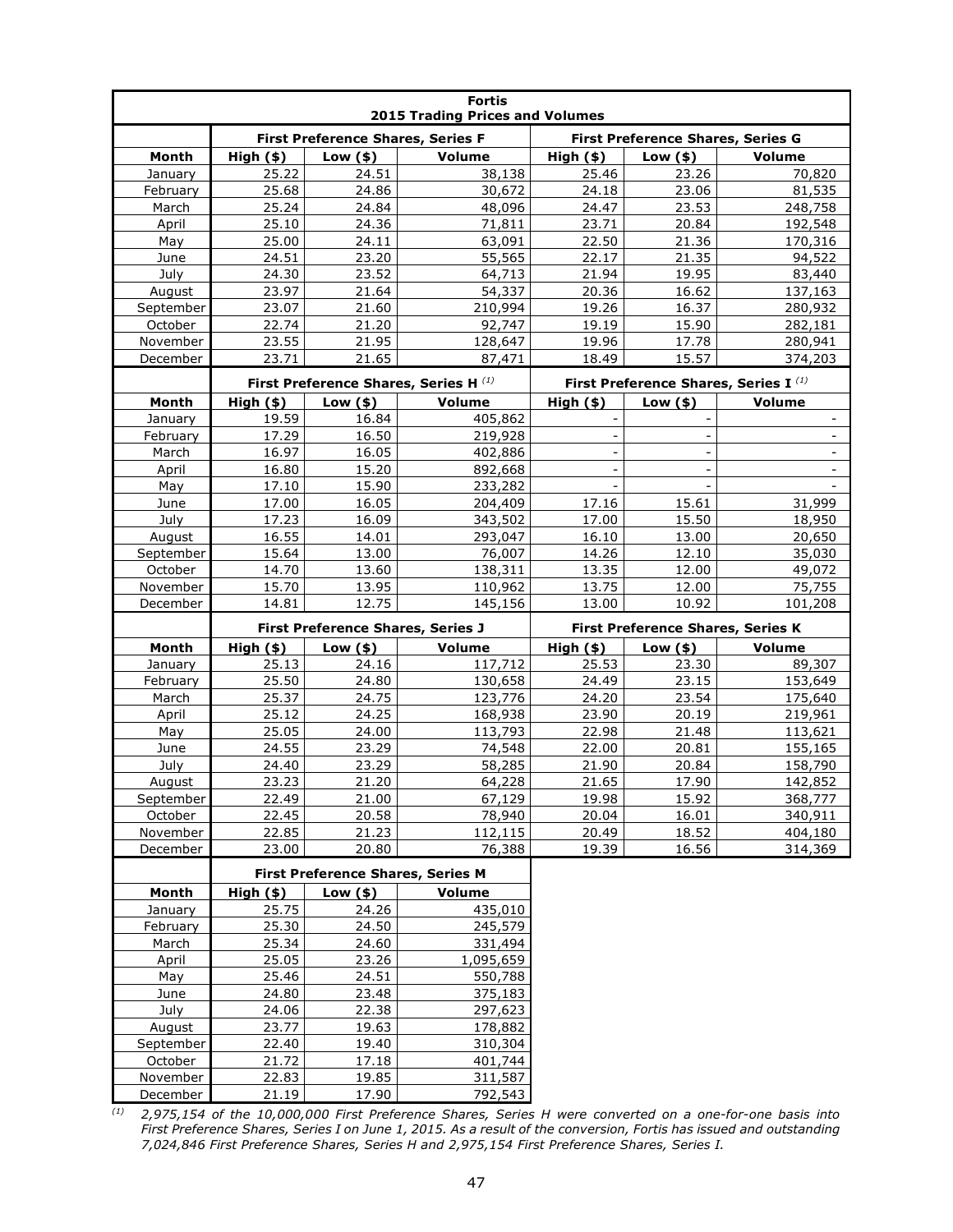# **10.0 DIRECTORS AND OFFICERS**

The Board has governance guidelines which cover various items, including director tenure. The governance guidelines provide that Directors of the Corporation are to be elected for a term of one year and, except in appropriate circumstances determined by the Board, be eligible for re-election until the annual meeting of shareholders next following the date on which they achieve age 72 or the  $12<sup>th</sup>$ anniversary of their initial election to the Board.

The following chart sets out the name and municipality of residence of each of the Directors of Fortis as of February 17, 2016, and indicates their principal occupations within the five preceding years. Each Director's current term expires at the close of the May 5, 2016 annual meeting of shareholders. Paul J. Bonavia, who was elected to the Board of the Corporation in May 2015, resigned from the Board effective February 8, 2016 in order to remain in compliance with the rules of another entity of which he is a director. These rules would not permit Mr. Bonavia to serve as a director of Fortis following the announcement by the Corporation that it has entered into an agreement to acquire ITC.

| <b>Fortis Directors</b>                        |                                                                                                                                                                                                                                                                                                                                                                                                                                                                                                                                                                                                                                                                                                                                                                                                                                                                                                                                                                                                                                                                                                                          |  |  |
|------------------------------------------------|--------------------------------------------------------------------------------------------------------------------------------------------------------------------------------------------------------------------------------------------------------------------------------------------------------------------------------------------------------------------------------------------------------------------------------------------------------------------------------------------------------------------------------------------------------------------------------------------------------------------------------------------------------------------------------------------------------------------------------------------------------------------------------------------------------------------------------------------------------------------------------------------------------------------------------------------------------------------------------------------------------------------------------------------------------------------------------------------------------------------------|--|--|
| <b>Name</b>                                    | <b>Principal Occupations Within Five Preceding Years</b>                                                                                                                                                                                                                                                                                                                                                                                                                                                                                                                                                                                                                                                                                                                                                                                                                                                                                                                                                                                                                                                                 |  |  |
| <b>TRACEY C. BALL (1)</b><br>Edmonton, Alberta | Ms. Ball, 58, joined the Fortis Board in May 2014. She retired in<br>September 2014 as Executive Vice President and Chief Financial Officer<br>of Canadian Western Bank Group. Prior to joining a predecessor bank<br>to Canadian Western Bank in 1987, she worked in public accounting<br>and consulting. Ms. Ball has served on several private and public sector<br>boards, including the Province of Alberta Audit Committee and the<br>Financial Executives Institute of Canada. She currently serves on the<br>City of Edmonton LRT Governance Board. Ms. Ball graduated from<br>Simon Fraser University with a Bachelor of Arts (Commerce). She is a<br>member of the Chartered Professionals Accountants of Canada, the<br>Institute of Chartered Accountants of Alberta, and the Association of<br>Chartered Professional Accountants of British Columbia. Ms. Ball holds<br>an ICD.D designation from the Institute of Corporate Directors. She<br>serves as a director of FortisAlberta and is Chair of that company's<br>Audit Committee. She does not serve as a director of any other<br>reporting issuer. |  |  |
| PIERRE J. BLOUIN (3)<br>Ile Bizard, Quebec     | Mr. Blouin, 58, joined the Fortis Board in May 2015. He was Chief<br>Executive Officer of Manitoba Telecom Services, Inc. until his<br>retirement in December 2014. Prior to joining Manitoba Telecom<br>Services, Inc. as its Chief Executive Officer in 2005, Mr. Blouin held<br>various executive positions in the Bell Canada group of companies,<br>including Group President, Consumer Markets for Bell Canada, Chief<br>Executive Officer of BCE Emergis, Inc. and CEO of Bell Mobility.<br>Mr. Blouin graduated from Hautes Etudes Commerciales with a<br>Bachelor of Commerce in Business Administration. He is a Fellow of<br>Purchasing Management Association of Canada and a Fellow of the<br>Institute of Bankers (Canada). Mr. Blouin was appointed to the Human<br>Resources Committee on May 7, 2015. He does not serve as a director<br>of any other reporting issuer.                                                                                                                                                                                                                                 |  |  |
| PETER E. CASE (1) (2)<br>Kingston, Ontario     | Mr. Case, 61, a Corporate Director, retired in February 2003 as<br>Executive Director, Institutional Equity Research at CIBC World<br>Markets. During his 17-year career as senior investment analyst with<br>CIBC World Markets and BMO Nesbitt Burns and its predecessors,<br>Mr. Case's coverage of Canadian and selected U.S. pipeline and energy<br>utilities was consistently rated among the top rankings. Mr. Case was<br>awarded a Bachelor of Arts and an MBA from Queen's University and a<br>Master of Divinity from Wycliffe College, University of Toronto. He was<br>first elected to the Board in May 2005 and has been Chair of the<br>Audit Committee of the Board since March 2011. Mr. Case was a<br>Director of FortisOntario from 2003 through 2010 and served as Chair<br>of the FortisOntario Board from 2009 through 2010. He does not serve<br>as a director of any other reporting issuer.                                                                                                                                                                                                    |  |  |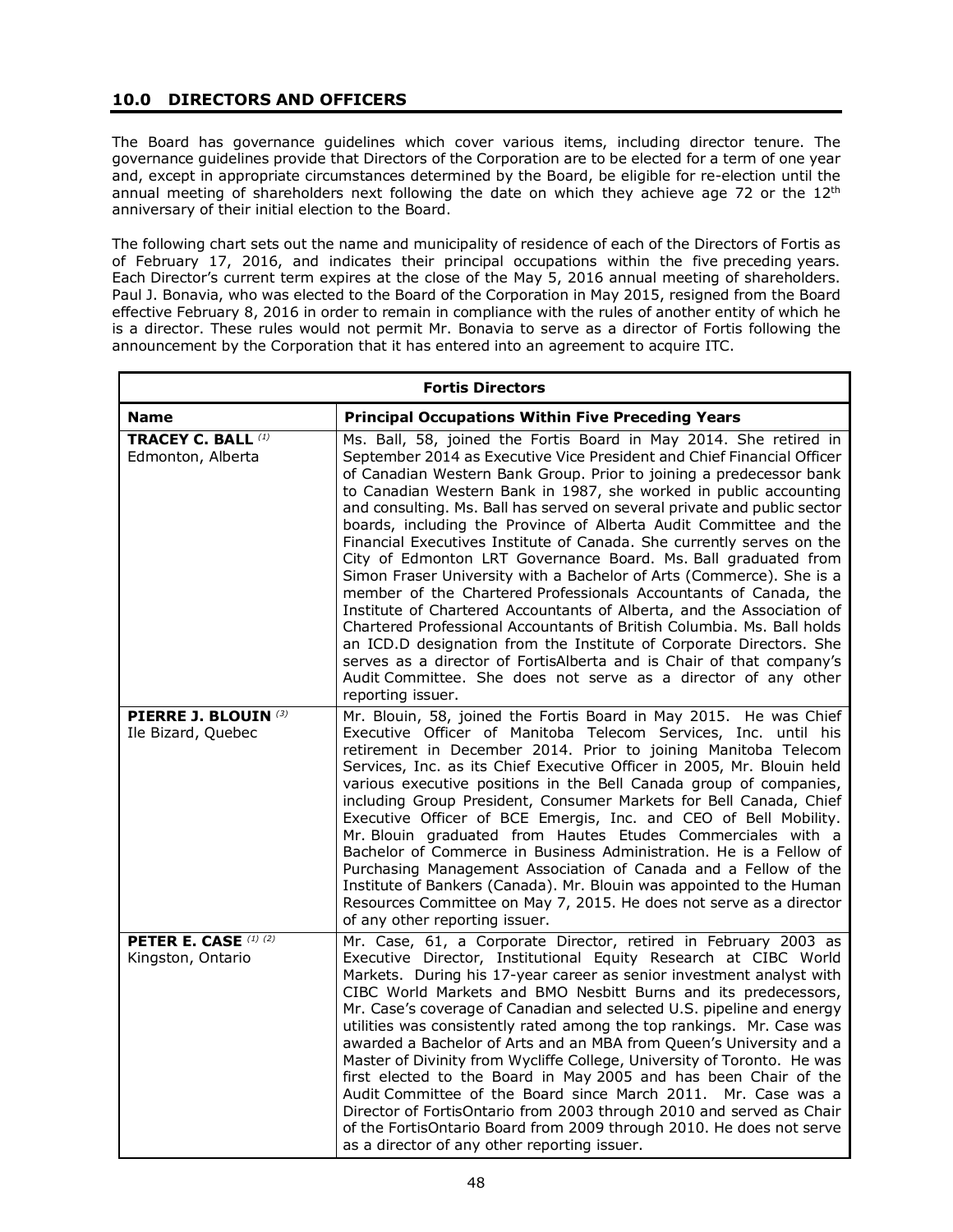| <b>Fortis Directors</b> (continued)                              |                                                                                                                                                                                                                                                                                                                                                                                                                                                                                                                                                                                                                                                                                                                                                                                                                                                                                                                                                                                                                                                                                                                                                                                                                                                                                                                                                                                              |  |  |
|------------------------------------------------------------------|----------------------------------------------------------------------------------------------------------------------------------------------------------------------------------------------------------------------------------------------------------------------------------------------------------------------------------------------------------------------------------------------------------------------------------------------------------------------------------------------------------------------------------------------------------------------------------------------------------------------------------------------------------------------------------------------------------------------------------------------------------------------------------------------------------------------------------------------------------------------------------------------------------------------------------------------------------------------------------------------------------------------------------------------------------------------------------------------------------------------------------------------------------------------------------------------------------------------------------------------------------------------------------------------------------------------------------------------------------------------------------------------|--|--|
| <b>Name</b>                                                      | <b>Principal Occupations Within Five Preceding Years</b>                                                                                                                                                                                                                                                                                                                                                                                                                                                                                                                                                                                                                                                                                                                                                                                                                                                                                                                                                                                                                                                                                                                                                                                                                                                                                                                                     |  |  |
| <b>MAURA J. CLARK (1)</b><br>New York, New York                  | Ms. Clark, 57, joined the Fortis Board in May 2015. She retired from<br>Direct Energy, a subsidiary of Centrica plc, in March 2014 where she<br>was President of Direct Energy Business, a leading energy retailer in<br>Canada and the United States, from 2007. Previously Ms. Clark was<br>Executive Vice President of North American Strategy and Mergers and<br>Acquisitions for Direct Energy. Ms. Clark's prior experience includes<br>investment banking and serving as Chief Financial Officer of an<br>independent oil refining and marketing company. Ms. Clark<br>graduated from Queen's University with a Bachelor of Arts in<br>Economics. She is a member of the Association of Chartered<br>Professional Accountants of Ontario. Ms. Clark was appointed to the<br>Audit Committee in May 2015 upon her election to the Board.<br>Ms. Clark also serves as a director of Elizabeth Arden, Inc.                                                                                                                                                                                                                                                                                                                                                                                                                                                                               |  |  |
| IDA J. GOODREAU (2) (3)<br>Bowen Island, British<br>Columbia     | Ms. Goodreau, 64, is a past President and Chief Executive Officer of<br>LifeLabs. Prior to joining LifeLabs in March 2009, she served as<br>President and Chief Executive Officer of Vancouver Coastal Health<br>Authority from 2002. Ms. Goodreau has held senior leadership roles<br>in several Canadian and international pulp and paper and natural gas<br>companies. She was awarded an MBA and a Bachelor of Commerce,<br>Honours, degree from the University of Windsor and a Bachelor of<br>Arts (English and Economics) from the University of Western Ontario.<br>She has served on numerous private and public sector boards and<br>has been a director of FortisBC Energy and FortisBC Inc. since 2007<br>and 2010, respectively. Ms. Goodreau serves as Chair of the<br>Governance Committee of FortisBC Energy and FortisBC Inc.<br>She was first elected to the Board in May 2009. Ms. Goodreau does<br>not serve as a director of any other reporting issuer.                                                                                                                                                                                                                                                                                                                                                                                                                |  |  |
| <b>DOUGLAS J. HAUGHEY (1) (3)</b><br>Calgary, Alberta            | Mr. Haughey, 59, from August 2012 through May 2013, was<br>Chief Executive Officer of The Churchill Corporation, a commercial<br>construction and industrial services company focused on the western<br>Canadian market. From 2010 through its successful sale to Pembina<br>Pipeline in April 2012, he served as President and Chief Executive<br>Officer of Provident Energy Ltd., an owner/operator of natural gas<br>liquids midstream facilities. From 1999 through 2008, he held several<br>executive roles with Spectra Energy and predecessor companies.<br>Mr. Haughey had overall responsibility for its western Canadian<br>natural gas midstream business, was President and Chief Executive<br>Officer of Spectra Energy Income Fund and also led Spectra's<br>strategic development and mergers and acquisitions teams based in<br>Houston, Texas. He graduated from the University of Regina with a<br>Bachelor of Administration and from the University of Calgary with<br>an MBA. Mr. Haughey also holds an ICD.D designation from the<br>Institute of Corporate Directors. He was first elected to the Board in<br>May 2009. Mr. Haughey became a director of FortisAlberta in 2010,<br>and serves as Chair of that Board. Mr. Haughey was appointed Chair<br>of the Human Resources Committee in March 2015. Mr. Haughey is<br>also lead director of Keyera Corporation. |  |  |
| <b>R. HARRY MCWATTERS (2)</b><br>Summerland, British<br>Columbia | Mr. McWatters, 70, is President of Vintage Consulting Group Inc.,<br>Harry McWatters Inc., and TIME Estate Winery, all of which are<br>engaged in various aspects of the British Columbia wine industry. He<br>is the founder and past President of Sumac Ridge Estate Wine Group.<br>Mr. McWatters was first elected to the Board in May 2007. He was a<br>Director of FHI and FortisBC Inc., where he served as Chair from 2006<br>through 2010. Mr. McWatters does not serve as a director of any<br>other reporting issuer.                                                                                                                                                                                                                                                                                                                                                                                                                                                                                                                                                                                                                                                                                                                                                                                                                                                              |  |  |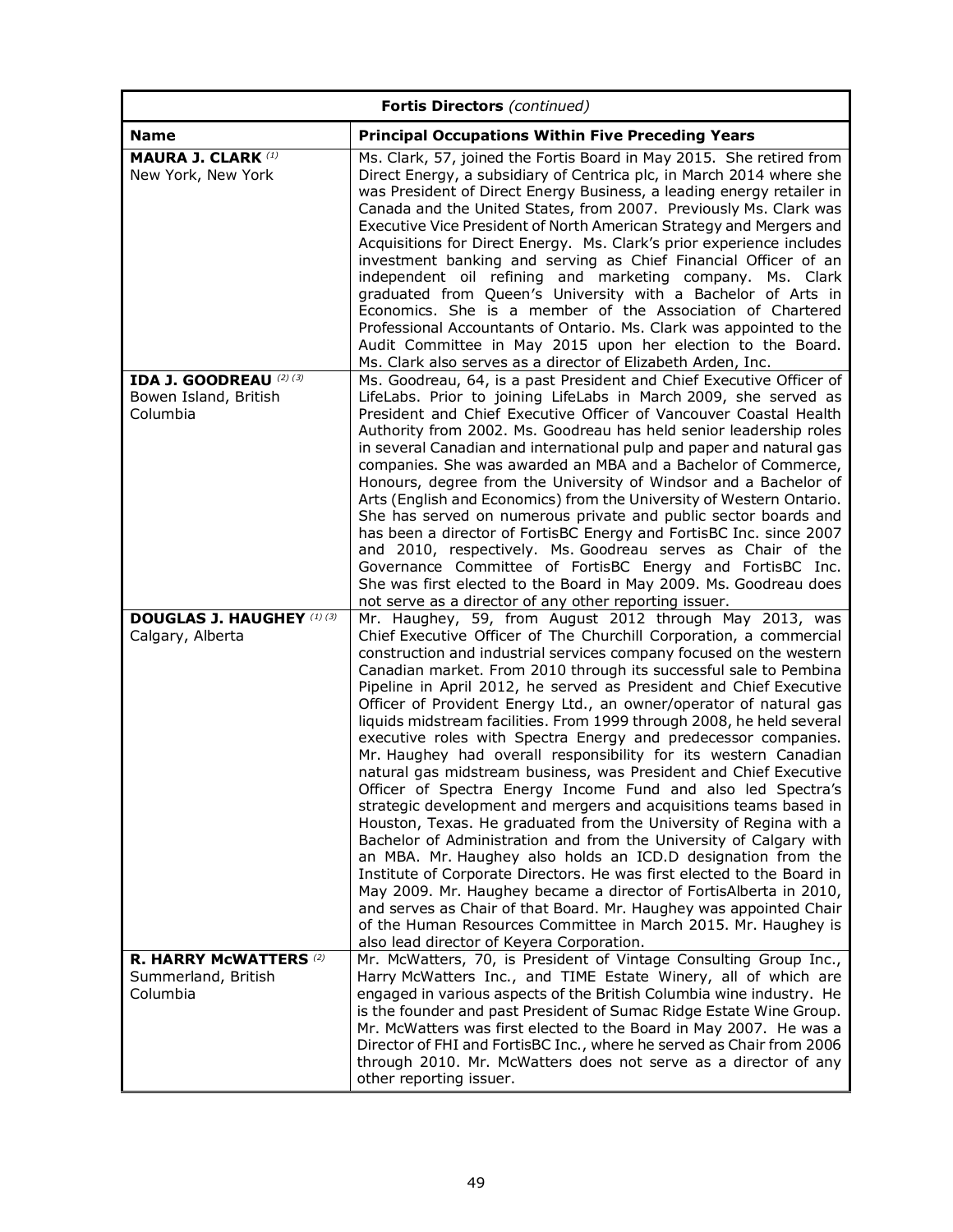| <b>Fortis Directors</b> (continued)                                            |                                                                                                                                                                                                                                                                                                                                                                                                                                                                                                                                                                                                                                                                                                                                                                                                                                                                                                                                                                                                                                                                              |  |  |
|--------------------------------------------------------------------------------|------------------------------------------------------------------------------------------------------------------------------------------------------------------------------------------------------------------------------------------------------------------------------------------------------------------------------------------------------------------------------------------------------------------------------------------------------------------------------------------------------------------------------------------------------------------------------------------------------------------------------------------------------------------------------------------------------------------------------------------------------------------------------------------------------------------------------------------------------------------------------------------------------------------------------------------------------------------------------------------------------------------------------------------------------------------------------|--|--|
| <b>Name</b>                                                                    | <b>Principal Occupations Within Five Preceding Years</b>                                                                                                                                                                                                                                                                                                                                                                                                                                                                                                                                                                                                                                                                                                                                                                                                                                                                                                                                                                                                                     |  |  |
| <b>RONALD D. MUNKLEY</b> (2) (3)<br>Mississauga, Ontario                       | Mr. Munkley, 70, a Corporate Director, retired in April 2009 as<br>Vice Chairman and Head of the Power and Utility Business of<br>CIBC World Markets. While there he acted as lead advisor on over 175<br>capital markets and strategic and advisory assignments for North<br>American utility clients. Prior to that he was COO at Enbridge Inc. and<br>Chairman of Enbridge Consumer Gas. Previously he was President and<br>CEO of Consumer Gas where he led the company through deregulation<br>and restructuring in the 1990s. He graduated from Queen's University<br>with a Bachelor of Science (Engineering), Honours. Mr. Munkley is a<br>professional engineer and has completed the Executive and Senior<br>Executive Programs of the University of Western Ontario and the<br>Partners, Directors and Senior Officers Certificate of the Canadian<br>Securities Institute. He was first elected to the Board in May 2009.<br>Mr. Munkley also serves as a director of Bird Construction Inc.                                                                     |  |  |
| <b>DAVID G. NORRIS</b> (1) (2) (3)<br>St. John's, Newfoundland<br>and Labrador | Mr. Norris, 68, a Corporate Director, was a financial and management<br>consultant from 2001 until his retirement in December 2013. Prior to<br>that he was Executive Vice President, Finance and Business<br>Development of Fishery Products International Limited. Previously, he<br>held Deputy Minister positions with the Department of Finance and<br>Treasury Board of the Government of Newfoundland and Labrador.<br>Mr. Norris graduated with a Bachelor of Commerce, Honours, from<br>Memorial University of Newfoundland and an MBA from McMaster<br>University. He was first elected to the Board in May 2005 and was<br>appointed Chair of the Board in December 2010. Mr. Norris served as<br>Chair of the Audit Committee of the Board from May 2006 through<br>March 2011. He was a director of Newfoundland Power from 2003<br>through 2010 and served as Chair of that Board from 2006 through<br>2010. Mr. Norris served as a director of Fortis Properties from 2006<br>through 2010. He does not serve as a director of any other reporting<br>issuer. |  |  |
| <b>BARRY V. PERRY</b><br>St. John's, Newfoundland<br>and Labrador              | Mr. Perry, 51, is President and Chief Executive Officer of the<br>Corporation. Prior to his current position at Fortis, he served as<br>President from June 30, 2014 to December 31, 2014 and prior to that<br>served as Vice President, Finance and Chief Financial Officer of the<br>Corporation. Mr. Perry joined the Fortis organization in 2000 as<br>Vice President, Finance and Chief Financial Officer of Newfoundland<br>Power. He earned a Bachelor of Commerce from Memorial University<br>of Newfoundland and is a member of the Association of Chartered<br>Professional Accountants of Newfoundland and Labrador. Mr. Perry<br>serves on the Boards of Fortis utilities in British Columbia, Alberta,<br>Arizona and New York. Mr. Perry was appointed to the Board on<br>January 1, 2015, concurrent with his appointment as President and<br>Chief Executive Officer of the Corporation.                                                                                                                                                                     |  |  |

*(1) Serves on the Audit Committee.* 

*(2) Serves on the Governance and Nominating Committee.* 

*(3) Serves on the Human Resources Committee.*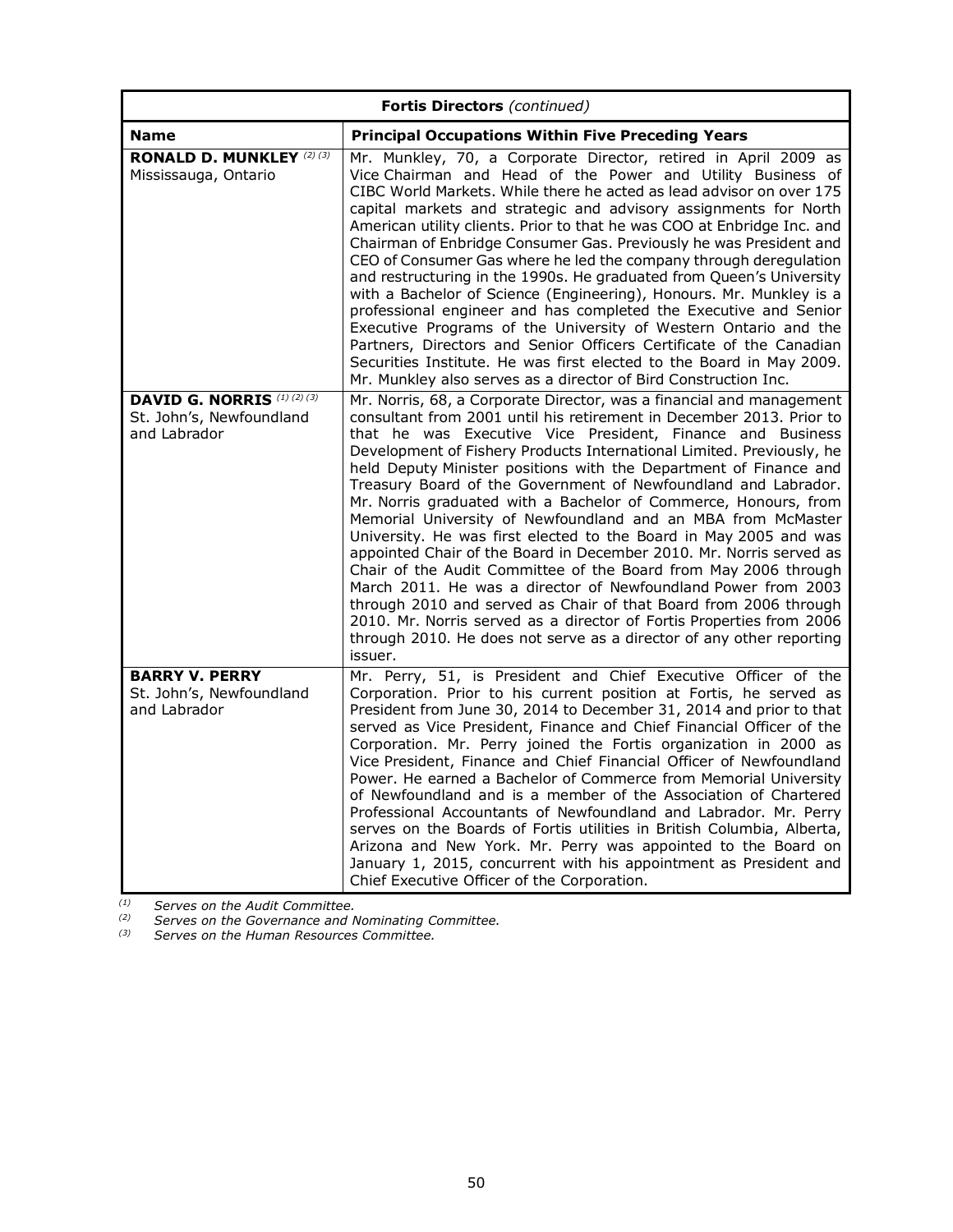The following table sets out the name and municipality of residence of each of the officers of Fortis as of December 31, 2015, and indicates the office held.

| <b>Fortis Officers</b>                                           |                                                                                      |  |  |  |
|------------------------------------------------------------------|--------------------------------------------------------------------------------------|--|--|--|
| <b>Name and Municipality of Residence</b>                        | <b>Office Held</b>                                                                   |  |  |  |
| <b>Barry V. Perry</b><br>St. John's, Newfoundland and Labrador   | President and Chief Executive Officer (1)                                            |  |  |  |
| Karl W. Smith<br>St. John's, Newfoundland and Labrador           | Executive Vice President, Chief Financial Officer <sup>(2)</sup>                     |  |  |  |
| Nora M. Duke<br>St. John's, Newfoundland and Labrador            | Executive Vice President, Corporate Services and Chief<br>Human Resource Officer (3) |  |  |  |
| Earl A. Ludlow<br>Paradise, Newfoundland and Labrador            | Executive Vice President, Eastern Canadian<br>and<br>Caribbean Operations (4)        |  |  |  |
| <b>David C. Bennett</b><br>St. John's, Newfoundland and Labrador | Vice President, Chief Legal Officer and<br>Corporate<br>Secretary <sup>(5)</sup>     |  |  |  |
| James D. Spinney<br>Mount Pearl, Newfoundland and Labrador       | Vice President, Treasurer (6)                                                        |  |  |  |
| Jamie D. Roberts<br>Mount Pearl, Newfoundland and Labrador       | Vice President, Controller (7)                                                       |  |  |  |
| Regan P. O'Dea<br>St. John's, Newfoundland and Labrador          | Assistant Corporate Secretary (8)                                                    |  |  |  |

*(1) Mr. Perry was appointed President and Chief Executive Officer, effective January 1, 2015, upon the retirement of Mr. H. Stanley Marshall. Mr. Perry became President of Fortis effective June 30, 2014. Prior to that time, Mr. Perry served as Vice President, Finance and Chief Financial Officer of Fortis since 2004.* 

*(2) Mr. Smith was appointed Executive Vice President, Chief Financial Officer, effective June 30, 2014. Prior to that time, Mr. Smith served as President and Chief Executive Officer of FortisAlberta since 2007.* 

- *(3) Ms. Duke was appointed Executive Vice President, Corporate Services and Chief Human Resource Officer, effective August 1, 2015. Prior to that time, Ms. Duke served as President and Chief Executive Officer of Fortis Properties since 2008.*
- *(4) Mr. Ludlow was appointed Executive Vice President, Eastern Canadian and Caribbean Operations, effective August 1, 2014. Prior to that time, Mr. Ludlow served as President and Chief Executive Officer at Newfoundland Power since 2007.*
- *(5) Mr. Bennett was appointed Vice President, Chief Legal Officer and Corporate Secretary, effective September 19, 2014. Prior to that time, Mr. Bennett served as Vice President, Operations Support, General Counsel and Corporate Secretary since 2013 and Vice President, General Counsel and Corporate Secretary since 2010 for FortisBC Inc., FortisBC Energy and FHI.*
- *(6) Mr. Spinney was appointed Vice President, Treasurer, effective March 20, 2013. Prior to that time, Mr. Spinney served as Manager, Treasury at Fortis since October 2002.*
- *(7) Mr. Roberts was appointed Vice President, Controller, effective March 20, 2013. Prior to that time, Mr. Roberts served as Vice President, Finance and Chief Financial Officer of Fortis Properties since July 2008.*
- *(8) Mr. O'Dea was appointed Assistant Corporate Secretary effective May 7, 2015, and holds the position of Associate General Counsel since January 2014. Prior to that time, Mr. O'Dea served as Director, Legal and Corporate Services and Corporate Secretary of Johnson Inc. since 2011.*

As at December 31, 2015, the directors and officers of Fortis, as a group, beneficially owned, directly or indirectly, or exercised control or direction over 603,991 Common Shares, representing 0.2% of the issued and outstanding Common Shares of Fortis. The Common Shares are the only voting securities of the Corporation.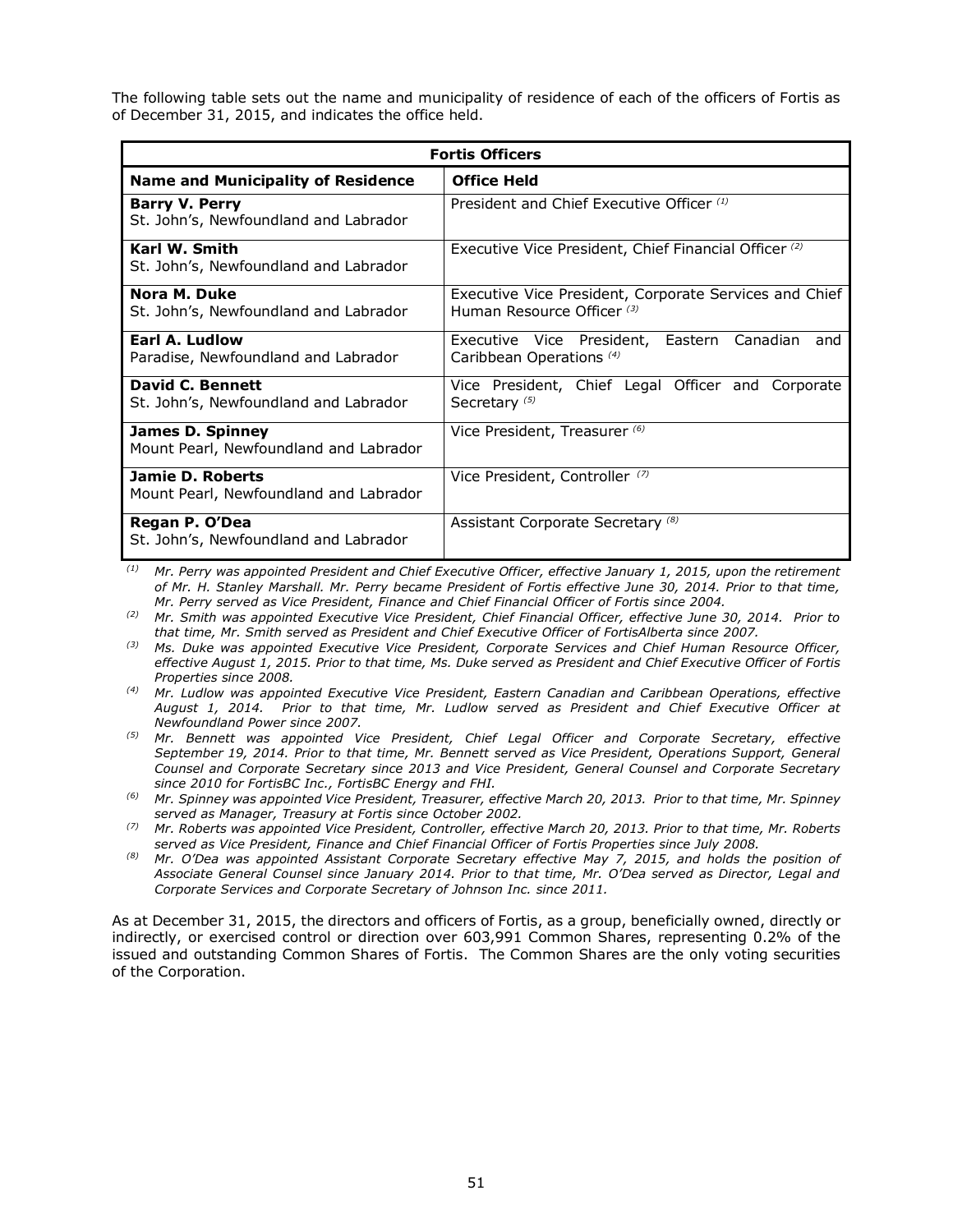# **11.0 AUDIT COMMITTEE**

### **11.1 Education and Experience**

The education and experience of each Audit Committee Member that is relevant to such Member's responsibilities as a Member of the Audit Committee are set out below. As at December 31, 2015, the Audit Committee was composed of the following persons.

| <b>Fortis</b><br><b>Audit Committee</b>                            |                                                                                                                                                                                                                                                                                                                                                                                                                                                                                                                                                                                                                                                                                                                                                                              |  |  |
|--------------------------------------------------------------------|------------------------------------------------------------------------------------------------------------------------------------------------------------------------------------------------------------------------------------------------------------------------------------------------------------------------------------------------------------------------------------------------------------------------------------------------------------------------------------------------------------------------------------------------------------------------------------------------------------------------------------------------------------------------------------------------------------------------------------------------------------------------------|--|--|
|                                                                    |                                                                                                                                                                                                                                                                                                                                                                                                                                                                                                                                                                                                                                                                                                                                                                              |  |  |
| <b>Name</b><br>PETER E. CASE (Chair)<br>Kingston, Ontario          | <b>Relevant Education and Experience</b><br>Mr. Case retired in February 2003 as Executive Director,<br>Institutional Equity Research at CIBC World Markets. He was<br>awarded a Bachelor of Arts and an MBA from Queen's University<br>and a Master of Divinity from Wycliffe College, University<br>of Toronto.                                                                                                                                                                                                                                                                                                                                                                                                                                                            |  |  |
| <b>TRACEY C. BALL</b><br>Edmonton, Alberta                         | Ms. Ball retired in September 2014 as Executive Vice President<br>and Chief Financial Officer of Canadian Western Bank Group.<br>Ms. Ball has served on several private and public sector boards,<br>including the Province of Alberta Audit Committee and the<br>Financial Executives Institute of Canada. She currently serves on<br>the City of Edmonton LRT Governance Board. She graduated from<br>Simon Fraser University with a Bachelor of Arts (Commerce). She<br>is a member of the Canadian Chartered Professional Accountants<br>of Canada, the Institute of Chartered Accountants of Alberta, and<br>the Association of Chartered Professional Accountants of<br>British Columbia. She holds an ICD.D designation from the<br>Institute of Corporate Directors. |  |  |
| <b>MAURA J. CLARK</b><br>New York, New York                        | Ms. Clark retired from Direct Energy, a subsidiary of Centrica plc,<br>in March 2014 where she was President of Direct Energy Business,<br>a leading energy retailer in Canada and the United States.<br>Previously Ms. Clark was Executive Vice President of North<br>American Strategy and Mergers and Acquisitions for Direct<br>Energy. Ms. Clark's prior experience includes investment banking<br>and serving as Chief Financial Officer of an independent oil<br>refining and marketing company. Ms. Clark graduated from<br>Queen's University with a Bachelor of Arts in Economics. She is a<br>member of the Association of Chartered Professional Accountants<br>of Ontario.                                                                                      |  |  |
| <b>DOUGLAS J. HAUGHEY</b><br>Calgary, Alberta                      | Mr. Haughey, from August 2012 through May 2013, was<br>Chief Executive Officer of The Churchill Corporation. Prior to that,<br>he served as President and Chief Executive Officer of Provident<br>Energy Ltd. and held several executive roles with Spectra Energy<br>and predecessor companies. He graduated from the University of<br>Regina with a Bachelor of Administration and from the University<br>of Calgary with an MBA. Mr. Haughey also holds<br>an<br>ICD.D designation from the Institute of Corporate Directors.                                                                                                                                                                                                                                             |  |  |
| <b>DAVID G. NORRIS</b><br>St. John's, Newfoundland and<br>Labrador | Mr. Norris was a financial and management consultant from 2001<br>until his retirement in December 2013. Prior to that he was<br>Executive Vice President, Finance and Business Development of<br>Fishery Products International Limited. He graduated with a<br>Bachelor of Commerce, Honours, from Memorial University of<br>Newfoundland and an MBA from McMaster University.                                                                                                                                                                                                                                                                                                                                                                                             |  |  |

The Board has determined that each of the Audit Committee Members is independent and financially literate. Independent means free from any direct or indirect material relationship with the Corporation which, in the view of the Board, could reasonably be expected to interfere with the exercise of a Member's independent judgment as more particularly described in Multilateral Instrument 52-110 - *Audit Committees*. Financially literate means having the ability to read and understand a set of financial statements that present a breadth and level of complexity of accounting issues that are generally comparable to the breath and complexity of the issues that can reasonably be expected to be raised by the Corporation's 2015 Audited Consolidated Financial Statements.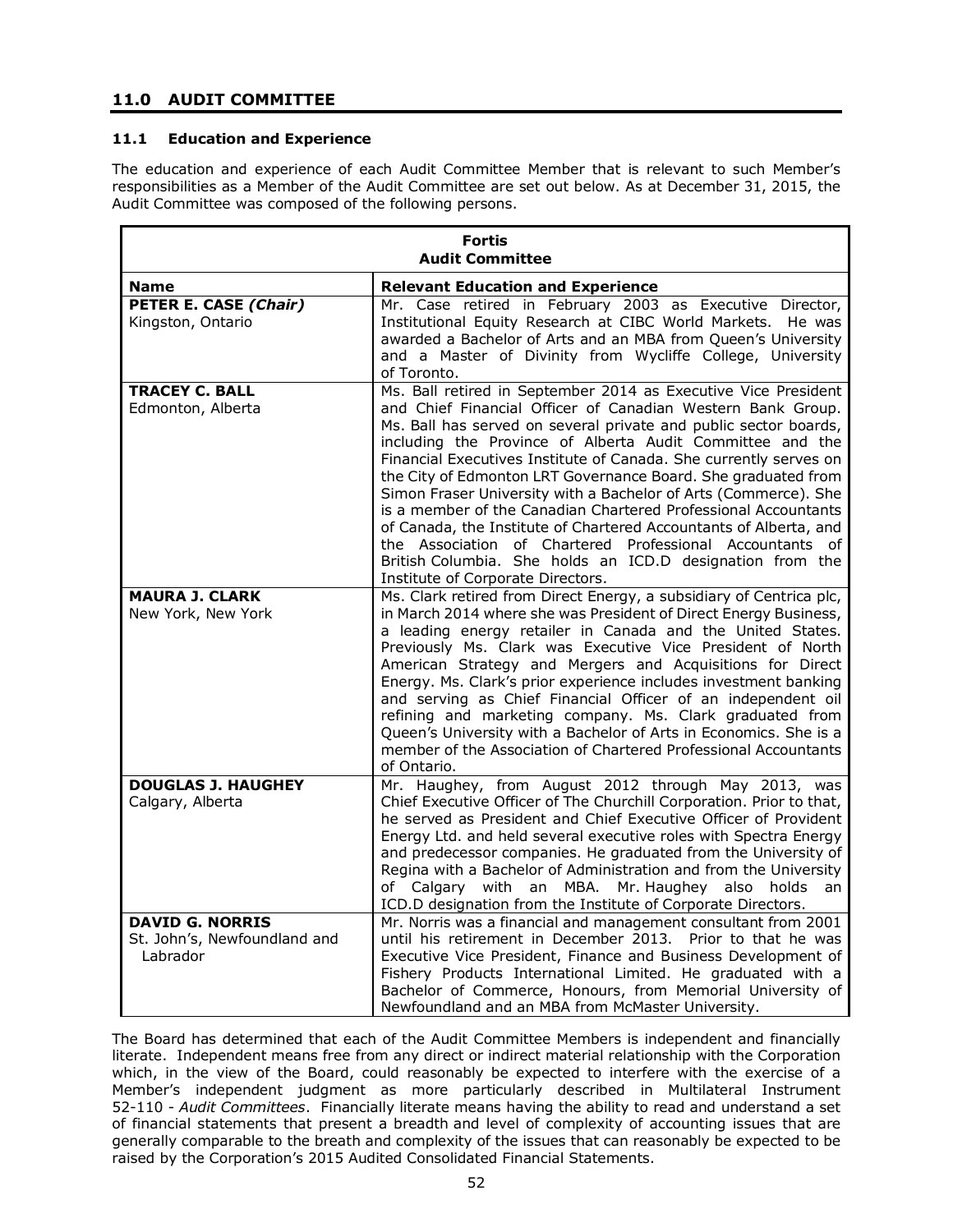# **11.2 Audit Committee Mandate**

The text of the Corporation's Audit Committee Mandate is detailed below.

### *A. Objective*

The Committee shall provide assistance to the Board by overseeing the external audit of the Corporation's annual financial statements and the accounting and financial reporting and disclosure processes and policies of the Corporation.

### *B. Definitions*

In this mandate:

"**AIF**" means the Annual Information Form filed by the Corporation;

"**Committee**" means the Audit Committee appointed by the Board pursuant to this mandate;

"**Board**" means the board of directors of the Corporation;

"**Corporation**" means Fortis Inc.;

"**Director**" means a member of the Board;

"**Financially Literate**" means having the ability to read and understand a set of financial statements that present a breadth and level of complexity of accounting issues that are generally comparable to the breath and complexity of the issues that can reasonably be expected to be present in the Corporation's financial statements;

"**External Auditor**" means the firm of chartered professional accountants, registered with the Canadian Public Accountability Board or its successor, and appointed by the shareholders of the Corporation to act as external auditor of the Corporation;

"**Independent**" means free from any direct or indirect material relationship with the Corporation which, in the view of the Board, could reasonably be expected to interfere with the exercise of a Member's independent judgment as more particularly described in National Instrument 52-110;

"**Internal Auditor**" means the person employed or engaged by the Corporation to perform the internal audit function of the Corporation;

"**Management**" means the senior officers of the Corporation;

"**MD&A**" means the Corporation's management discussion and analysis prepared in accordance with National Instrument 51-102F1 in respect of the Corporation's annual and interim financial statements; and

"**Member**" means a Director appointed to the Committee.

- *C. Composition and Meetings*
- 1. The Committee shall be appointed annually by the Board and shall be comprised of three (3) or more Directors, each of whom is Independent and Financially Literate and none of whom is a member of Management or an employee of the Corporation or of any affiliate of the Corporation.
- 2. The Board shall appoint a Chair of the Committee on the recommendation of the Corporation's Governance and Nominating Committee, or such other committee as the Board may authorize.
- 3. The Committee shall meet at least four (4) times each year and shall meet at such other times during the year as it deems appropriate. Meetings of the Committee shall be held at the call (i) of the Chair of the Committee, or (ii) of any two (2) Members, or (iii) of the External Auditor.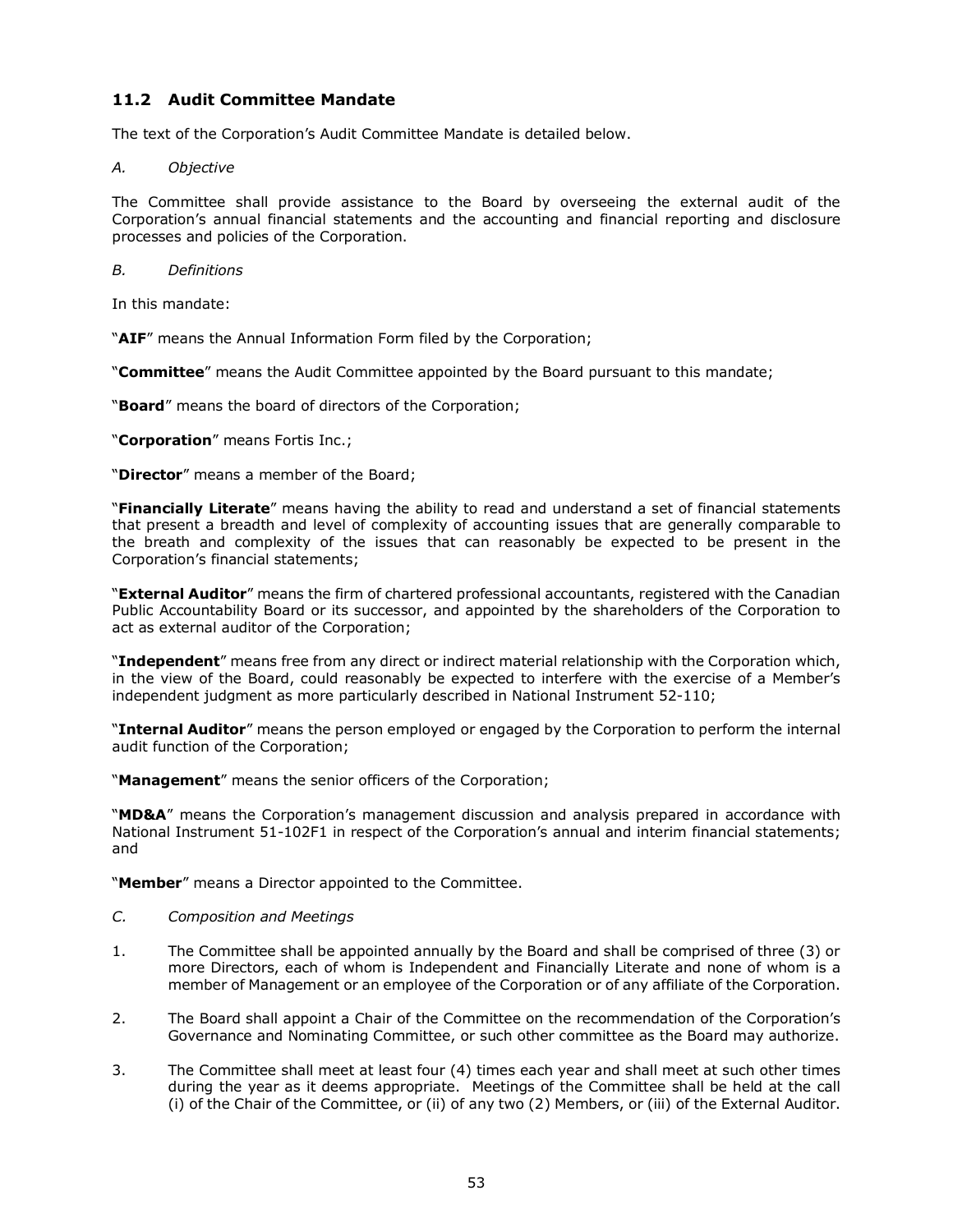- 4. The President and Chief Executive Officer, the Executive Vice President, Chief Financial Officer, the External Auditor and the Internal Auditor, shall receive notice of, and (unless otherwise determined by the Chair of the Committee) shall attend all meetings of the Committee.
- 5. A quorum at any meeting of the Committee shall be three (3) Members.
- 6. The Chair of the Committee shall act as chair of all meetings of the Committee at which the Chair is present. In the absence of the Chair from any meeting of the Committee, the Members present at the meeting shall appoint one of their Members to act as Chair of the meeting.
- 7. Unless otherwise determined by the Chair of the Committee, the Secretary of the Corporation shall act as secretary of all meetings of the Committee.
- *D. Oversight of the External Audit and the Accounting and Financial Reporting and Disclosure Processes and Policies*

The primary purpose of the Committee is oversight of the Corporation's external audit and the accounting and financial reporting and disclosure processes and policies on behalf of the Board. Management of the Corporation is responsible for the selection, implementation and maintenance of appropriate accounting and financial reporting principles and policies and internal controls and procedures that provide for compliance with accounting standards and applicable laws and regulations. Management is responsible for the preparation and integrity of the financial statements of the Corporation.

1. Oversight of the External Audit

The oversight of the external audit pertains to the audit of the Corporation's annual financial statements.

- 1.1. The Committee is responsible for the evaluation and recommendation of the External Auditor to be proposed by the Board for appointment by the shareholders.
- 1.2. In advance of each audit, the Committee shall review the External Auditor's audit plan including the general approach, scope and areas subject to risk of material misstatement.
- 1.3. The Committee is responsible for approving the terms of engagement and fees of the External Auditor, including any non-audit services provided by the External Auditor.
- 1.4. The Committee shall review and discuss the Corporation's annual audited financial statements, together with the External Auditor's report thereon, and MD&A with Management and the External Auditor to gain reasonable assurance as to the accuracy, consistency and completeness thereof. The Committee shall meet privately with the External Auditor. The Committee shall oversee the work of the External Auditor and resolve any disagreements between Management and the External Auditor.
- 1.5. The Committee shall use reasonable efforts, including discussion with the External Auditor, to satisfy itself as to the External Auditor's independence as defined in Canadian Auditing Standard – 260.
- 2. Oversight of the Accounting and Financial Reporting and Disclosure Processes
	- 2.1. The Committee shall recommend the annual audited financial statements together with the MD&A for approval by the Board.
	- 2.2. The Committee shall review the interim unaudited financial statements with the External Auditor and Management, together with the External Auditor's review engagement report thereon.
	- 2.3. The Committee shall review and approve publication of the interim unaudited financial statements together with notes thereto, the interim MD&A and earnings media release on behalf of the Board.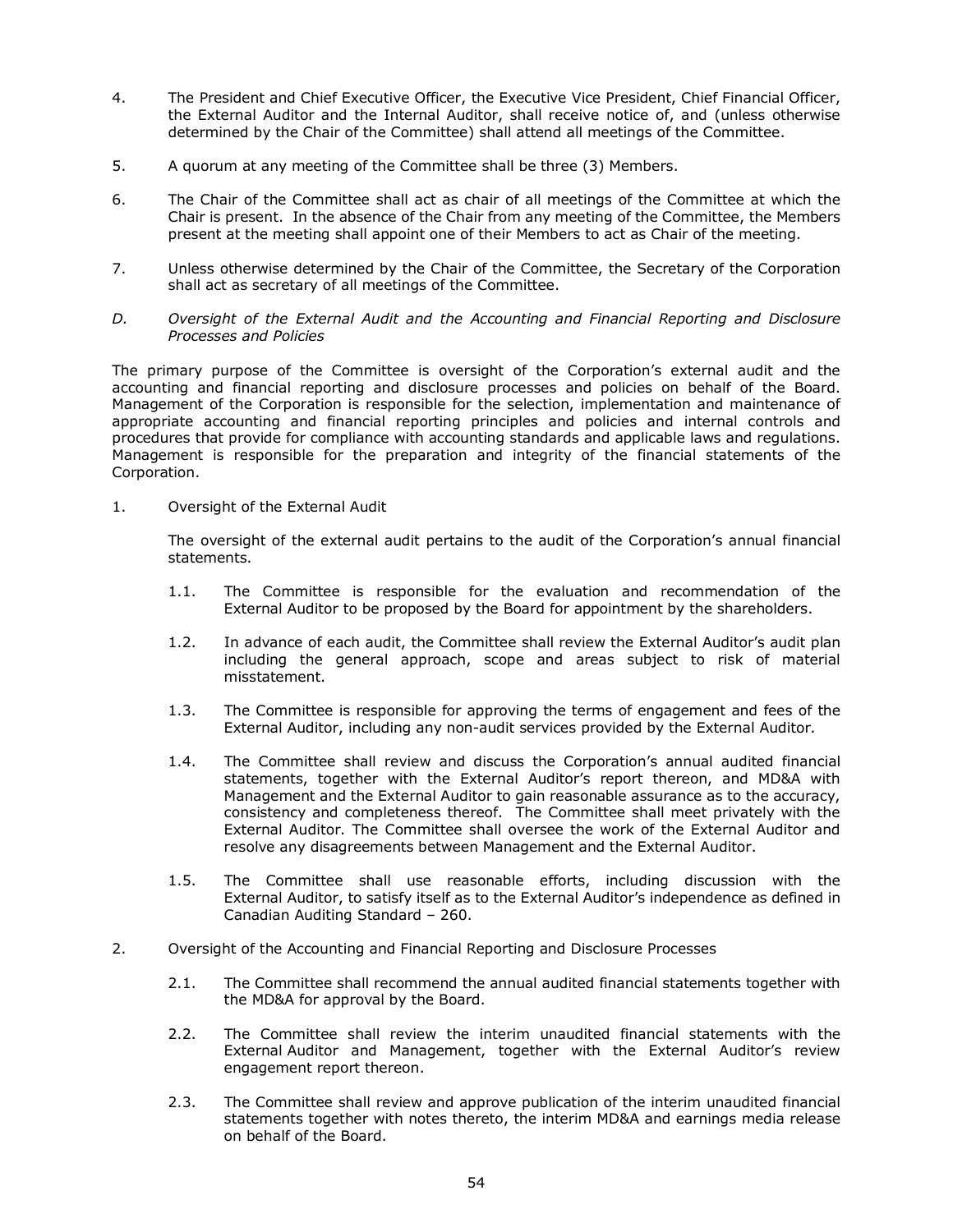- 2.4. The Committee shall review and recommend approval by the Board of the Corporation's AIF, Management Information Circular, any prospectus and other financial information or disclosure documents to be issued by the Corporation prior to their public release.
- 2.5. The Committee shall use reasonable efforts to satisfy itself as to the integrity of the Corporation's financial information systems, internal control over financial reporting and the competence of the Corporation's accounting personnel and senior financial management responsible for accounting and financial reporting.
- 2.6. The Committee shall use reasonable efforts to satisfy itself as to the appropriateness of the Corporation's material financing and tax structures.
- 2.7. The Committee shall be responsible for the oversight of the Internal Auditor.
- 2.8. The Committee shall monitor and report on the development of the Enterprise Risk Management Program.
- 3. Oversight of the Audit Committee Mandate and Policies

On a periodic basis, the Committee shall review and report to the Board on the Audit Committee Mandate as well as on the following policies:

- 3.1. Policy on Reporting Allegations of Suspected Improper Conduct and Wrongdoing;
- 3.2. Derivative Instruments and Hedging Policy;
- 3.3. Pre-Approval of Audit and Non-Audit Services Policy;
- 3.4. Hiring from Independent Auditing Firms Policy;
- 3.5. Policy on the Role of the Internal Audit Function;
- 3.6. Disclosure Policy; and
- 3.7. any other policies that may be established, from time to time, relating to accounting and financial reporting and disclosure processes; oversight of the external audit of the Corporation's financial statements; and oversight of the internal audit function.
- 4. Retaining and Compensating Advisors

The Committee shall have the sole authority to engage independent counsel and any other advisors as the Committee may deem appropriate in its sole discretion and to set the compensation for any advisors employed by the Committee. The Committee shall not be required to obtain the approval of the Board in order to retain or compensate such consultants or advisors.

*E. Reporting* 

The Chair of the Committee, or another designated Member, shall report to the Board at each regular meeting on those matters which were dealt with by the Committee since the last regular meeting of the Board.

- *F. Other*
- 1. The Committee shall perform such other functions as may, from time to time, be assigned to the Committee by the Board.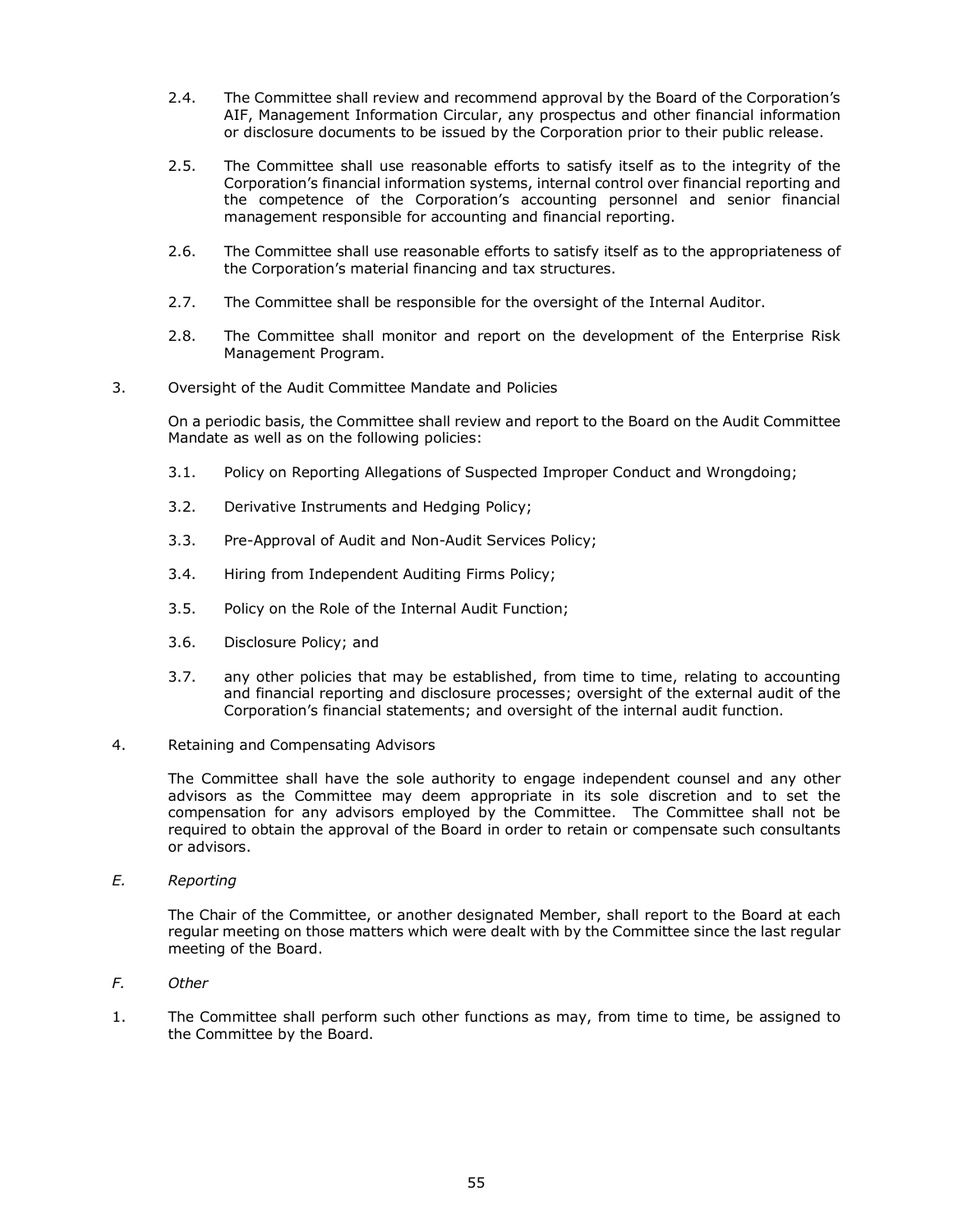# **11.3 Pre-Approval Policies and Procedures**

The Audit Committee has established a policy which requires pre-approval of all audit and non-audit services provided to the Corporation and its subsidiaries by the Corporation's External Auditor. The Pre-Approval of Audit and Non-Audit Services Policy describes the services which may be contracted from the External Auditor and the limitations and authorization procedures related thereto. This policy defines services such as bookkeeping, valuations, internal audit and management functions which may not be contracted from the External Auditor and establishes an annual limit for permissible non-audit services not greater than the total fee for audit services. Audit Committee pre-approval is required for all audit and non-audit services.

### **11.4 External Auditor Service Fees**

Fees incurred by the Corporation for work performed by Ernst & Young LLP, the Corporation's External Auditors, during each of the last two fiscal years for audit, audit-related, tax, and non-audit services were as follows.

| <b>Fortis</b><br><b>External Auditor Service Fees</b> |       |       |  |  |
|-------------------------------------------------------|-------|-------|--|--|
| (\$ thousands)                                        |       |       |  |  |
| <b>Ernst &amp; Young LLP</b>                          | 2015  | 2014  |  |  |
| <b>Audit Fees</b>                                     | 5,223 | 4,601 |  |  |
| <b>Audit-Related Fees</b>                             | 870   | 748   |  |  |
| Tax Fees                                              | 475   | 119   |  |  |
| Non-Audit Fees                                        | ۰     | 48    |  |  |
| <b>Total</b>                                          | 6,568 | 5,516 |  |  |

Audit fees were higher in 2015 than in 2014, mainly due to general increases in fees and the impact of foreign exchange on US dollar-denominated audit fees. The increase in tax fees was largely due to additional work completed on the sale of non-core assets. Ernst & Young LLP did not provide any non-audit services in 2015.

# **12.0 TRANSFER AGENT AND REGISTRAR**

The transfer agent and registrar for the Common Shares and First Preference Shares of Fortis is Computershare Trust Company of Canada in Halifax, Montréal and Toronto.

Computershare Trust Company of Canada 8<sup>th</sup> Floor, 100 University Avenue Toronto, ON M5J 2Y1 T: 514.982.7555 or 1.866.586.7638 F: 416.263.9394 or 1.888.453.0330 W: www.investorcentre.com/fortisinc

# **13.0 AUDITORS**

The auditors of the Corporation are Ernst & Young LLP, Chartered Professional Accountants, Fortis Place, Suite 800, 5 Springdale Street, St. John's, NL, A1E 0E4. The consolidated financial statements of the Corporation for the fiscal year ended December 31, 2015 have been audited by Ernst & Young LLP. Ernst & Young LLP report that they are independent of the Corporation in accordance with the Rules of Professional Conduct of the Association of Chartered Professional Accountants of Newfoundland and Labrador.